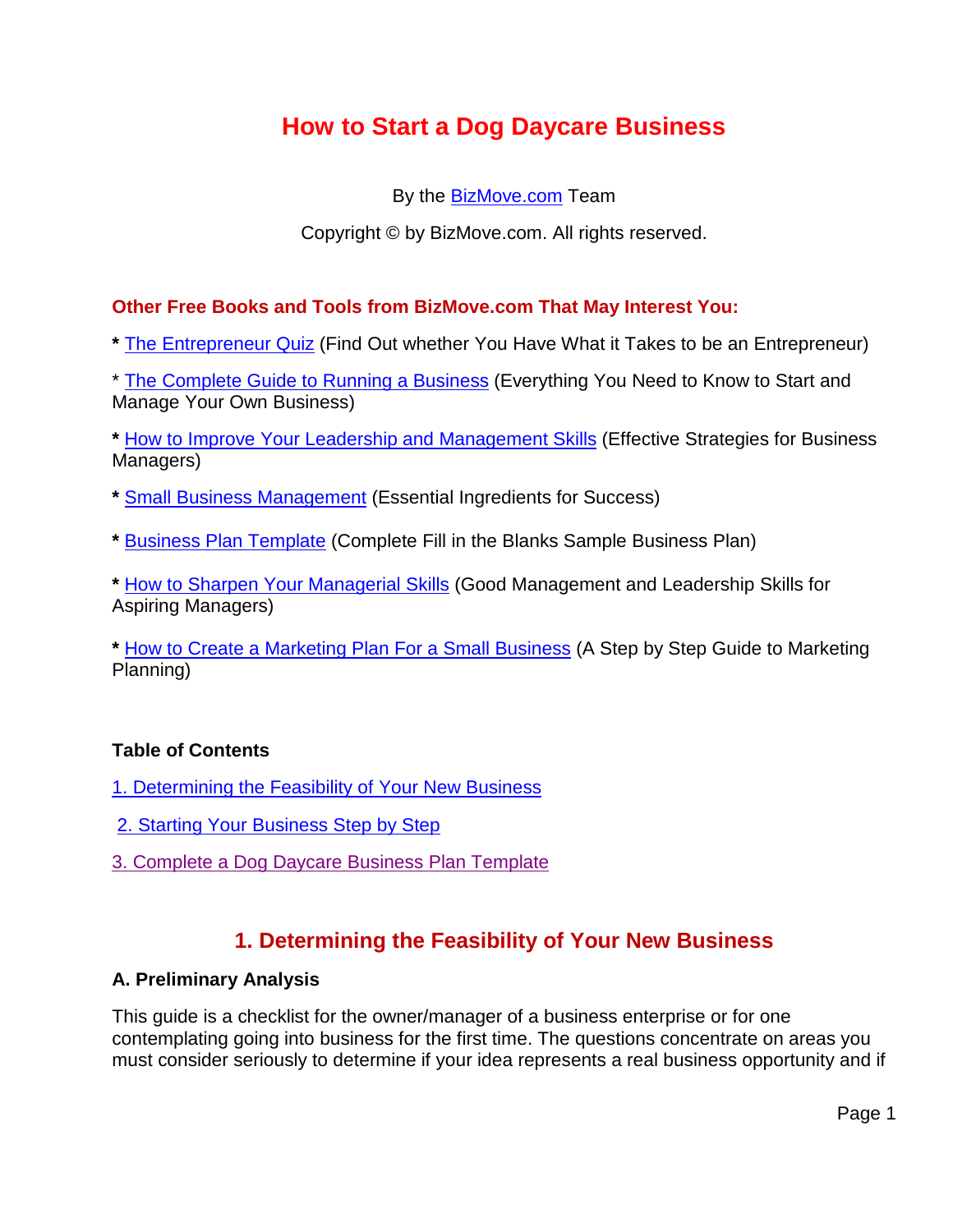you can really know what you are getting into. You can use it to evaluate a completely new venture proposal or an apparent opportunity in your existing business.

Perhaps the most crucial problem you will face after expressing an interest in starting a new business or capitalizing on an apparent opportunity in your existing business will be determining the feasibility of your idea. Getting into the right business at the right time is simple advice, but advice that is extremely difficult to implement. The high failure rate of new businesses and products indicates that very few ideas result in successful business ventures, even when introduced by well established firm. Too many entrepreneurs strike out on a business venture so convinced of its merits that they fail to thoroughly evaluate its potential.

This checklist should be useful to you in evaluating a business idea. It is designed to help you screen out ideas that are likely to fail before you invest extensive time, money, and effort in them.

## **Preliminary Analysis**

A feasibility study involves gathering, analyzing and evaluating information with the purpose of answering the question: "Should I go into this business?" Answering this question involves first a preliminary assessment of both personal and project considerations.

## **General Personal Considerations**

The first seven questions ask you to do a little introspection. Are your personality characteristics such that you can both adapt to and enjoy business ownership/management?

- 1. Do you like to make your own decisions?
- 2. Do you enjoy competition?
- 3. Do you have will power and self-discipline?
- 4. Do you plan ahead?
- 5. Do you get things done on time?
- 6. Can you take advise from others?
- 7. Are you adaptable to changing conditions?

The next series of questions stress the physical, emotional, and financial strains of a new business.

8. Do you understand that owning your own business may entail working 12 to 16 hours a day, probably six days a week, and maybe on holidays?

- 9. Do you have the physical stamina to handle a business?
- 10. Do you have the emotional strength to withstand the strain?
- 11. Are you prepared to lower your standard of living for several months or years?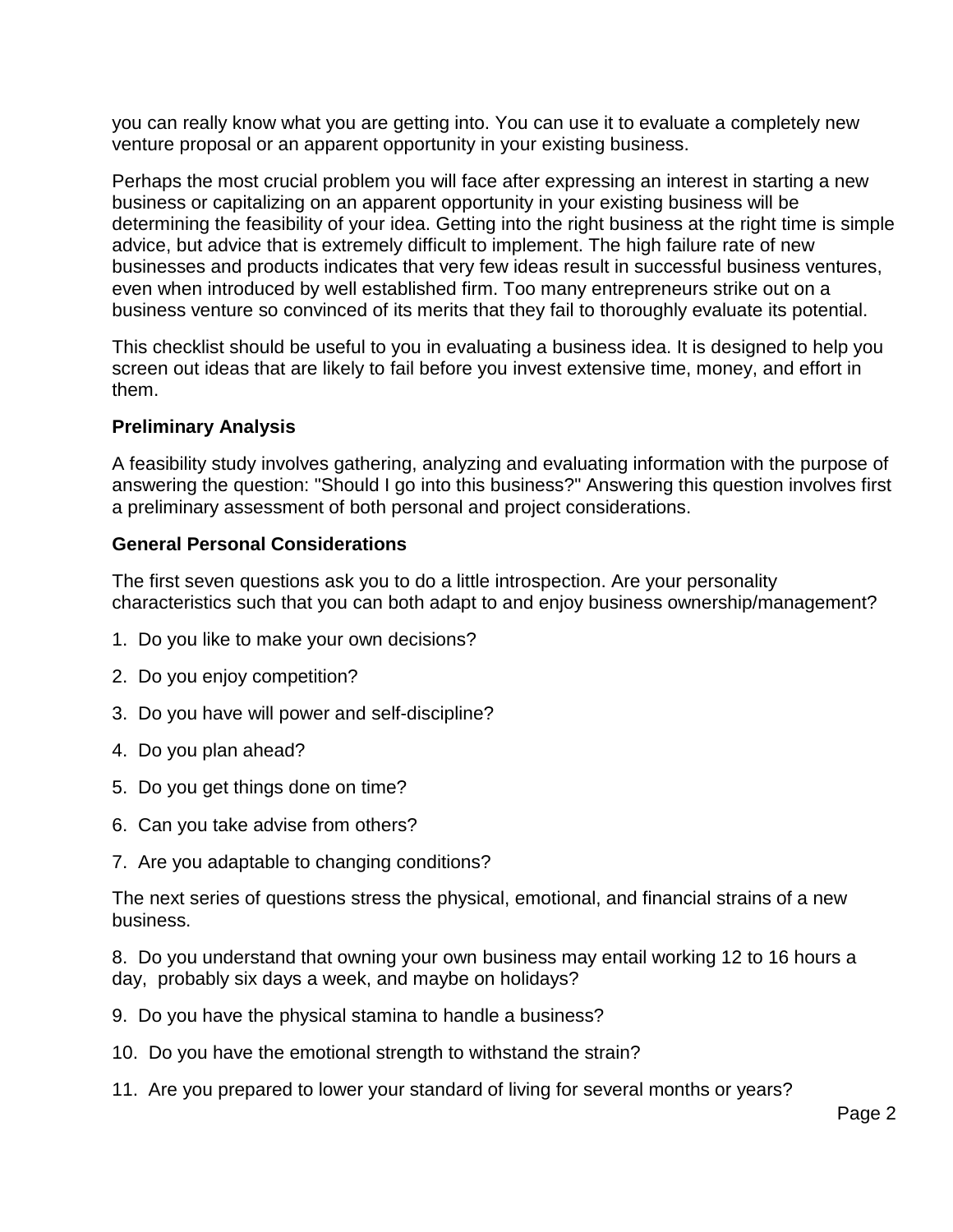12. Are you prepared to loose your savings?

Specific Personal Considerations

- 1. Do you know which skills and areas of expertise are critical to the success of your project?
- 2. Do you have these skills?
- 3. Does your idea effectively utilize your own skills and abilities?
- 4. Can you find personnel that have the expertise you lack?
- 5. Do you know why you are considering this project?
- 6. Will your project effectively meet your career aspirations

The next three questions emphasize the point that very few people can claim expertise in all phases of a feasibility study. You should realize your personal limitations and seek appropriate assistance where necessary (i.e. marketing, legal, financial).

- 7. Do you have the ability to perform the feasibility study?
- 8. Do you have the time to perform the feasibility study?
- 9. Do you have the money to pay for the feasibility study done?

General Project Description

\_\_\_\_\_\_\_\_\_\_\_\_\_\_\_

 $\overline{\phantom{a}}$  , where  $\overline{\phantom{a}}$ 

\_\_\_\_\_\_\_\_\_\_\_\_\_\_\_

\_\_\_\_\_\_\_\_\_\_\_\_\_\_\_

\_\_\_\_\_\_\_\_\_\_\_\_\_\_\_

\_\_\_\_\_\_\_\_\_\_\_\_\_\_\_

1. Briefly describe the business you want to enter.

4. Why would someone buy your product/service?

<sup>2.</sup> List the products and/or services you want to sell

<sup>3.</sup> Describe who will use your products/services

<sup>5.</sup> What kind of location do you need in terms of type of neighborhood, traffic count, nearby firms, etc.?

<sup>6.</sup> List your product/services suppliers.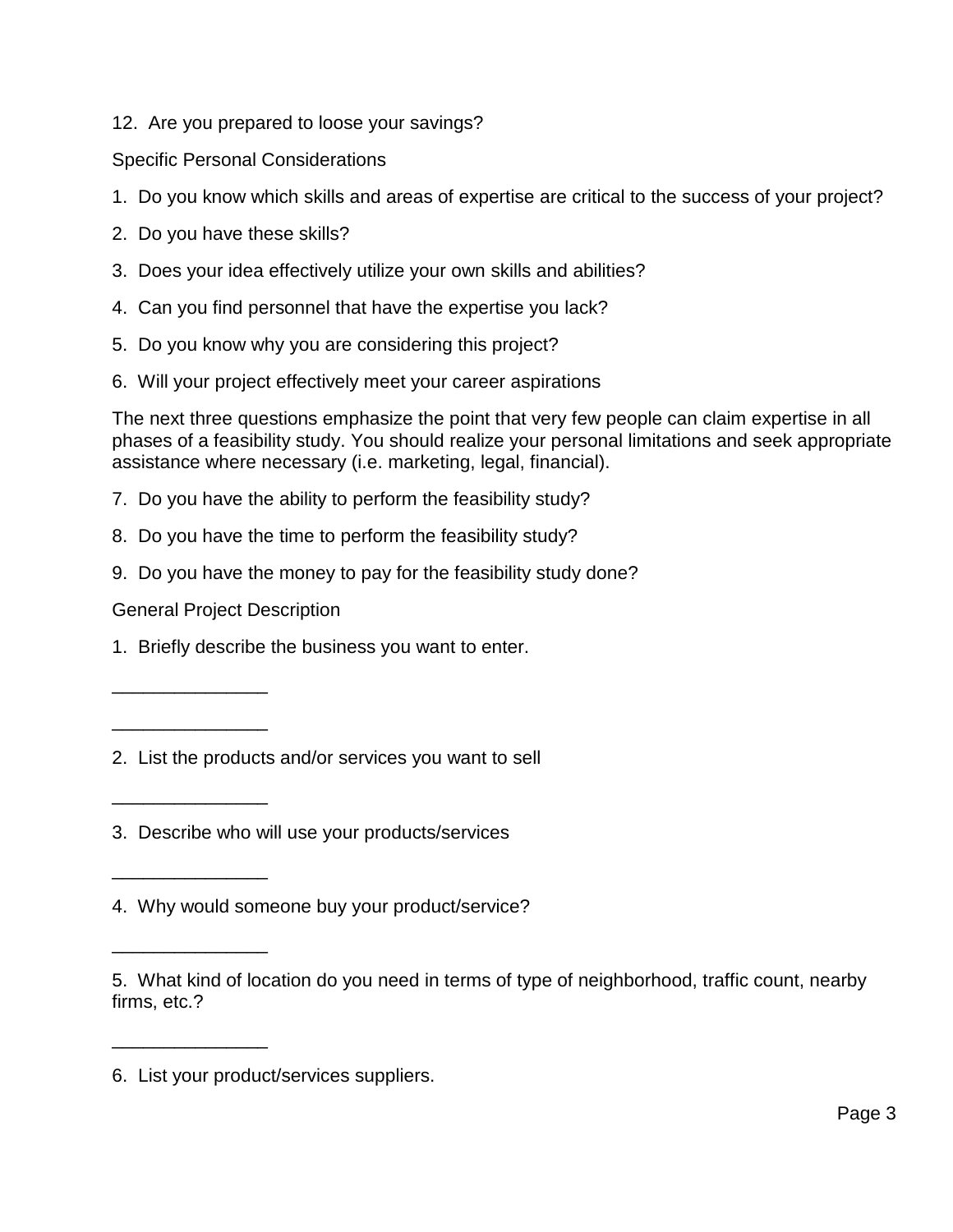7. List your major competitors - those who sell or provide like products/services.

8. List the labor and staff you require to provide your products/services.

 $\overline{\phantom{a}}$  , where  $\overline{\phantom{a}}$ 

\_\_\_\_\_\_\_\_\_\_\_\_\_\_\_

\_\_\_\_\_\_\_\_\_\_\_\_\_\_\_

\_\_\_\_\_\_\_\_\_\_\_\_\_\_\_

# **B. Requirements For Success**

To determine whether your idea meets the basic requirements for a successful new project, you must be able to answer at least one of the following questions with a "yes."

1. Does the product/service/business serve a presently unserved need?

2. Does the product/service/business serve an existing market in which demand exceeds supply?

3. Can the product/service/business successfully compete with an existing competition because of an "advantageous situation," such as better price, location, etc.?

# Major Flaws

A "Yes" response to questions such as the following would indicate that the idea has little chance for success.

1. Are there any causes (i.e., restrictions, monopolies, shortages) that make any of the required factors of production unavailable (i.e., unreasonable cost, scare skills, energy, material, equipment, processes, technology, or personnel)?

2. Are capital requirements for entry or continuing operations excessive?

- 3. Is adequate financing hard to obtain?
- 4. Are there potential detrimental environmental effects?
- 5. Are there factors that prevent effective marketing?

# **C. Desired Income**

The following questions should remind you that you must seek both a return on your investment in your own business as well as a reasonable salary for the time you spend in operating that business.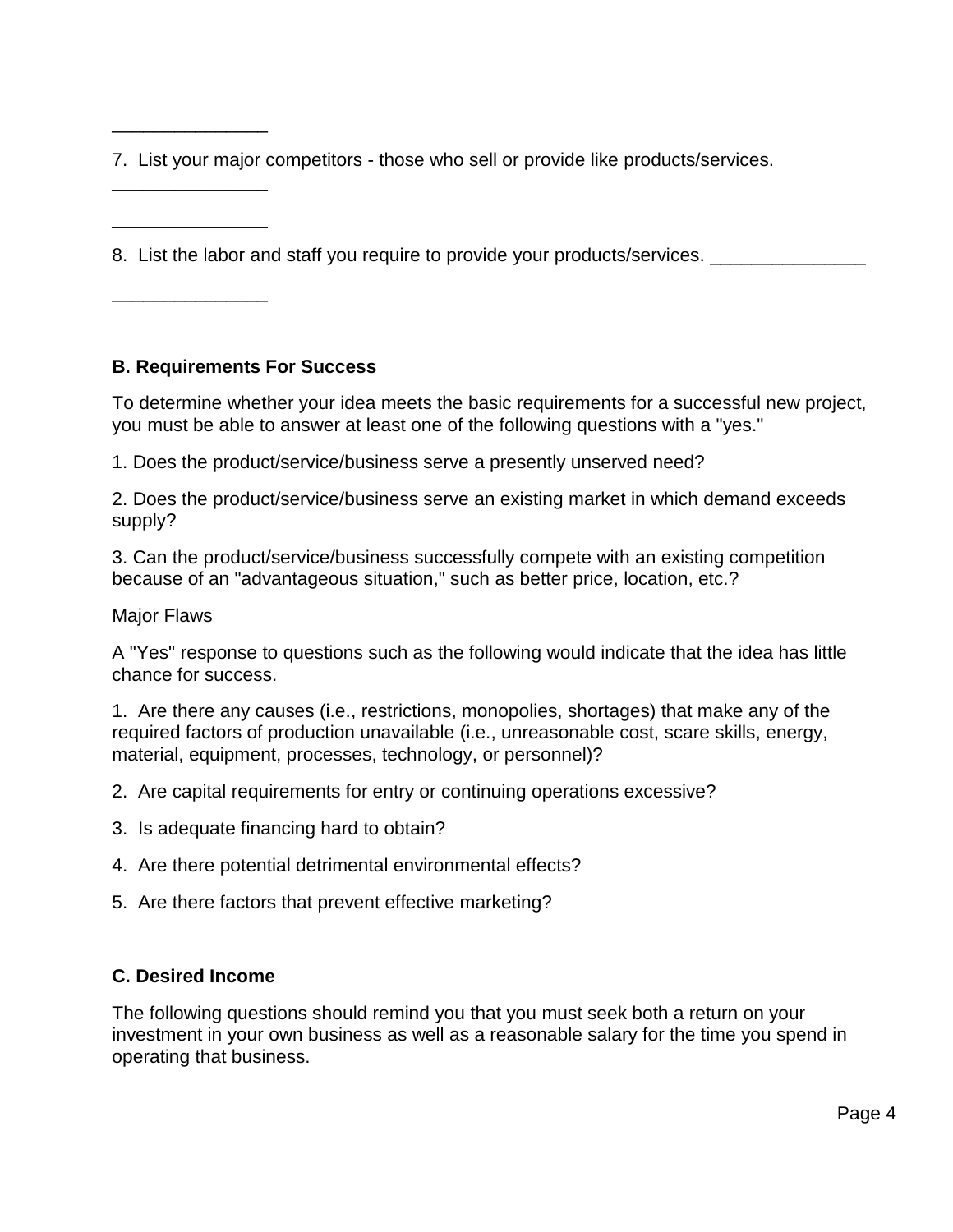1. How much income do you desire?

\_\_\_\_\_\_\_\_\_\_\_\_\_\_\_

\_\_\_\_\_\_\_\_\_\_\_\_\_\_\_

 $\overline{\phantom{a}}$  , where  $\overline{\phantom{a}}$ 

\_\_\_\_\_\_\_\_\_\_\_\_\_\_\_

\_\_\_\_\_\_\_\_\_\_\_\_\_\_\_

\_\_\_\_\_\_\_\_\_\_\_\_\_\_\_

 $\overline{\phantom{a}}$  , where  $\overline{\phantom{a}}$ 

2. Are you prepared to earn less income in the first 1-3 years?

3. What minimum income do you require?

4. What financial investment will be required for your business?

5. How much could you earn by investing this money?

6. How much could you earn by working for someone else?

7. Add the amounts in 5 and 6. If this income is greater that what you can realistically expect from your business, are you prepared to forego this additional income just to be your own boss with the only prospects of more substantial profit/income in future years?

8. What is the average return on investment for a business of your type?

# **D. Preliminary Income Statement**

Besides return on investment, you need to know the income and expenses for your business. You show profit or loss and derive operating ratios on the income statement. Dollars are the (actual, estimated, or industry average) amounts for income and expense categories. Operating ratios are expressed as percentages of net sales and show relationships of expenses and net sales.

For instance 50,000 in net sales equals 100% of sales income (revenue). Net profit after taxes equals 3.14% of net sales. The hypothetical "X" industry average after tax net profit might be 5% in a given year for firms with 50,000 in net sales. First you estimate or forecast income (revenue) and expense dollars and ratios for your business. Then compare your estimated or actual performance with your industry average. Analyze differences to see why you are doing better or worse than the competition or why your venture does or doesn't look like it will float.

These basic financial statistics are generally available for most businesses from trade and industry associations, government agencies, universities and private companies and banks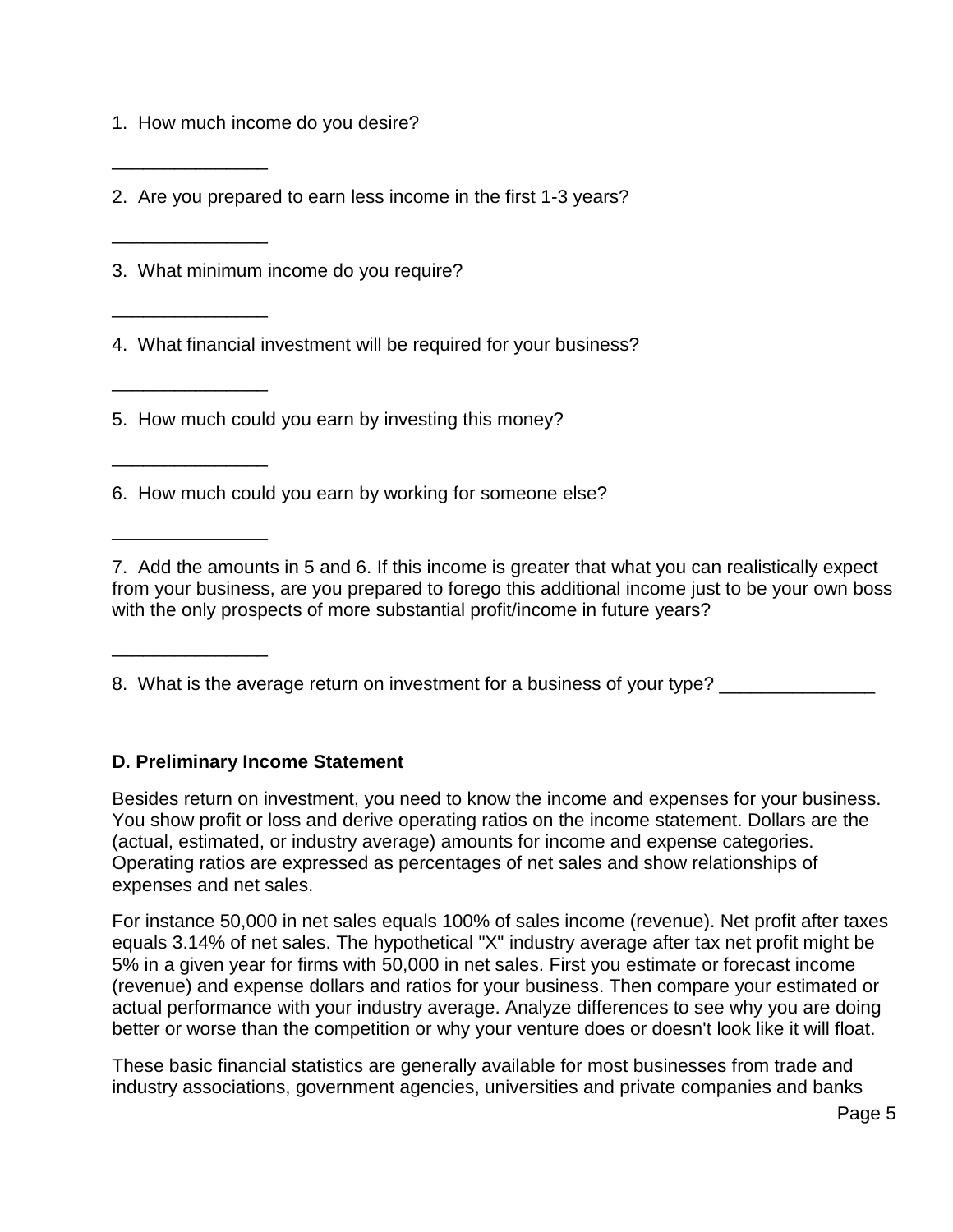Forecast your own income statement. Do not be influenced by industry figures. Your estimates must be as accurate as possible or else you will have a false impression.

1. What is the normal markup in this line of business. i.e., the dollar difference between the cost of goods sold and sales, expressed as a percentage of sales?

2. What is the average cost of goods sold percentage of sales?

 $\overline{\phantom{a}}$  , where  $\overline{\phantom{a}}$ 

\_\_\_\_\_\_\_\_\_\_\_\_\_\_\_

\_\_\_\_\_\_\_\_\_\_\_\_\_\_\_

\_\_\_\_\_\_\_\_\_\_\_\_\_\_\_

\_\_\_\_\_\_\_\_\_\_\_\_\_\_\_

\_\_\_\_\_\_\_\_\_\_\_\_\_\_\_

 $\overline{\phantom{a}}$  , where  $\overline{\phantom{a}}$ 

\_\_\_\_\_\_\_\_\_\_\_\_\_\_\_

3. What is the average inventory turnover, i.e., the number of times the average inventory is sold each year?

4. What is the average gross profit as a percentage of sales?

5. What are the average expenses as a percentage of sales?

6. What is the average net profit as a percent of sales?

7. Take the preceding figures and work backwards using a standard income statement format and determine the level of sales necessary to support your desired income level.

8. From an objective, practical standpoint, is this level of sales, expenses and profit attainable?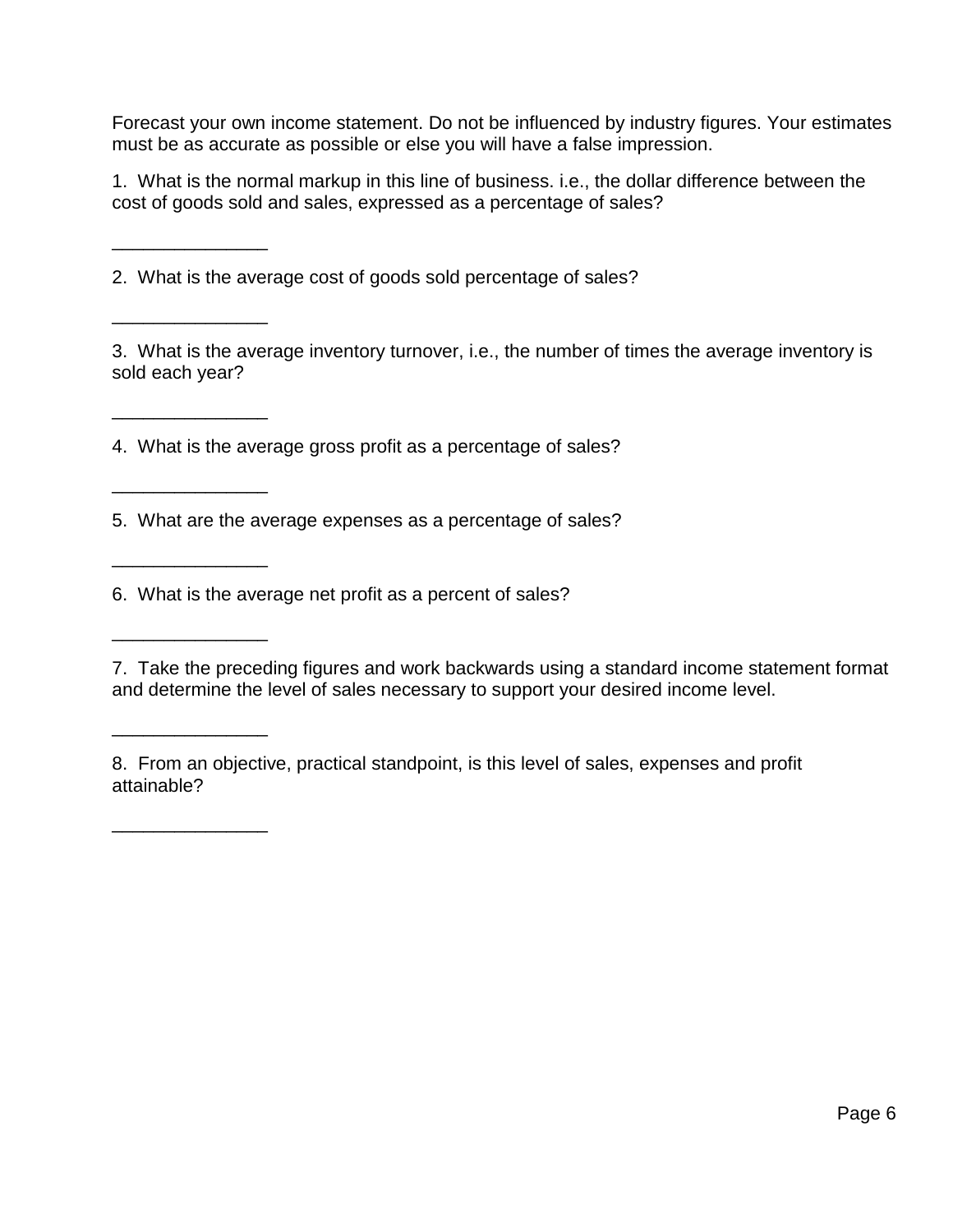# ANY BUSINESS, INC.

Condensed Hypothetical Income Statement For year ending December 31

| <b>Item</b>                              | <b>Amount</b> |         | <b>Percent</b> |
|------------------------------------------|---------------|---------|----------------|
| Gross sales<br>Less returns, allowances, | 773,888       |         |                |
| and cash discounts                       | 14,872        |         |                |
| Net sales                                |               | 759,016 | 100.00         |
| Cost of goods sold                       |               | 589,392 | 77.65          |
| Gross profit on sales                    |               | 169,624 | 22.35          |
| Selling expenses                         | 41,916        |         | 5.52           |
| Administrative expenses                  | 28,010        |         | 3.69           |
| General expenses                         | 50,030        |         | 6.59           |
| <b>Financial expenses</b>                | 5,248         |         | 0.69           |
| <b>Total expenses</b>                    |               | 125,204 | 16.50          |
| Operating profit                         |               | 44,220  | 5.85           |
| <b>Extraordinary expenses</b>            |               | 1,200   | 0.16           |
| Net profit before taxes                  |               | 43,220  | 5.69           |
| taxes                                    |               | 19,542  | 2.57           |
| Net profit after taxes                   |               | 23,678  | 3.12           |

#### **E. Market Analysis**

The primary objective of a market analysis is to arrive at a realistic projection of sales. after answering the following questions you will be in a better positions to answer question eight immediately above.

## **Population**

\_\_\_\_\_\_\_\_\_\_\_\_\_\_\_

\_\_\_\_\_\_\_\_\_\_\_\_\_\_\_

\_\_\_\_\_\_\_\_\_\_\_\_\_\_\_

1. Define the geographical areas from which you can realistically expect to draw customers.

2. What is the population of these areas?

4. What is the average family size?

<sup>3.</sup> What do you know about the population growth trend in these areas? \_\_\_\_\_\_\_\_\_\_\_

<sup>5.</sup> What is the age distribution?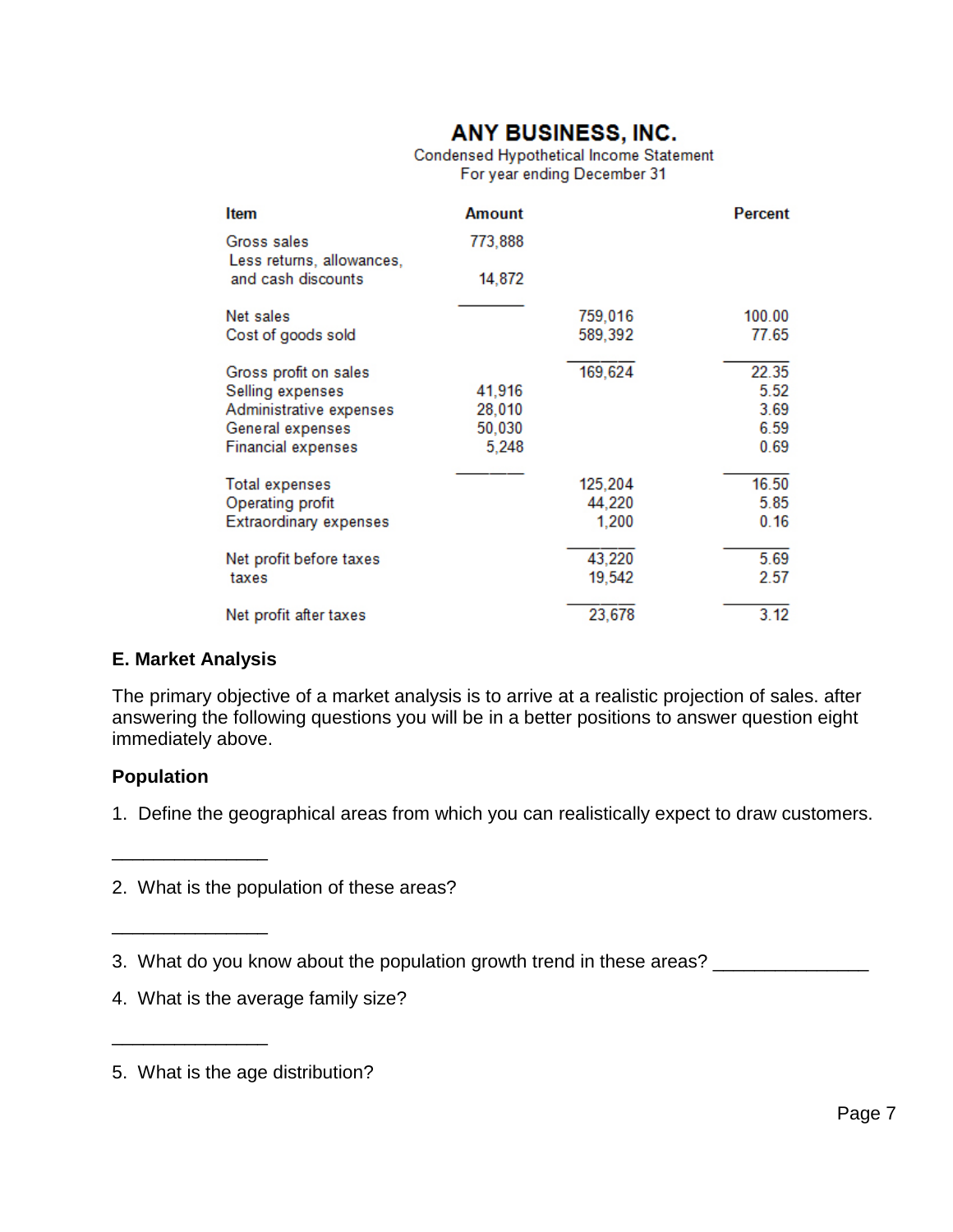6. What is the per capita income?

\_\_\_\_\_\_\_\_\_\_\_\_\_\_\_

\_\_\_\_\_\_\_\_\_\_\_\_\_\_\_

\_\_\_\_\_\_\_\_\_\_\_\_\_\_\_

 $\overline{\phantom{a}}$  , where  $\overline{\phantom{a}}$ 

 $\overline{\phantom{a}}$  , where  $\overline{\phantom{a}}$ 

\_\_\_\_\_\_\_\_\_\_\_\_\_\_\_

\_\_\_\_\_\_\_\_\_\_\_\_\_\_\_

7. What are the consumers' attitudes toward business like yours?

8. What do you know about consumer shopping and spending patterns relative to your type of business?

9. Is the price of your product/service especially important to your target market?

10. Can you appeal to the entire market?

11. If you appeal to only a market segment, is it large enough to be profitable?

**F. Competition**

\_\_\_\_\_\_\_\_\_\_\_\_\_\_\_

\_\_\_\_\_\_\_\_\_\_\_\_\_\_\_

\_\_\_\_\_\_\_\_\_\_\_\_\_\_\_

1. Who are your major competitors?

2. What are the major strengths of each?

3. What are the major weaknesses of each?

4. Are you familiar with the following factors concerning your competitors:

Price structure?

 $\overline{\phantom{a}}$  , where  $\overline{\phantom{a}}$ 

 $\overline{\phantom{a}}$  , where  $\overline{\phantom{a}}$ 

Product lines (quality, breadth, width)?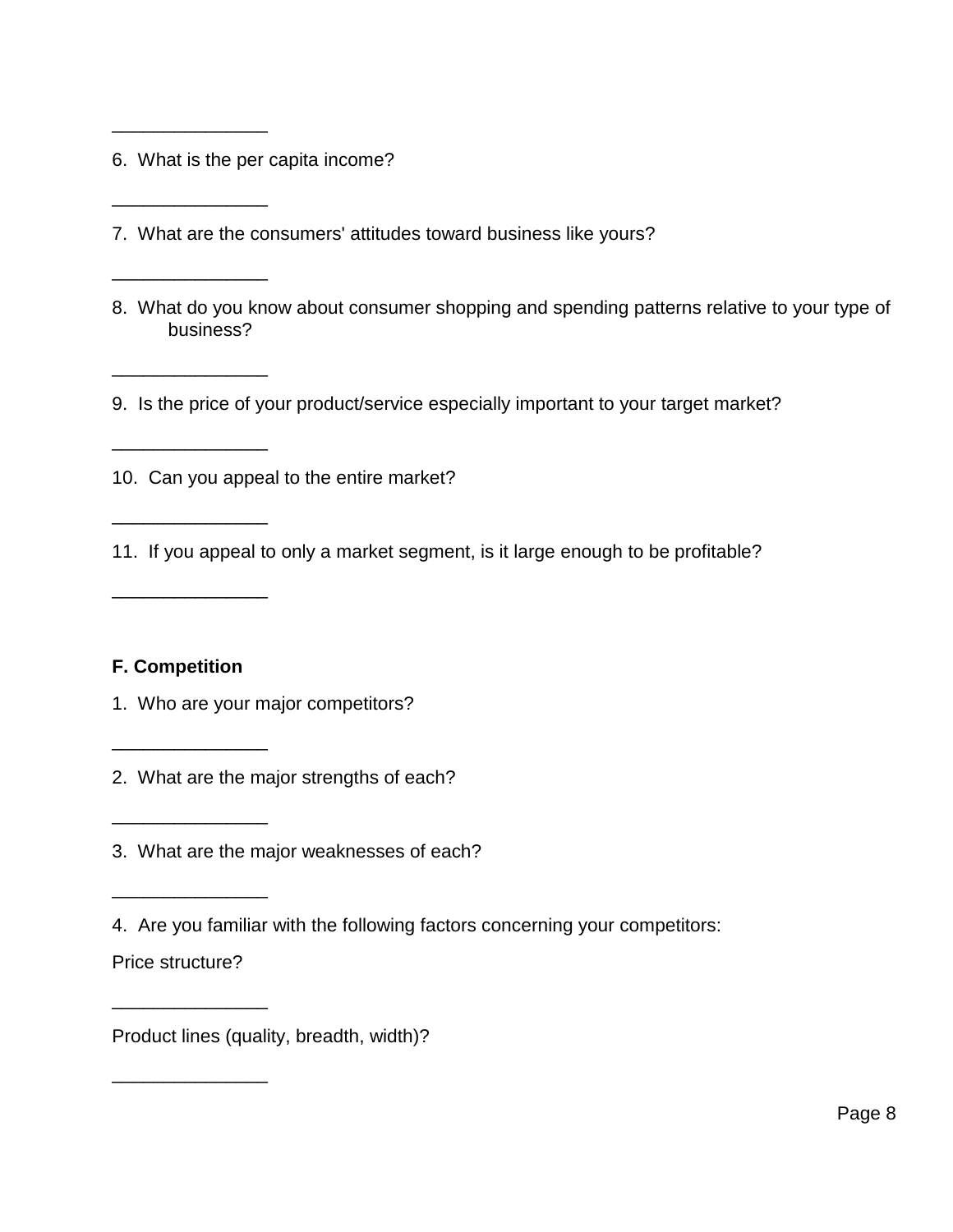Location?

Promotional activities?

Sources of supply?

 $\overline{\phantom{a}}$  , where  $\overline{\phantom{a}}$ 

\_\_\_\_\_\_\_\_\_\_\_\_\_\_\_

\_\_\_\_\_\_\_\_\_\_\_\_\_\_\_

\_\_\_\_\_\_\_\_\_\_\_\_\_\_\_

\_\_\_\_\_\_\_\_\_\_\_\_\_\_\_

\_\_\_\_\_\_\_\_\_\_\_\_\_\_\_

\_\_\_\_\_\_\_\_\_\_\_\_\_\_\_

 $\overline{\phantom{a}}$  , where  $\overline{\phantom{a}}$ 

 $\overline{\phantom{a}}$  , and the contract of the contract of  $\overline{\phantom{a}}$ 

\_\_\_\_\_\_\_\_\_\_\_\_\_\_\_

\_\_\_\_\_\_\_\_\_\_\_\_\_\_\_

\_\_\_\_\_\_\_\_\_\_\_\_\_\_\_

\_\_\_\_\_\_\_\_\_\_\_\_\_\_\_

Image from a consumer's viewpoint?

5. Do you know of any new competitors?

6. Do you know of any competitor's plans for expansion?

7. Have any firms of your type gone out of business lately?

8. If so, why?

9. Do you know the sales and market share of each competitor?

10. Do you know whether the sales and market share of each competitor are increasing, decreasing, or stable?

11. Do you know the profit levels of each competitor?

12. Are your competitors' profits increasing, decreasing, or stable?

13. Can you compete with your competition?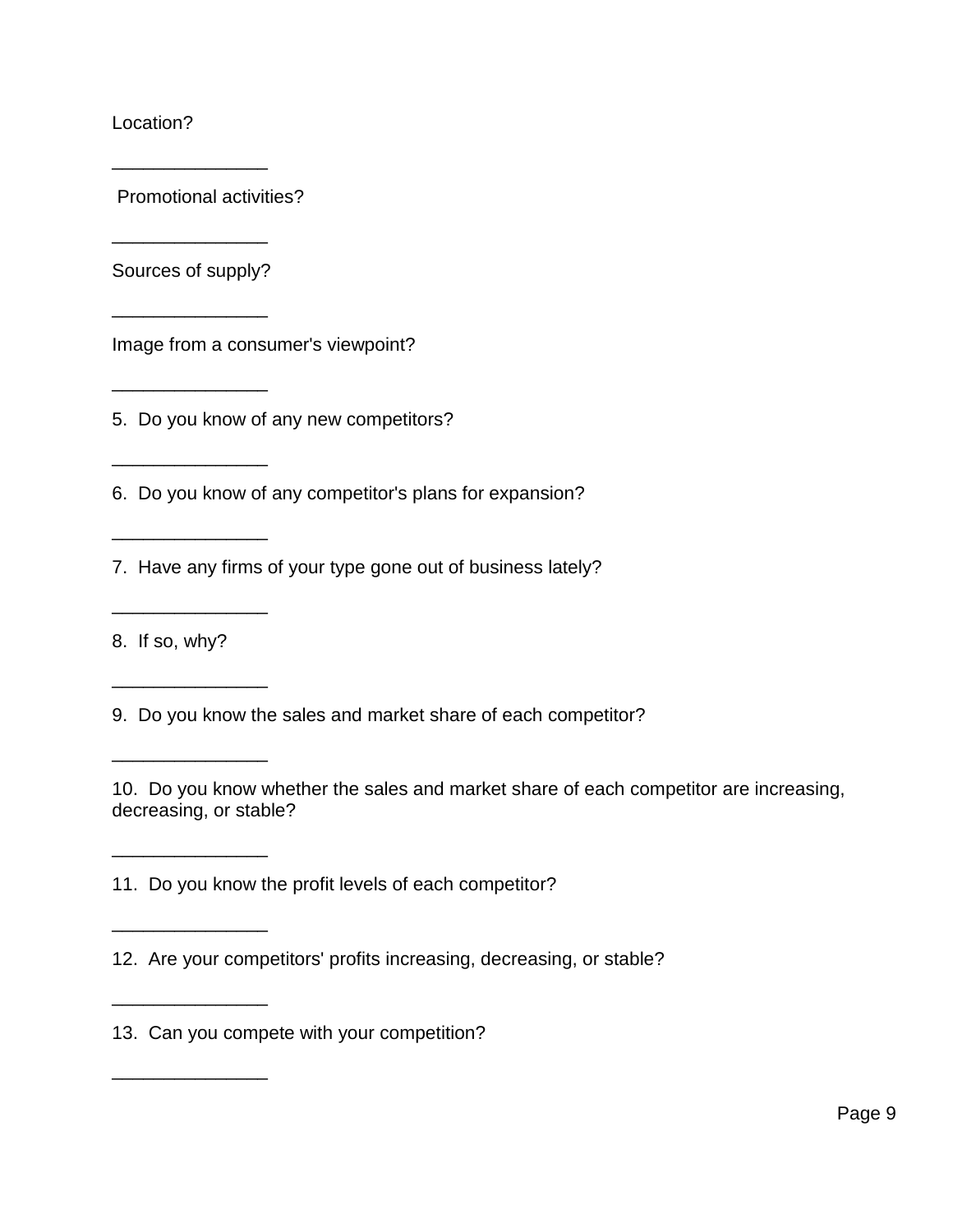# **G. Sales**

 $\overline{\phantom{a}}$  , where  $\overline{\phantom{a}}$ 

 $\overline{\phantom{a}}$  , where  $\overline{\phantom{a}}$ 

\_\_\_\_\_\_\_\_\_\_\_\_\_\_\_

\_\_\_\_\_\_\_\_\_\_\_\_\_\_\_

\_\_\_\_\_\_\_\_\_\_\_\_\_\_\_

\_\_\_\_\_\_\_\_\_\_\_\_\_\_\_

\_\_\_\_\_\_\_\_\_\_\_\_\_\_\_

\_\_\_\_\_\_\_\_\_\_\_\_\_\_\_

\_\_\_\_\_\_\_\_\_\_\_\_\_\_\_

\_\_\_\_\_\_\_\_\_\_\_\_\_\_\_

\_\_\_\_\_\_\_\_\_\_\_\_\_\_\_

1. Determine the total sales volume in your market area.

2. How accurate do you think your forecast of total sales is?

3. Did you base your forecast on concrete data?

4. Is the estimated sales figure "normal" for your market area?

5. Is the sales per square foot for your competitors above the normal average?

6. Are there conditions, or trends, that could change your forecast of total sales?

8. How do you plan to advertise and promote your product/service/business?

9. Forecast the share of the total market that you can realistically expect - as a dollar amount and as a percentage of your market.

10. Are you sure that you can create enough competitive advantages to achieve the market share in your forecast of the previous question?

<sup>7.</sup> Do you expect to carry items in inventory from season to season, or do you plan to mark down products occasionally to eliminate inventories? If you do not carry over inventory, have you adequately considered the effect of mark-down in your pricing? (Your gross profits margin may be too low.)

<sup>11.</sup> Is your forecast of dollar sales greater than the sales amount needed to guarantee your desired or minimum income?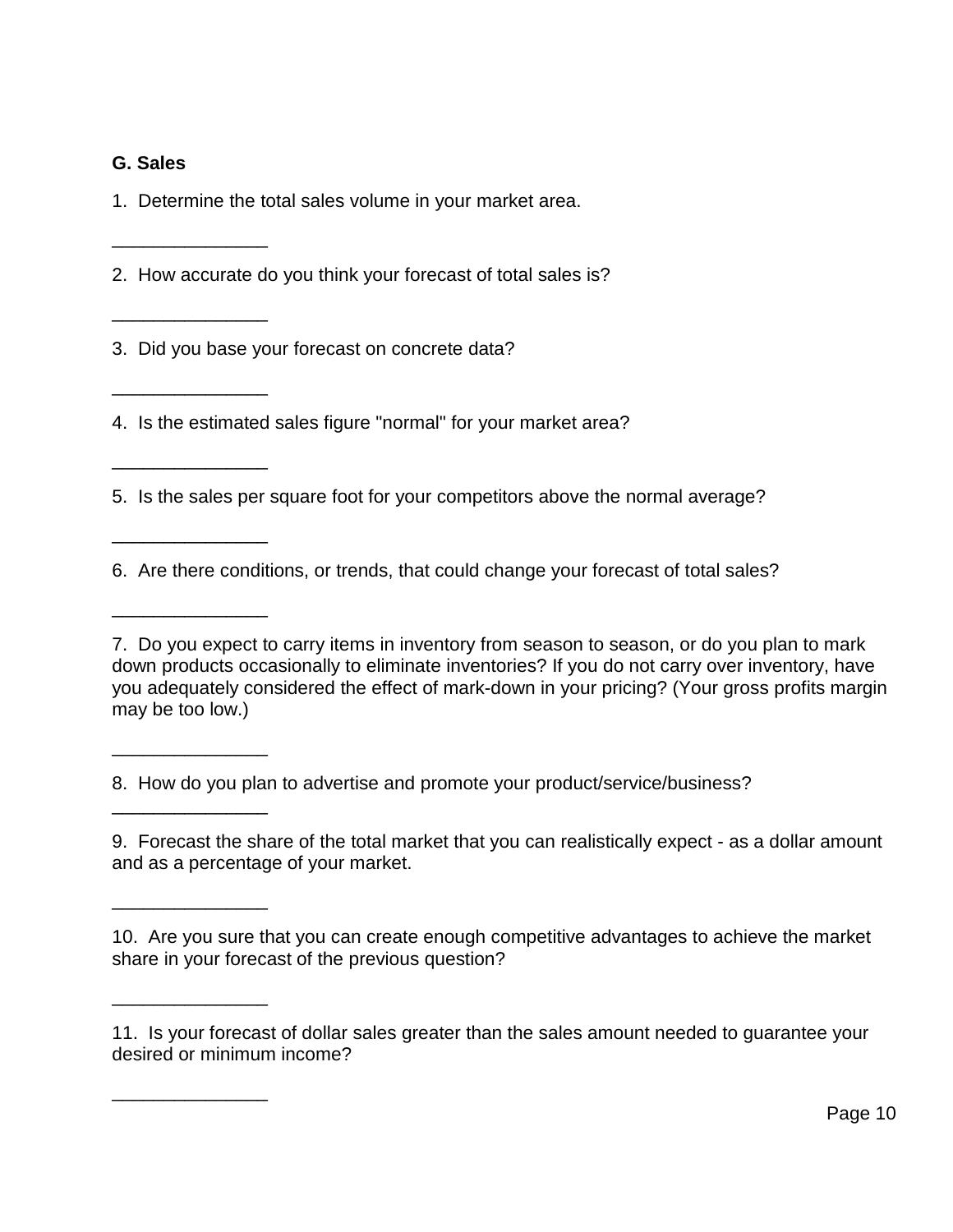- 12. Have you been optimistic or pessimistic in your forecast of sales? \_\_\_\_\_\_\_\_\_
- 13. Do you need to hire an expert to refine the sales forecast?

14. Are you willing to hire an expert to refine the sales forecast?

# **H. Supply**

\_\_\_\_\_\_\_\_\_\_\_\_\_\_\_

\_\_\_\_\_\_\_\_\_\_\_\_\_\_\_

- 1. Can you make a list of every item of inventory and operating supplies needed?
- 2. Do you know the quantity, quality, technical specifications, and price ranges desired?
- 3. Do you know the name and location of each potential source of supply?
- 4. Do you know the price ranges available for each product from each supplier?
- 5. Do you know about the delivery schedules for each supplier?
- 6. Do you know the sales terms of each supplier?
- 7. Do you know the credit terms of each supplier?
- 8. Do you know the financial condition of each supplier?
- 9. Is there a risk of shortage for any critical materials or merchandise?
- 10. Are you aware of which supplies have an advantage relative to transportation costs?
- 11. Will the price available allow you to achieve an adequate markup?

# **I. Expenses**

- 1. Do you know what your expenses will be for: rent, wages, insurance, utilities, advertising, interest, etc?
- 2. Do you need to know which expenses are Direct, Indirect, or Fixed?
- 3. Do you know how much your overhead will be?
- 4. Do you know how much your selling expenses will be?

# **Miscellaneous**

1. Are you aware of the major risks associated with your product? Service Business?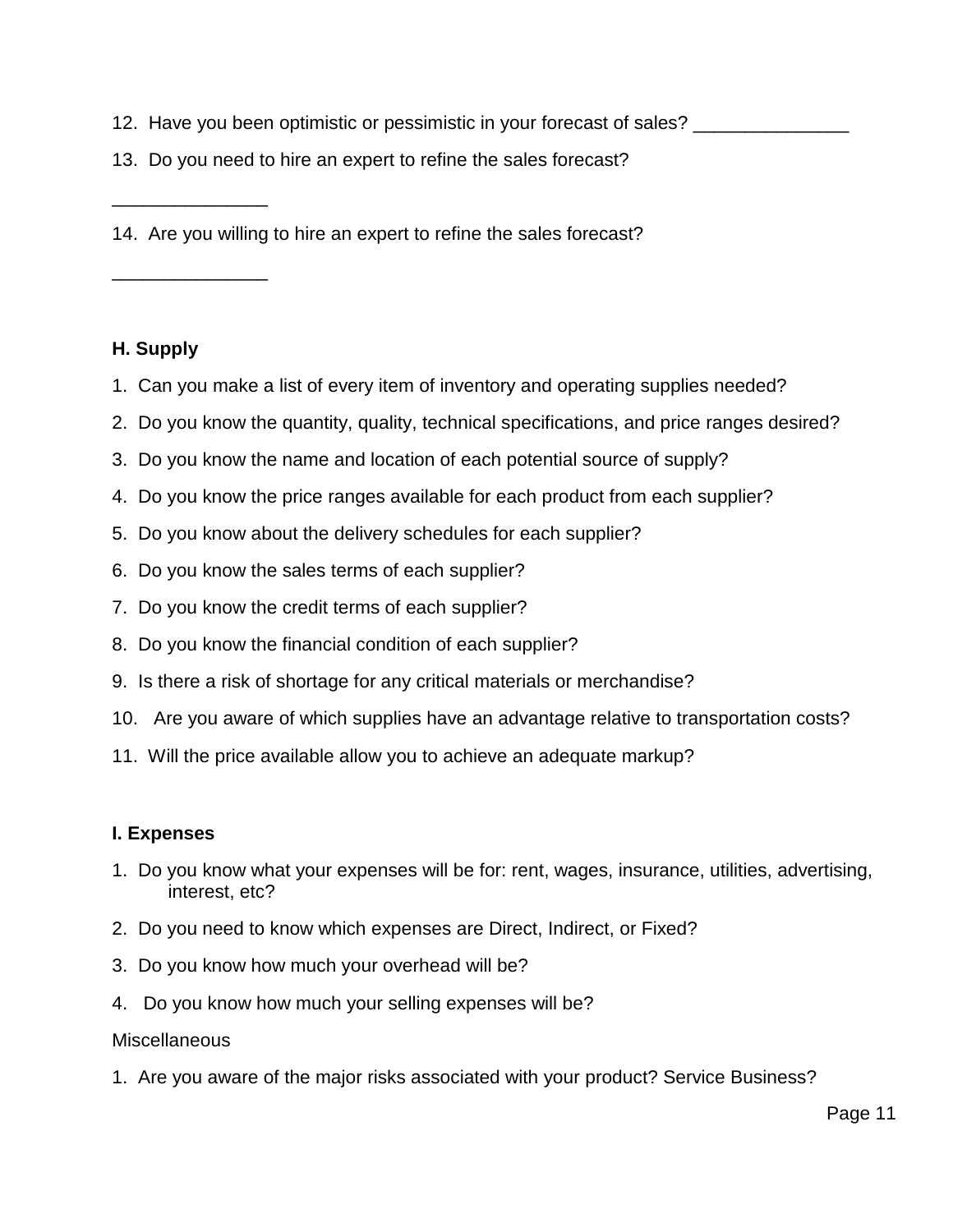- 2. Can you minimize any of these major risks?
- 3. Are there major risks beyond your control?
- 4. Can these risks bankrupt you? (fatal flaws)

# **J. Venture Feasibility**

- 1. Are there any major questions remaining about your proposed venture?
- 2. Do the above questions arise because of a lack of data?
- 3. Do the above questions arise because of a lack of management skills?
- 4. Do the above questions arise because of a "fatal flaw" in your idea?
- <span id="page-11-0"></span>5. Can you obtain the additional data needed?

[Go to Top](#page-0-1)

# **2. Starting Your Business Step by Step**

# **A. Things to Consider Before You Start**

This guide will walk you step by step through all the essential phases of starting a successful service business. To profit in a service based business, you need to consider the following questions: What business am I in? What services do I provide? Where is my market? Who will buy? Who is my competition? What is my sales strategy? What merchandising methods will I use? How much money is needed to operate my firm? How will I get the work done? What management controls are needed? How can they be carried out? When should I revise my plan? And many more.

No one can answer such questions for you. As the owner-manager you have to answer them and draw up your business plan. The pages of this guide are a combination of text and workspaces so you can write in the information you gather in developing your business plan - a logical progression from a commonsense starting point to a commonsense ending point.

It takes time and energy and patience to draw up a satisfactory business plan. Use this Guide to get your ideas and the supporting facts down on paper. And, above all, make changes in your plan on these pages as that plan unfolds and you see the need for changes.

Bear in mind that anything you leave out of the picture will create an additional cost, or drain on your money, when it crops up later on. If you leave out or ignore enough items, your business is headed for disaster.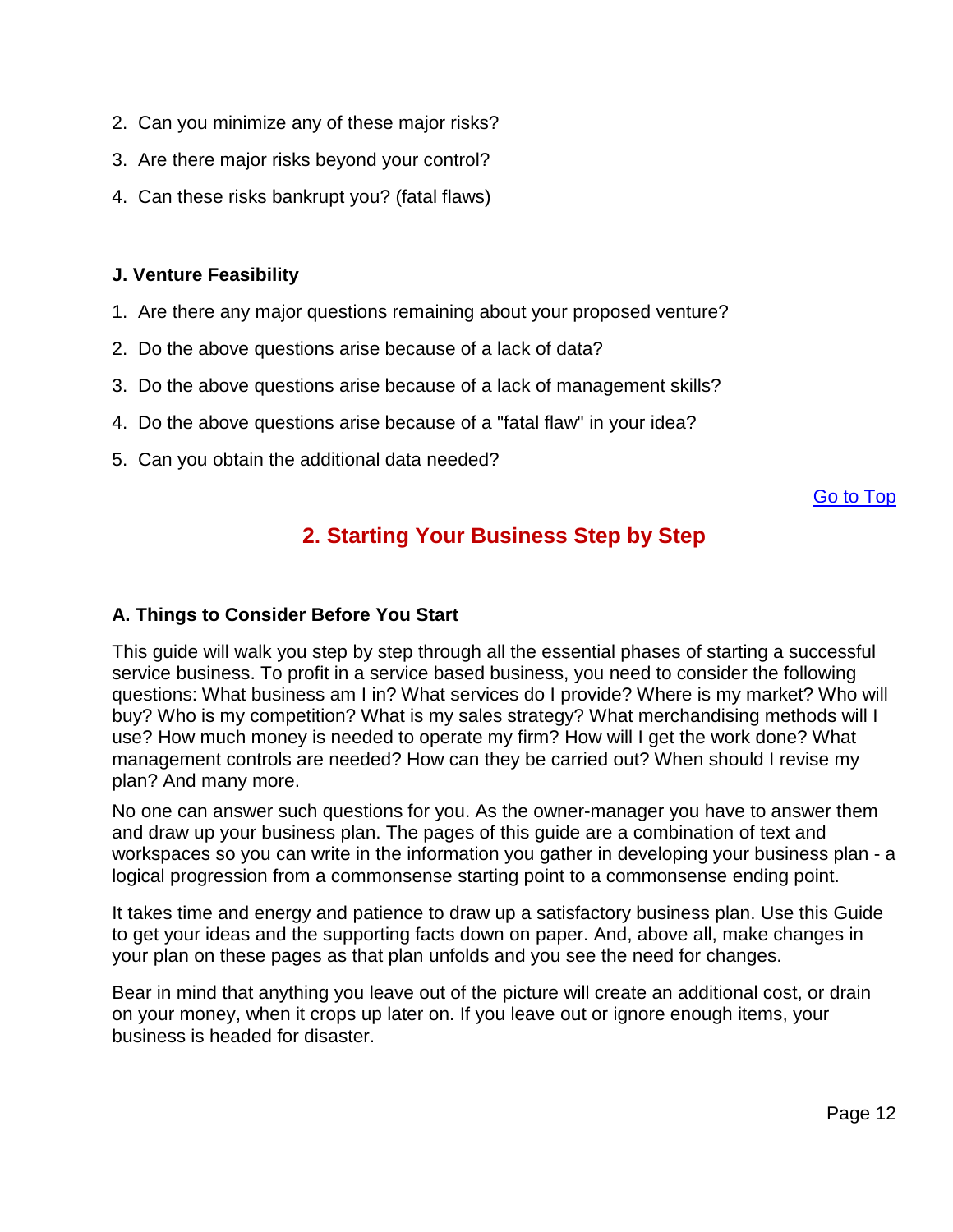Keep in mind too, that your final goal is to put your plan into action. More will be said about this near the end of this Guide.

#### **What's in this for Me?**

You may be thinking: Why should I spend my time drawing up a business plan? What's in it for me? If you've never drawn up a plan, you are right in wanting to hear about the possible benefits before you do your work.

A business plan offers at least four benefits. You may find others as you make and use such a plan. The four are:

(1) The first, and most important, benefit is that a plan gives you a path to follow. A plan makes the future what you want it to be. A plan with goals and action steps allows you to guide your business through turbulent economic seas and into harbors of your choice. The alternative is drifting into "any old port in a storm."

(2) A plan makes it easy to let your banker in on the action. By reading, or hearing, the details of your plan he will have real insight into your situation if he is to lend you money.

(3) A plan can be a communications tool when you need to orient sales personnel, suppliers, and others about your operations and goals.

(4) A plan can help you develop as a manager. It can give you practice in thinking about competitive conditions, promotional opportunities, and situation that seem to be advantageous to your business. Such practice over a period of time can help increase an owner-manager's ability to make judgments.

#### **Why am I in Business?**

Many enterprising people are drawn into starting their own business by the possibilities of making money and being their own boss. But the long hours, hard work, and responsibilities of being the boss quickly dispel and preconceived glamour.

Profit is the reward for satisfying consumer needs. But it must be worked for. Sometimes a new business might need two years before it shows a profit. So where, then, are reasons for having your own business?

Every business owner-manager will have his or her own individual reasons for being in business. For some, satisfaction come from serving their community. They take pride in serving their neighbors and giving them quality work which they stand behind. For others, their business offers them a chance to contribute to their employees' financial security.

There are as many rewards and reasons for being in business as there are business owners. Why are you in business?

\_\_\_\_\_\_\_\_\_\_\_\_ \_\_\_\_\_\_\_\_\_\_\_\_

Page 13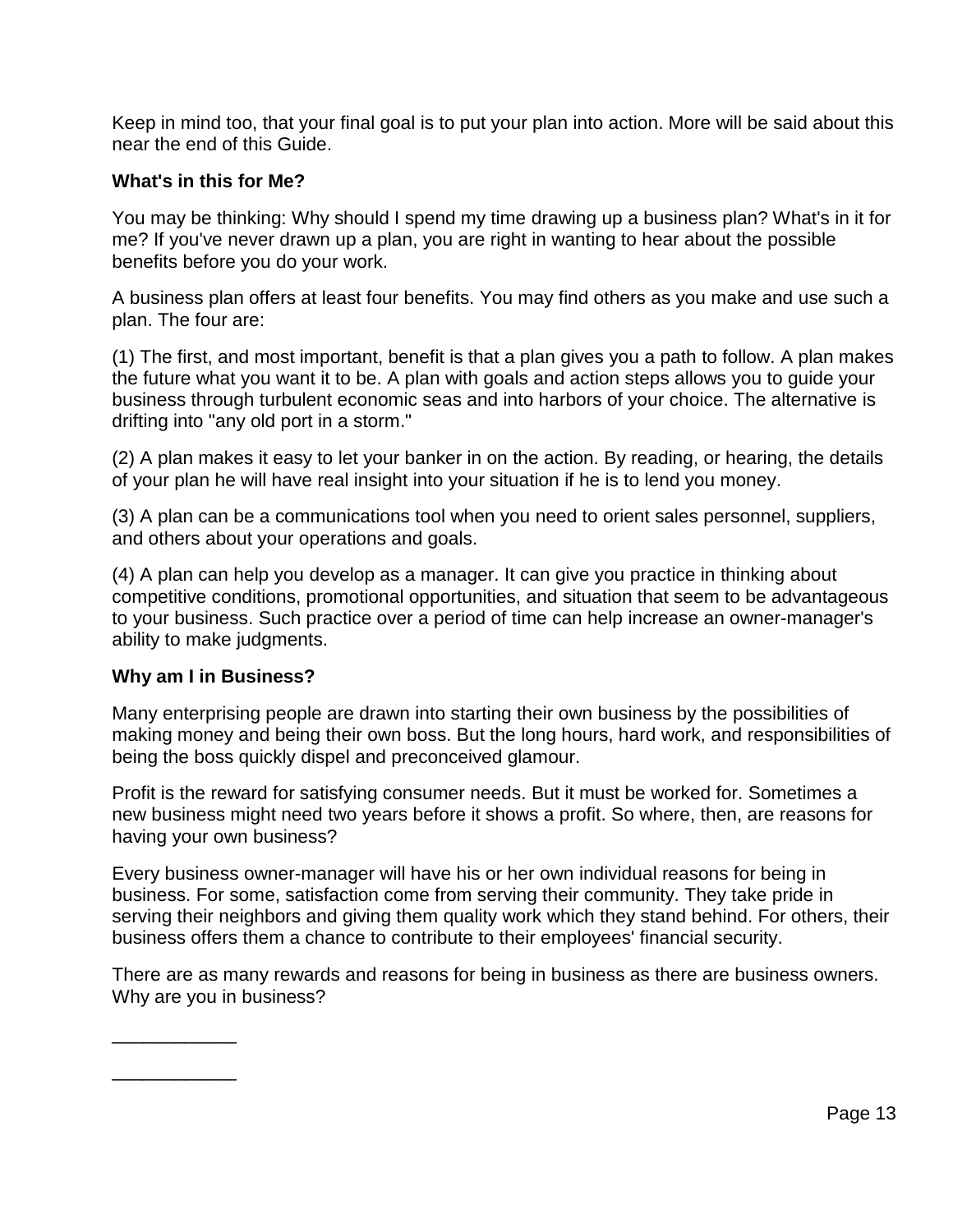# **What business am I in?**

\_\_\_\_\_\_\_\_\_\_\_\_

In making your business plan, the first question to consider is: What business am I really in. At the first reading this question may seem silly. "If there is one thing I know," you say to yourself, "it is what business I'm in." But hold on. Some owner-managers go broke and others waste their saving because they are confused about the business they are in.

The changeover of barbershops from cutting hair to styling hair is one example of thinking about what business you're really in.

Consider this example, also. Joe Riley had a small radio and TV store. He thought of his business as a retail store though he also serviced and repaired anything he sold. As his suburb grew, appliance stores emerged and cut heavily into his sales. However, there was an increased call for quality repair work.

When Mr. Riley considered his situation, he decided that he was in the repair business. As a result of thinking about what business he was really in, he profitably built up his repair business and has a contract to take care of the servicing and repair business for one of the appliance stores.

Decide what business you are in and write your answer in the following spaces. To help you decide, think of the answers to questions such as: What inventory of parts and materials must you keep on hand? What services do you offer? What services do people ask for that you do not offer? What is it you are trying to do better, more of, or differently from your competitors?

# **How to Plan Your Marketing**

 $\overline{\phantom{a}}$  , where  $\overline{\phantom{a}}$ 

When you have decided what business you're in, you have made your first marketing decision. Now you are ready for other important considerations.

Successful marketing starts with the owner-manager. You have to know your service and the needs of your customers.

The narrative and work blocks that follow are designed to help you work out a marketing plan for your firm. The blocks are divided into three sections:

Section One - Determining the Sales Potential

Section Two - Attracting Customers

Section Three - Selling to Customers

## **Section One - Determining the Sales Potential**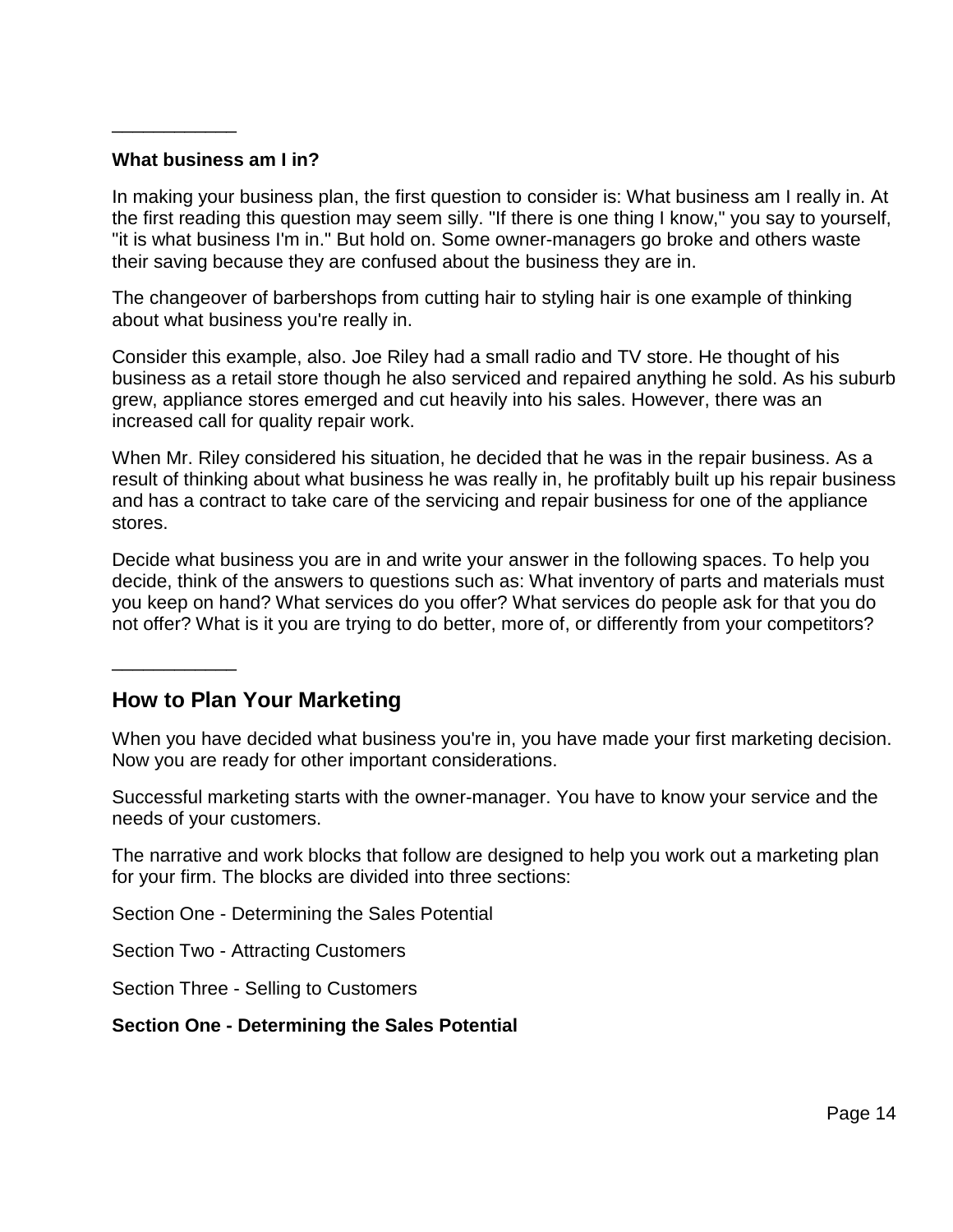In the service business, your sales potential will depend on the area you serve. That is, how many customers in this area will need your services? Will your customers be industrial, commercial, consumer, or all of these?

When picking a site to locate your business, consider the nature of your service. If you pick up and deliver, you will want a site where the travel time will be low and you may later install a radio dispatch system. Or, if the customer must come to your place of business, the site must be conveniently located and easy to find.

You must pick the site that offers the best possibilities of being profitable. The following questions will help you think through this problem.

In selecting an area to serve, consider the following:

Population and its growth potential

Income, age, occupation of population

Number of competitive services in and around your proposed location

Local ordinances and zoning regulations

Type of trading area (commercial, industrial, residential, seasonal)

For additional help in choosing an area, you might try the local chamber of commerce and the manufacturer and distributor of any equipment and supplies you will be using.

You will want to consider the next list of questions in picking the specific site for your business:

Will the customer come to your place of business?

How much space do you need?

Will you want to expand later on?

Do you need any special features required in lighting, heating, ventilation?

Is parking available?

Is public transportation available?

Is the location conducive to drop-in customers?

Will you pick up and deliver?

Will travel time be excessive?

Will you prorate travel time to service call?

Would a location close to an expressway or main artery cut down on travel time?

If you choose a remote location, will savings in rent off-set the inconvenience?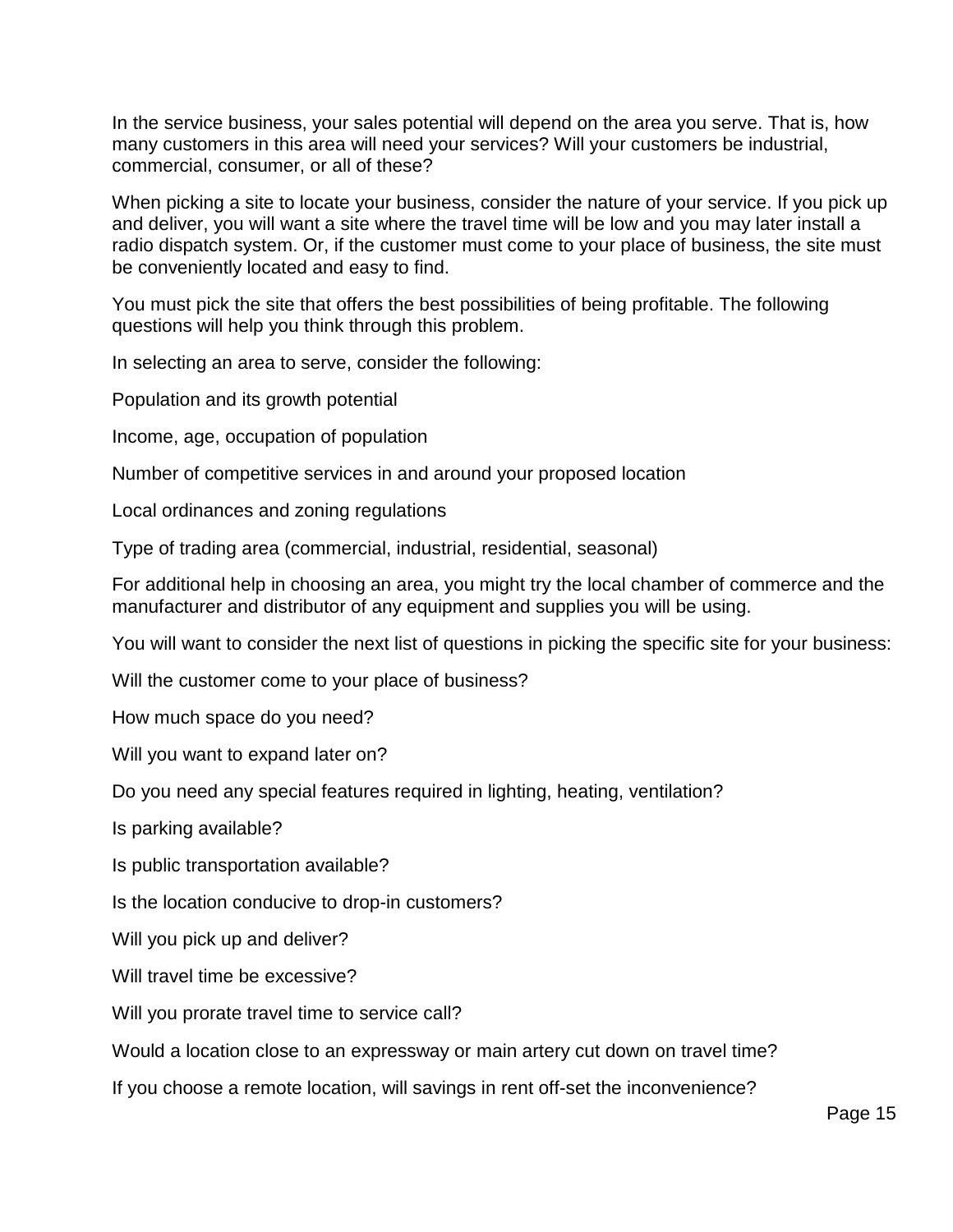If you choose a remote location, will you have to pay as much as you save in rent for advertising to make your service known?

If you choose a remote location, will the customer be able to readily locate your business?

Will the supply of labor be adequate and the necessary skills available?

What are the zoning regulations of the area?

Will there be adequate fire and police protection?

Will crime insurance be needed and be available at a reasonable rate?

I plan to locate in \_\_\_\_\_\_\_\_\_\_\_\_\_ because:

\_\_\_\_\_\_\_\_\_\_\_\_

 $\overline{\phantom{a}}$  , where  $\overline{\phantom{a}}$ 

\_\_\_\_\_\_\_\_\_\_\_\_

\_\_\_\_\_\_\_\_\_\_\_\_

\_\_\_\_\_\_\_\_\_\_\_\_

\_\_\_\_\_\_\_\_\_\_\_\_

\_\_\_\_\_\_\_\_\_\_\_\_

\_\_\_\_\_\_\_\_\_\_\_\_\_

\_\_\_\_\_\_\_\_\_\_\_\_

\_\_\_\_\_\_\_\_\_\_\_\_

 $\overline{\phantom{a}}$  , where  $\overline{\phantom{a}}$ 

Is the area in which you plan to locate supported by a strong economic base? For example, are nearby industries working full time? Only part time? Did any industries go out of business in the past several months? Are new industries scheduled to open in the next several months?

Write your opinion of the area's economic base and your reason for that opinion here.:

Will you build? What are the terms of the loan or mortgage?

Will you rent? \_\_\_\_\_\_\_\_\_ What are the terms of the lease?

Is the building attractive? \_\_\_\_\_\_\_\_\_ In good repair? \_\_\_\_\_\_\_\_

Will it need remodeling? \_\_\_\_\_\_\_\_\_\_\_\_ Cost of remodeling? \_\_\_\_\_\_\_\_\_\_\_

What services does the landlord provide?

Page 16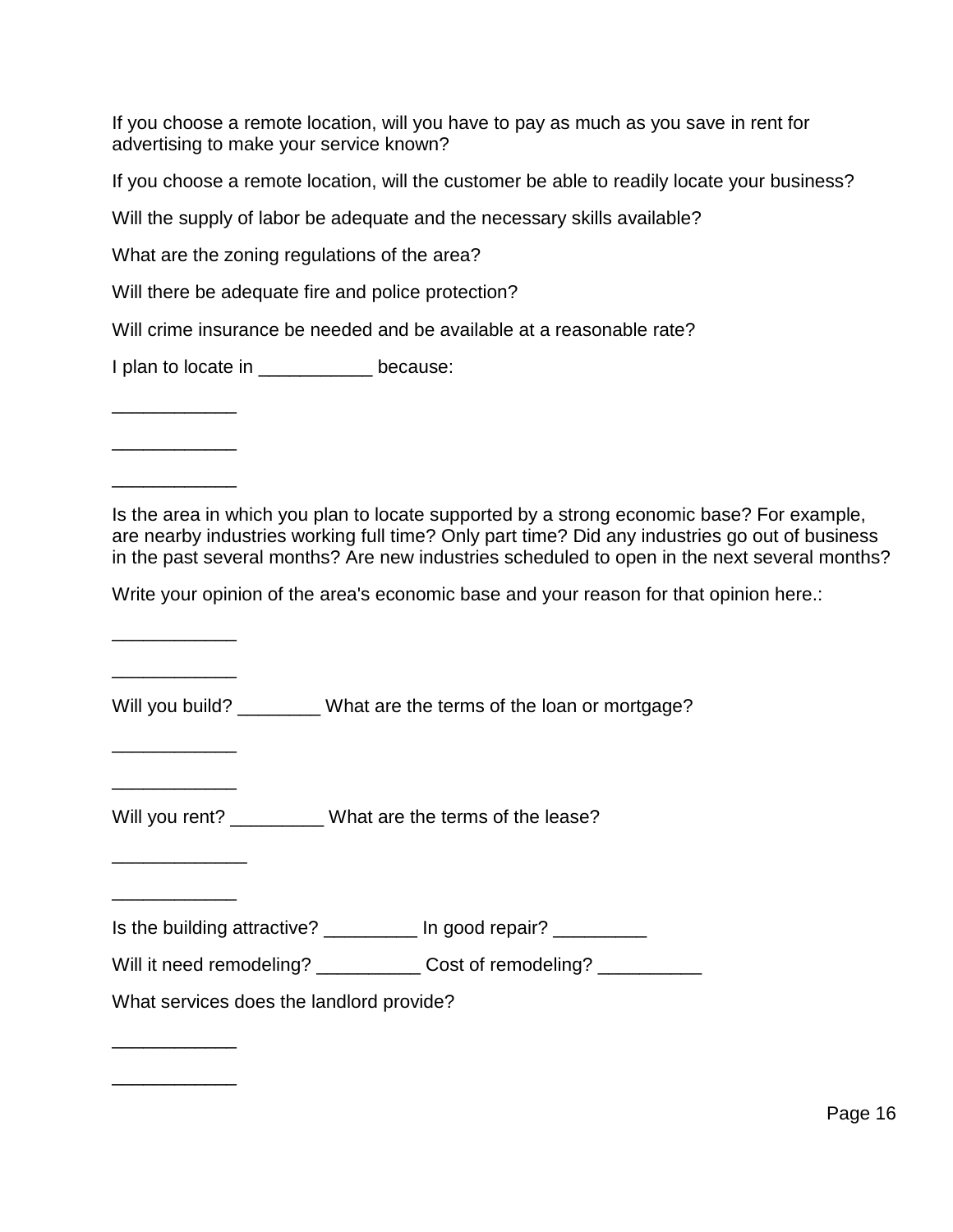| What is the competition in the area you have picked?                  |
|-----------------------------------------------------------------------|
| The number of firms that handle my service _________                  |
| Does the area appear to be saturated? __________                      |
| How many of these firms look prosperous? ________                     |
| Do they have any apparent advantages over you?                        |
| How many look as though they're barely getting by?                    |
| How many similar services went out of business in the area last year? |
| Can you find out why they failed? _________                           |
| How many new services opened up in the last year?                     |
| How much do your competitors charge for your service? _________       |
| Which firm or firms in the area will be your biggest competition?     |
| List the reasons for your opinion here:                               |

 $\overline{\phantom{a}}$  , where  $\overline{\phantom{a}}$ 

\_\_\_\_\_\_\_\_\_\_\_\_\_\_\_

# **Section Two - Attracting Customers**

It is working with this aspect of marketing that many service firms find competitive advantages. The ideas which they develop are as good and often better, than those which large companies develop with hired brains. The workblocks that follow are designed to help you think about image, pricing, customer service policies, and advertising.

## **Image**

When you have a location in mind, you should work through another aspect of marketing. How will you attract customers to your business? How will you pull customers away from your competition?

Whether you like it or not, your service business is going to have an image. The way people think of your firm will be influenced by the way you conduct your business. If people come to your place of business for your service, the cleanliness of the floors, the manner in which they are treated, and the quality of your work will help form your image. If you take your service to the customer, the conduct of your employees will influence your image. Pleasant, prompt, courteous service before and after the sale will help make satisfied customers your best form of advertising.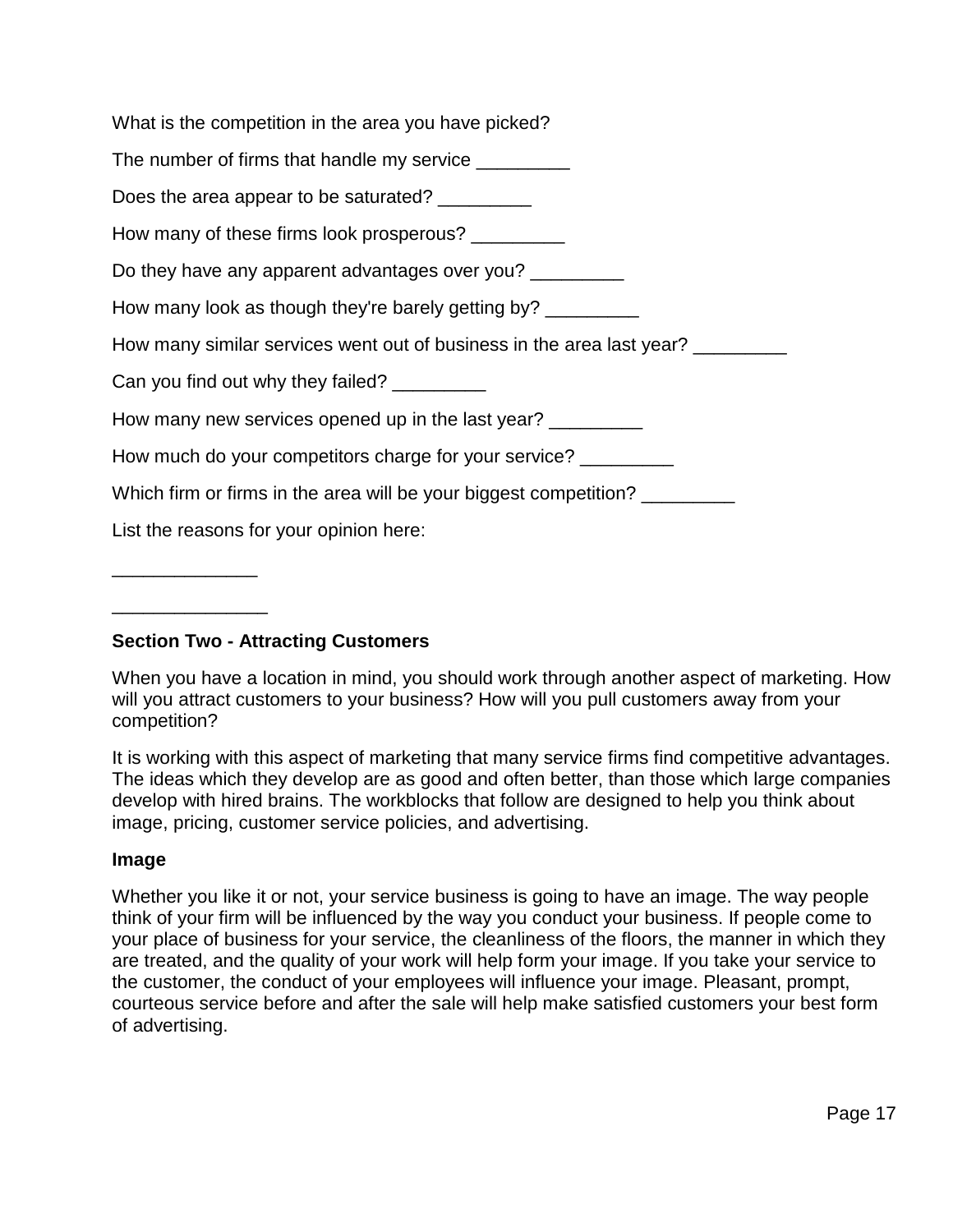Thus, you can control your image, Whatever image you seek to develop. It should be concrete enough to promote in your advertising. For example, "service with a smile" is an often used image.

Write out what image you want customers to have of your business.

\_\_\_\_\_\_\_\_\_\_\_\_\_\_\_\_\_\_\_\_

\_\_\_\_\_\_\_\_\_\_\_\_\_\_\_\_\_\_\_\_

# **Pricing**

In setting prices for your service, there are four main elements you must consider:

- (1) Materials and supplies
- (2) Labor and operating expenses
- (3) Planned profit
- (4) Competition

Further along in this Guide you will have the opportunity to figure out the specifics of materials, supplies, labor, and operating expenses. From there you may want the assistance of your accountant in developing a price structure that will not only be fair to the customer, but also fair to yourself. This means that not only must you cover all expenses but also allow enough margin to pay yourself a salary.

One other thing to consider. Will you offer credit? Most businesses use a credit card system. These credit costs have to come from somewhere. Plan for them. If you use a credit card system, what will it cost you? \_\_\_\_\_\_\_\_\_\_

Can you add to your prices to absorb this cost?

Some trade association have a schedule for service charges. It would be a good idea to check with the trade association for your line of business. Their figures will make a good yardstick to make sure your prices are competitive.

And, of course, your prices must be competitive. You've already found out your competitors' prices. Keep these in mind when you are working with your accountant. If you will not be able to make an adequate return, now is the time to find out.

# **Customer Service Policies**

Customers expect certain services or conveniences, for example, parking. These services may be free to the customer, but not to you. If you do provide parking, you either pay for your own lot or pick up your part of the cost of a lot which you share with other businesses. Since these conveniences will be an expense, plan for them.

List the services that your competitors provide to customers: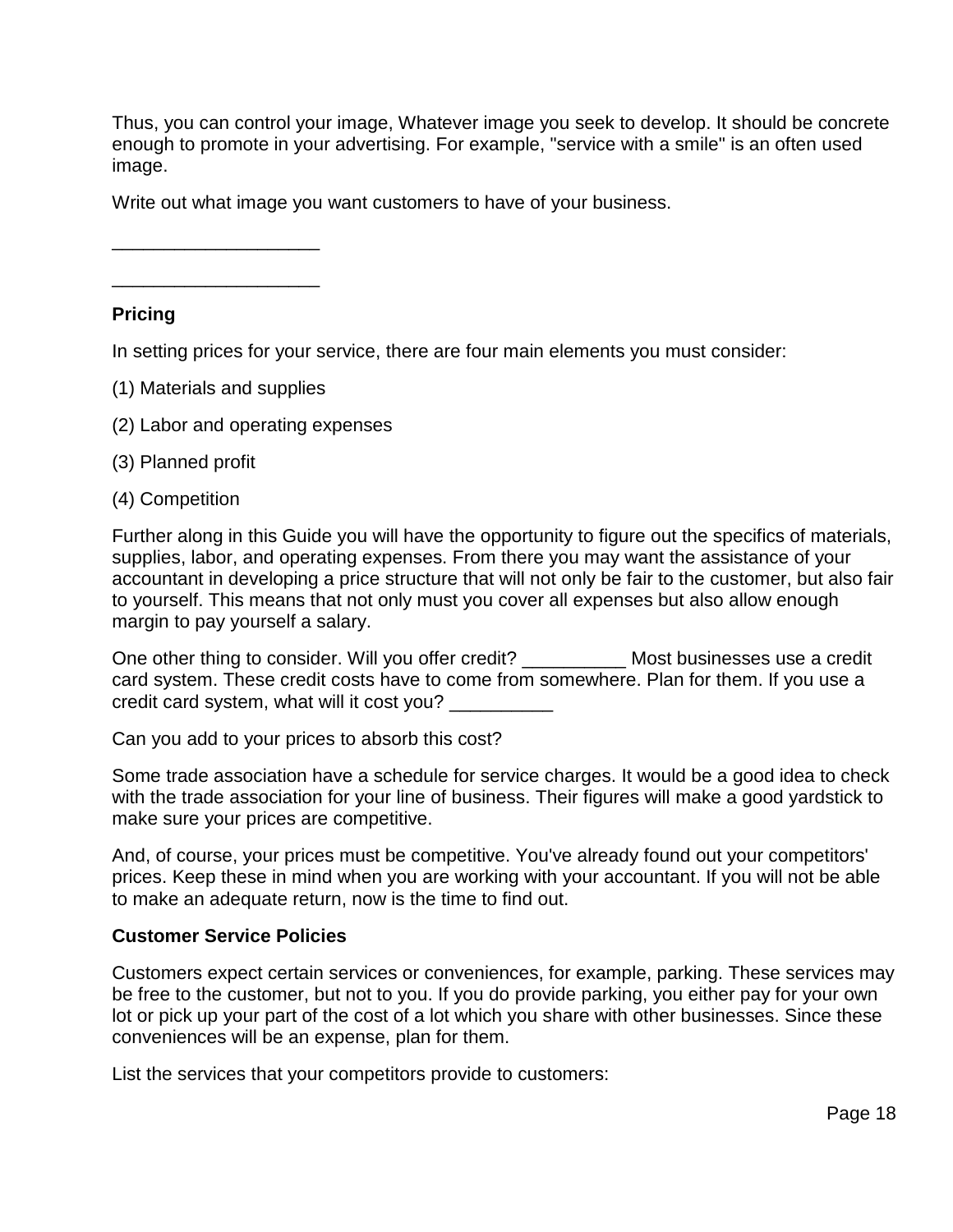Now list the services that you will provide your customers:

# **Service / Estimated Cost**

\_\_\_\_\_\_\_\_\_\_\_\_\_\_\_\_\_\_\_\_\_\_

\_\_\_\_\_\_\_\_\_\_\_\_\_\_\_\_\_\_\_\_\_\_

\_\_\_\_\_\_\_\_\_\_\_\_\_\_\_\_\_\_\_\_\_\_

\_\_\_\_\_\_\_\_\_\_\_\_\_\_\_\_\_\_\_\_

\_\_\_\_\_\_\_\_\_\_\_\_\_\_\_\_\_\_\_\_

\_\_\_\_\_\_\_\_\_\_\_\_\_\_\_\_\_\_\_\_

\_\_\_\_\_\_\_\_\_\_\_\_\_\_\_ \_\_\_\_\_\_\_\_\_\_\_\_\_\_\_

\_\_\_\_\_\_\_\_\_\_\_\_\_\_\_ \_\_\_\_\_\_\_\_\_\_\_\_\_\_\_

\_\_\_\_\_\_\_\_\_\_\_\_\_\_\_ \_\_\_\_\_\_\_\_\_\_\_\_\_\_\_

# **Planning Your Advertising Activities**

\_\_\_\_\_\_\_\_\_\_\_\_\_\_\_ \_\_\_\_\_\_\_\_\_\_\_\_\_\_\_

In this section on attracting customers, advertising was saved until last because you have to have something to say before advertising can be effective. When you have an image, price range, and customers services, you are ready to tell prospective customers why they should use your services.

When the money you can spend on advertising is limited it is vital that your advertising be on target. Before you can think about how much money you can afford for advertising, take time to determine what jobs you want advertising to do for your business. The work blanks that follow should be helpful to your thinking.

The strong points about my service business are:

My service business is different from my competition in the following ways:

My advertising should tell customers and prospective customers the following facts about my business and services:

When you have these facts in mind, you now need to determine who you are going to tell it to. Your advertising needs to be aimed at a target audience - those people who are most likely to use your services. In the space

below, describe your customers in terms of age, sex, occupation, and whatever else is necessary depending on the nature of your business. This is your customer profile of "male and female automobile owners, 18 years old and above." Thus, for this repair business, anyone over 18 who owns a car is likely to need its service.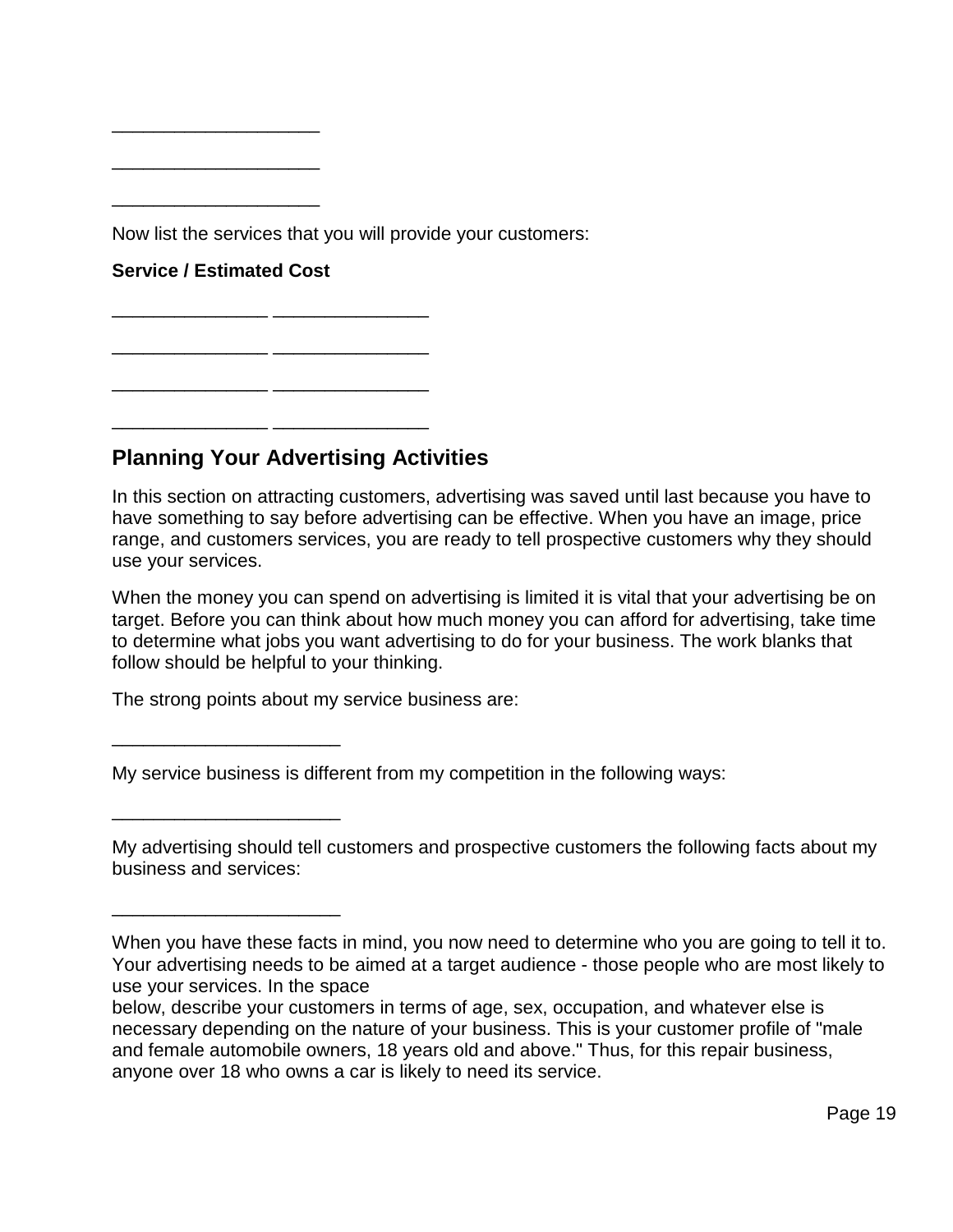The customer profile for my business is

\_\_\_\_\_\_\_\_\_\_\_\_\_\_\_\_\_\_\_\_\_\_

Now you are ready to think about the form your advertising should take and its cost. You are looking for the most effective means to tell your story to those most likely to use your service. Ask the local media (newspapers, radio and television, and the printers of direct mail pieces) for information about the services and the results they offer for your money.

How you spend advertising money is your decision, but don't fall into the trap that snares many advertisers. As one consultant describes this pitfall: It is amazing the way many managers consider themselves experts on advertising copy and media selection without any experience in these areas.

The following blanks should be useful in determining what advertising is needed to sell your strong points to prospective customers.

| Form of<br><b>Advertising</b> | Size of<br><b>Audience</b> | <b>Frequency</b><br>of Use | Cost of<br><b>A Single Ad</b> | <b>Estimated</b><br>Cost |
|-------------------------------|----------------------------|----------------------------|-------------------------------|--------------------------|
|                               |                            |                            |                               |                          |
|                               |                            |                            |                               |                          |
|                               |                            |                            |                               |                          |
|                               |                            |                            | Total                         |                          |

When you have a figure on what your advertising for the next 12 months will cost, check it against one of the operating ratios (expenses as a percentage of sales) which trade associations and other organizations gather. If your estimated cost for advertising is substantially higher than this average for your line of service, take a second look. No single expense item should be allowed to get way out of line if you want to make a profit. Your task in determining comes down to: How much can I afford to spend and still do the job that needs to be done?

# **Section Three - Selling to Customers**

To complete your work on marketing, you need to think about what you want to happen after you get a customer. Your goal is to provide your service, satisfy customers, and put money into the cash register.

One-time customers can't do the job. You need repeat customers to build a profitable annual sales volume. When someone returns for your service, it is probably because he was satisfied by his previous experience. Satisfied customers are the best form of advertising.

If you previously decided to work only for cash, take a hard look at your decision. Americans like to buy on credit. Often a credit card, or other system of credit and collections, is needed to attract and hold customers.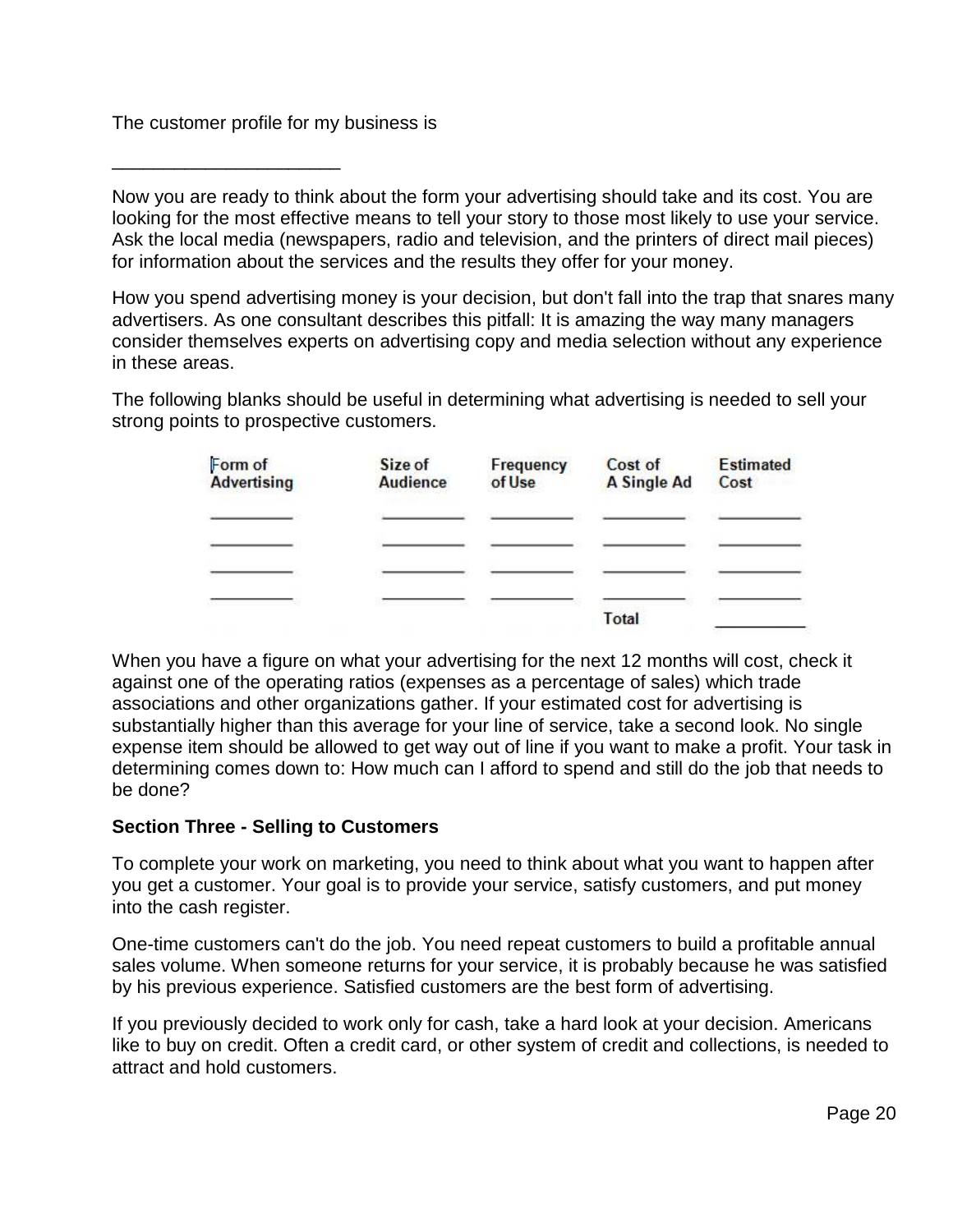Based on this description and the dollar amount of business you indicated that you intend to do this year, fill in the following workblocks.

#### **Fixtures and Equipment**

No matter whether or not customers will come to your place of business, there will be certain equipment and furniture you will need in your place of business which will allow you to perform your service.

#### **Parts and Material**

You will probably need some kind of parts or material to provide your service.

I plan to buy parts and material from:

\_\_\_\_\_\_\_\_\_\_\_\_\_\_\_\_\_\_\_\_\_\_

Before you make any supply arrangements, examine the supplier's obsolescence policy. This can be a vital factor in service parts purchasing. You also look at the supplier's warranty policy.

Now that you have determined the parts and materials you'll need. you should think about the type of stock control system you'll use. A stock control system should enable you to determine what needs to be ordered on the basis of: (1) what is on hand, (2) what is on order, (3) what has been used. (Some trade associations and suppliers provide systems to members and customers.)

When you have decided on a system for stock control, estimate its cost. My system for stock control will cost me \_\_\_\_\_\_\_\_\_\_ for the first year.

## **Overhead**

List the overhead items which will be needed. Examples are: rent, utilities, office help, insurance, interest, telephone, postage, accountant, payroll taxes, and licenses or other local taxes. If you plan to hire others to help you manage, their salaries should be listed as overhead.

\_\_\_\_\_\_\_\_\_\_\_\_\_\_\_\_\_\_\_\_

# **Getting the Work Done**

An important step in setting up your business is to find and hire capable employees. Then you must train them to work together to get the job done. Obviously, organization is needed if your business is to produce what you expect it to produce, namely profits.

Organization is essential because you as the owner-manager cannot do all the work. As your organization grows, you have to delegate work, responsibility and authority. A helpful tool in getting this done is the organization chart. It shows at a glance who is responsible for the major activities of a business.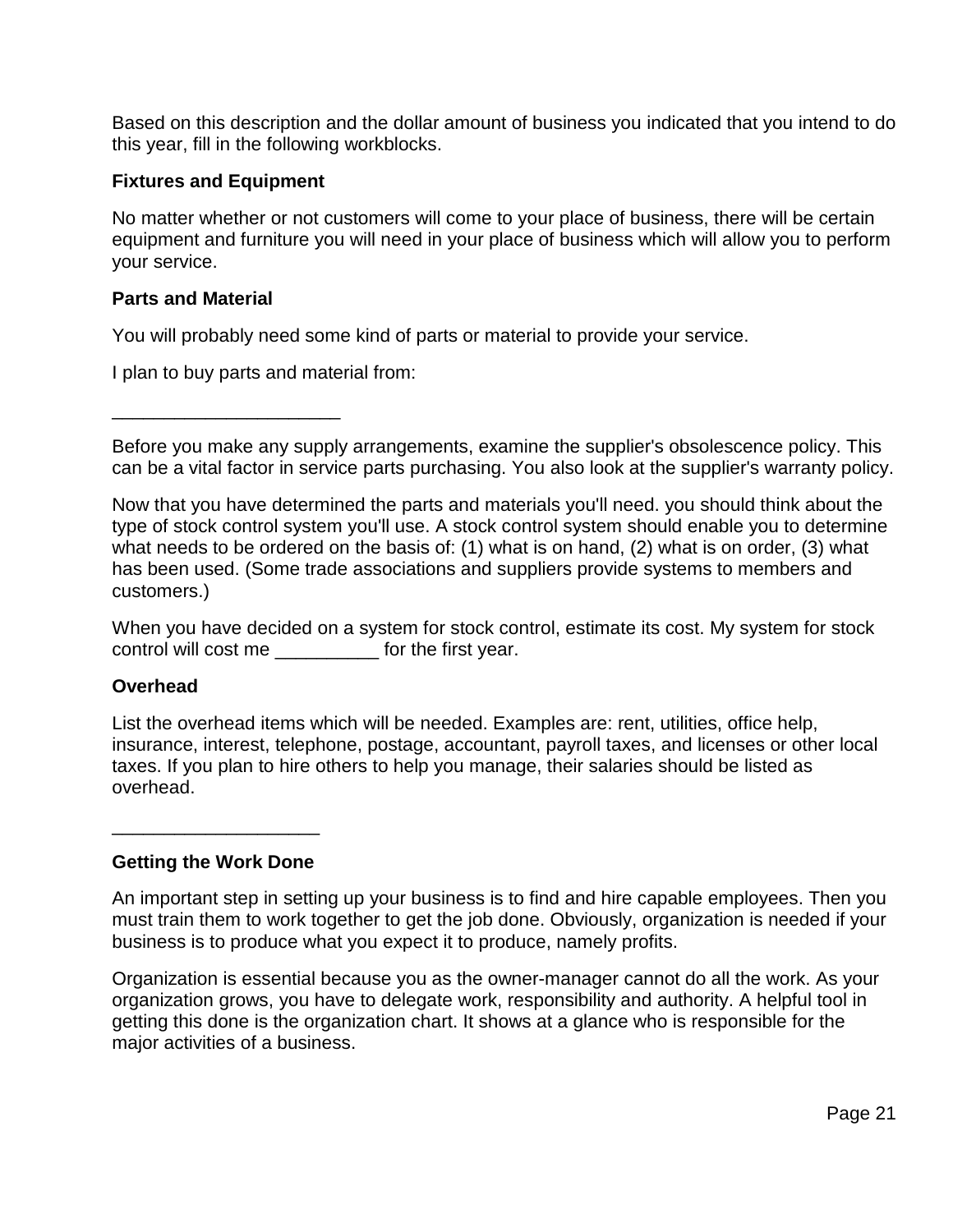As an additional aid in determining both what needs to be done and who will do it, list each activity that is involved in your business. Next to the activity indicate who will do it. You may do this by name or some other designation such as "worker #1", Remember that a name may appear more than once.

# **Activity / Name**

\_\_\_\_\_\_\_\_\_\_\_\_\_ \_\_\_\_\_\_\_\_\_\_\_\_\_\_\_ \_\_\_\_\_\_\_\_\_\_\_\_\_ \_\_\_\_\_\_\_\_\_\_\_\_\_\_\_ \_\_\_\_\_\_\_\_\_\_\_\_\_ \_\_\_\_\_\_\_\_\_\_\_\_\_\_\_ \_\_\_\_\_\_\_\_\_\_\_\_\_ \_\_\_\_\_\_\_\_\_\_\_\_\_\_\_ \_\_\_\_\_\_\_\_\_\_\_\_\_ \_\_\_\_\_\_\_\_\_\_\_\_\_\_\_

# **How Much Money Will You Need**

At this point, take some time to think about what your business plan means in terms of dollars. This section is designed to help you put your plan into dollars.

The first question concerns the source of dollars. After your initial capital investment, the major source of money is the sale of your services. What dollar volume of business do you expect to do in the next 12 months?

## **Expenses**

In connection with your annual dollar volume of business, you need to think about expenses. If, for example you plan to do 100,000 in business, what will it cost you to do this amount of servicing? And even more important, what will be left over as profit at the end of the year? Never lose sight of the fact that profit is your pay. Even if you pay yourself a salary for living expenses, your business must make a profit if it is to continue year after year and pay back the money you invested in it.

The following workblock is designed to help you make a quick estimate of your expenses. To use this formula, you need to get only one figure - the cost of sales figure for your line of business. If you don't have this operating ratio, check with your trade association.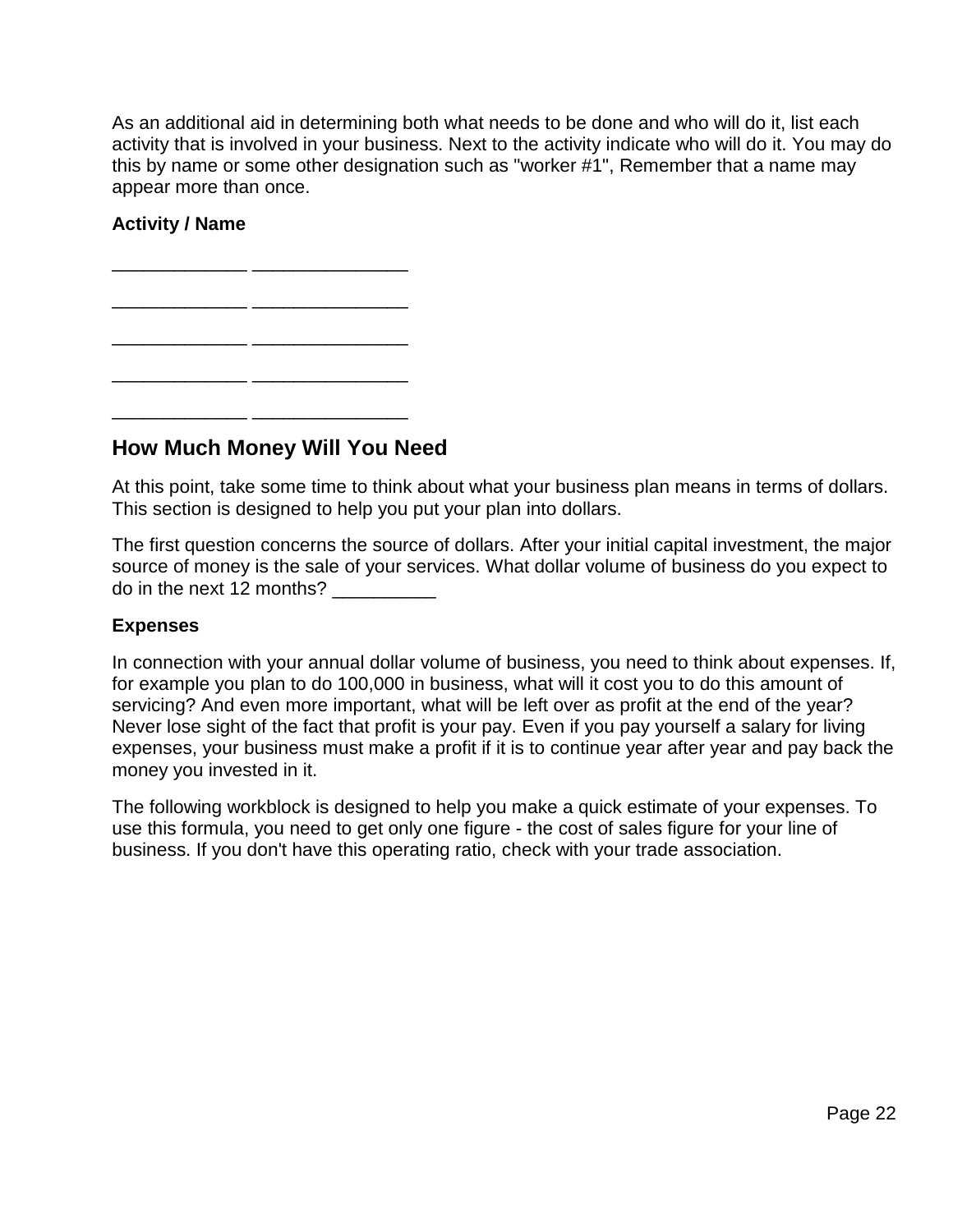|                  | <b>Expressed in</b><br>percentage | <b>Expressed</b><br>in dollars | vour<br>percentage | vour<br>dollars |  |
|------------------|-----------------------------------|--------------------------------|--------------------|-----------------|--|
| 1. Sales         | 100                               | 100,000                        | 100                |                 |  |
| 2. Cost of sales | -61.7                             | $-61,700$                      |                    | -35             |  |
| 3. Gross margin  | 38.3                              | 38,300                         |                    |                 |  |

#### **Start-Up Costs**

If you are starting a new business, list the following estimated start-up costs:

| <b>Fixtures and equipment</b>              |  |
|--------------------------------------------|--|
| Starting inventory                         |  |
| Office supplies                            |  |
| Decorating and remodeling                  |  |
| Installation of equipment                  |  |
| <b>Deposits for utilities</b>              |  |
| Legal and professional fees                |  |
| <b>Licenses and permits</b>                |  |
| Advertising for the opening                |  |
| Operating cash                             |  |
| Owner's withdraw during prep-start-up time |  |
| <b>Total</b>                               |  |

Whether you have the funds (savings) or borrow them, your new business will have to pay back these start-up costs. Keep this fact in mind as you work on the "Expenses" section, and on other financial aspects of your plan.

#### **Break Down Your Expenses**

Your quick estimate of expenses provides a starting point. The next step is to break down your expenses so they can be handled over the 12 months. Use an "Expenses Worksheet" form to make up an expense budget.

#### **Matching Money and Expenses**

A budget helps you to see the dollar amount of your expenses each month. Then from month to month the question is: Will sales bring in enough money to pay the firm's bills on time? The answer is "maybe not" or "I hope so" unless the owner-manager prepares for the "peaks and valleys" that are in many service operations.

A cash forecast is a management tool which can eliminate much of the anxiety that can plague you if your business goes through lean months. Use a worksheet, "Estimated Cash Forecast", or ask your accountant to use it to estimate the amounts of cash you expect to flow through your business during the next 12 months.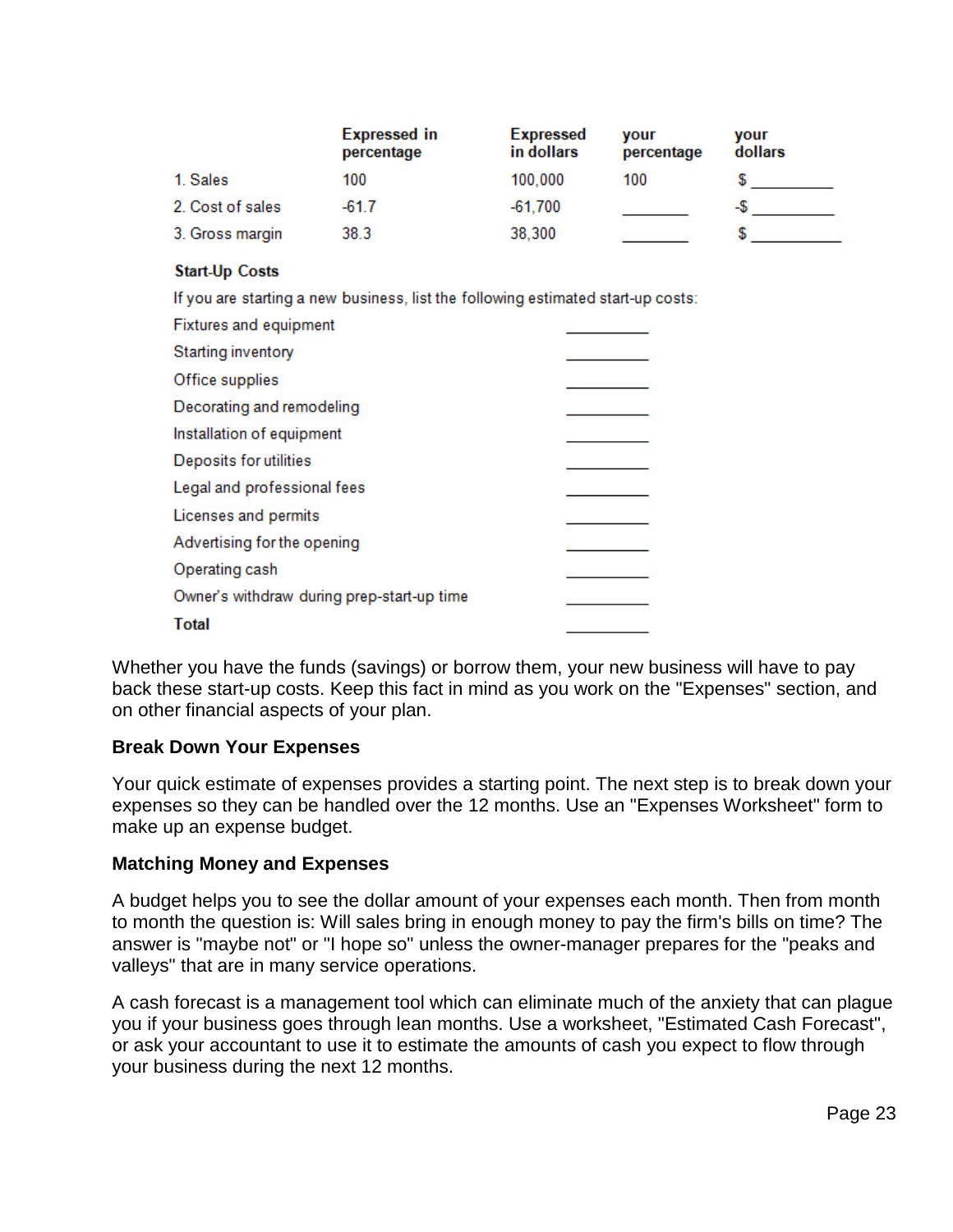# **Is Additional Money needed?**

Suppose at this point you have determined that your business plan needs more money than can be generated by sales. What do you do?

What you do depends on the situation. For example, the need may be for bank credit to tide your business over during the lean months. This loan can be repaid during the fat sales months when expenses are far less than sales. Adequate working capital is necessary for success and survival.

Whether an owner-manager seeks to borrow money for only a month or so or on a long-term basis, the lender needs to know whether the store's financial position is strong or weak. Your lender will ask to see a current balance sheet.

Even if you don't need to borrow, use it, to draw the "picture" of your firm's financial condition. Moreover, if you don't need to borrow money, you may want to show your plan to the bank that handles your store's checking account. It is never too early to build good relations with your banker, to show that you are a manager who knows where you want to go rather than a store owner who hopes to make a success.

# **Control and Feedback**

To make your plan work you will need feedback. For example, the year-end profit and loss statement shows whether your business made a profit or loss for the past 12 months.

But you can't wait 12 months for the score. To keep your plan on target you need readings at frequent intervals. A profit and loss statement at the end of each month or at the end of each quarter is one type of frequent feedback. However, the income statement or profit and loss statement (P and L) may be more of a loss than a profit statement if you rely only on it. You must set up management controls which will help you to insure that the right things are being done from day to day and from week to week. In a new business, the record-keeping system should be set up before your business opens. After you're in business is too late. For one thing, you may be too busy to give a record-keeping system the proper attention.

The control system which you set up should give you information about: stock, sales, and disbursement. The simpler the system, the better. Its purpose is to give you current information. You are after facts with emphasis on trouble spots. Outside advisers, such as an accountant, can be helpful.

# **Stock Control**

The purpose of controlling parts and materials inventory is to provide maximum service to your customers and to see that parts and materials are not lost through pilferage, shrinkage, errors, or waste. Your aim should be to achieve a high turnover on your inventory. The fewer dollars you tie up in inventory, the better.

In a business, inventory control helps the owner-manager to offer customers efficient service. The control system should enable you to determine what needs to be ordered on the basis of: (1) what is on hand, (2) what is on order, and (3) what has been used.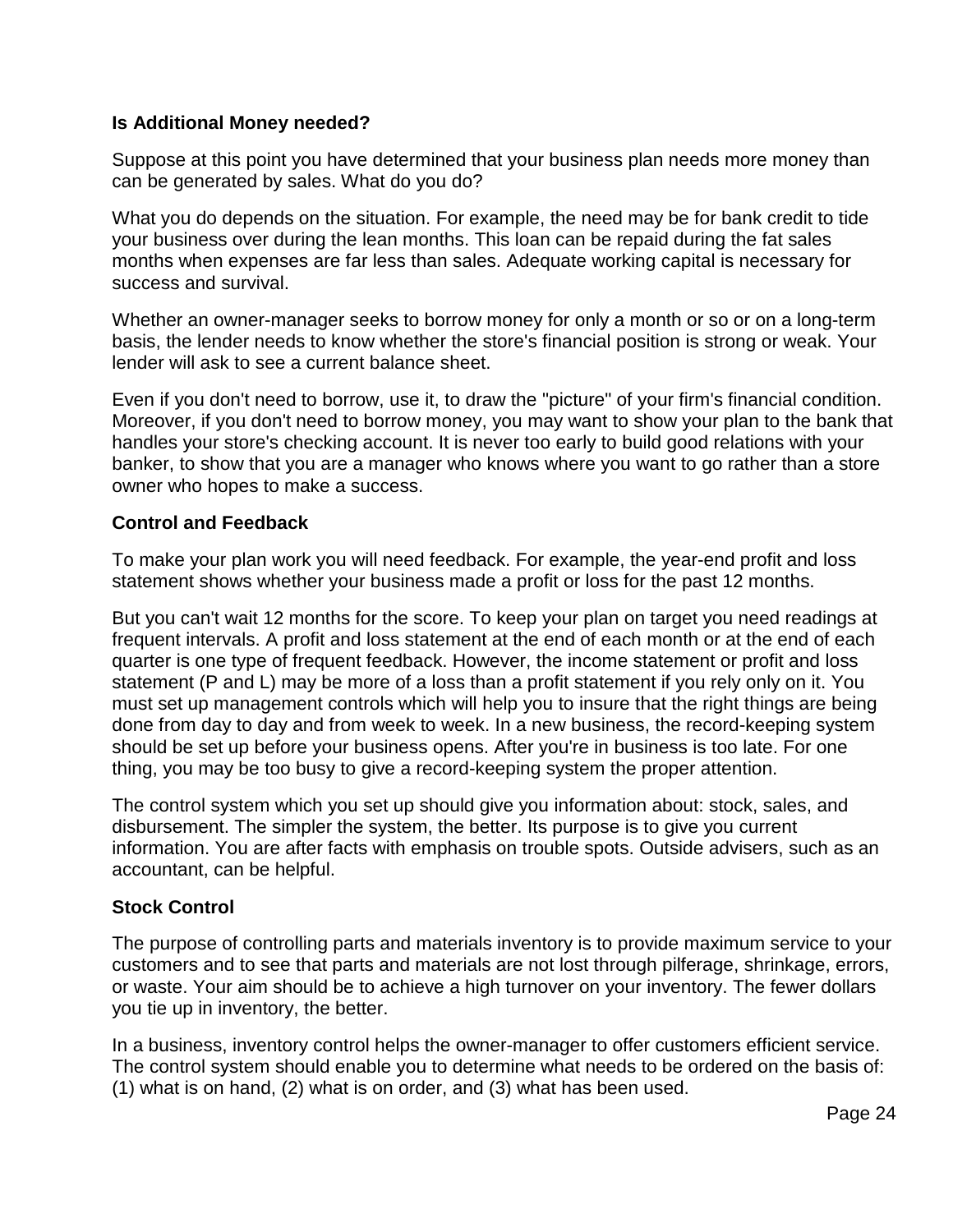In setting up inventory controls, keep in mind that the cost of the inventory is not your only cost. You will also have costs such as the cost of purchasing, the cost of keeping control records, and the cost of receiving and storing your inventory.

# **Sales**

In a small business, sales slips and cash register tapes give the owner-manager feedback at the end of each day. To keep on top of sales, you will need answers to questions such as: How many sales were made? What was the dollar amount? What credit terms were given to customers?

# **Disbursements**

Your manager controls should also give you information about the dollars your company pays out. In checking on your bills, you do not want to know what major items, such as paying bills on time to get the supplier's discount, are being handled according to your policies. Your review system will also give you the opportunity to make judgments on the use of funds. In this manner, you can be on top of emergencies as well as routine situations. Your system should also keep you aware that tax moneys such as payroll income tax deductions, are set aside and paid out at the proper time.

# **Break-Even Analysis**

Break-even analysis is a management control device because the break-even point shows how much you must sell under given conditions in order to just cover your costs with No profit and No loss.

Profit depends on sales volume, selling price, and costs. Break-even analysis helps you to estimate what a change in one or more of these factors will do to your profits. To figure a break-even point, fixed costs, such as rent, must be separated from variable costs, such as the cost of sales and the other items listed under "controllable expenses" on the expense worksheet, of this Guide.

The formula is:

Break-even point (in sales dollars) =

Total fixed costs

\_\_\_\_\_\_\_\_\_\_\_\_\_\_\_\_\_\_\_\_\_\_\_\_\_\_\_\_\_\_\_\_\_ ...........Total variable costs

1 - \_\_\_\_\_\_\_\_\_\_\_\_\_\_\_\_\_\_\_\_\_\_\_\_\_\_\_

........Corresponding sales volume

An example of the formula is: Bill Jackson plans to open a laundry. He estimates his fixed expenses at about \$9,000, the first year. He estimates his variable expenses at about \$700 for every \$1,000 of sales.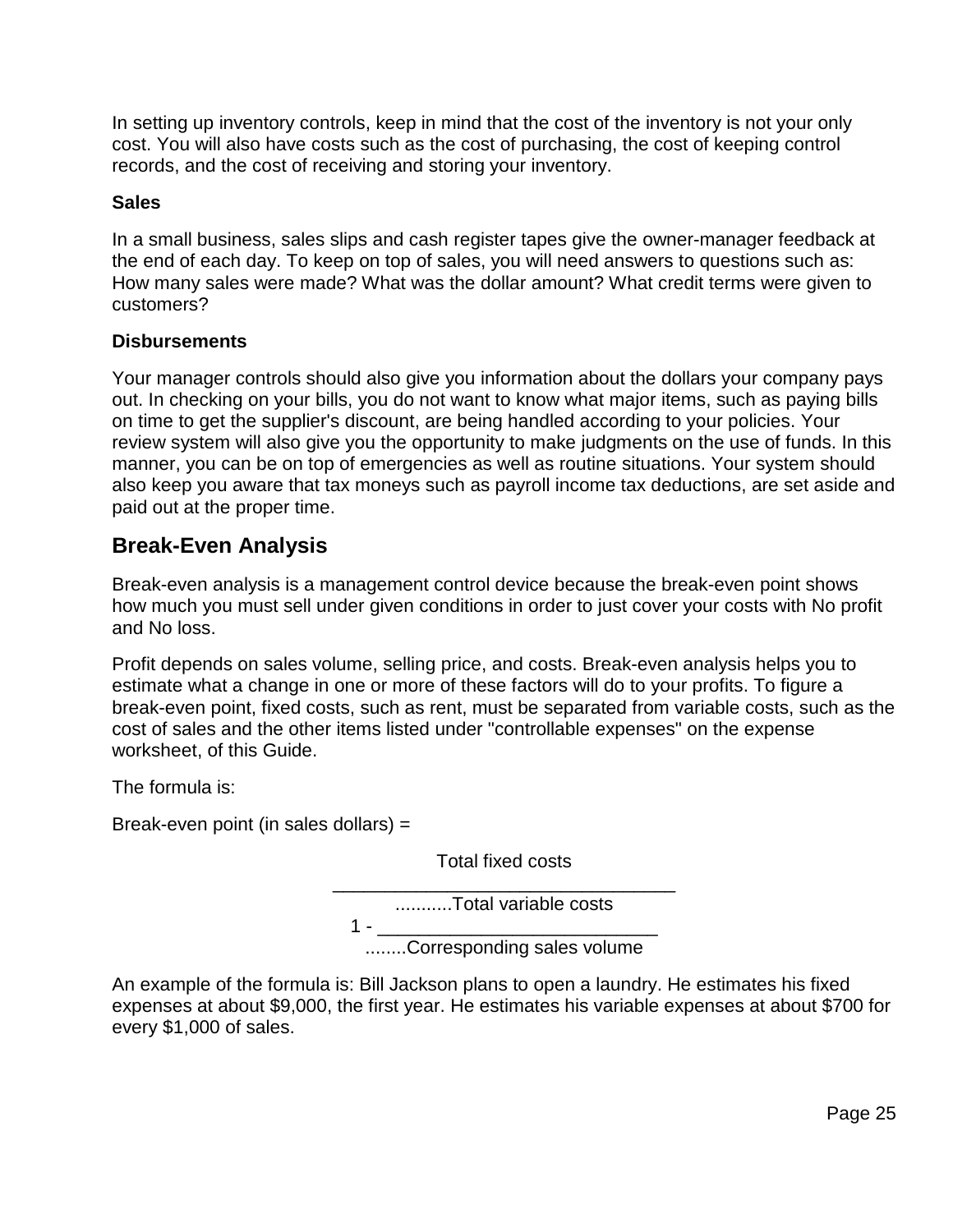

# **Is Your Plan Workable?**

Stop when you have worked out your break-even point. Whether the break-even point looks realistic or way off base, it is time to make sure that your plan is workable.

Take time to re-examine your plan before you back it with money. If the plan is not workable better to learn it now than to realize 6 months down the road that you are pouring money into a losing venture.

In reviewing your plan, look at the cost figures you drew up when you broke down your expenses for one year. If any of your cost items are too high or too low, change them. You can write your changes in the white spaces above or below your original entries on that worksheet. When you finish making your adjustments, you will have a Revised projected statement of sales and expenses for 12 months.

With your revised figures work out a revised break-even point. Whether the new break-even point looks good or bad, take one or more precaution. Show your plan to someone who has not been involved in working out the details.

Your banker, or other advisor outside of your business may see weaknesses that failed to appear as you pored over the details of your plan. They may put a finger on strong points which your plan should emphasize.

## **Put Your Plan into Action**

When your plan is as near on target as possible, you are ready to put it into action. Keep in mind that action is the difference between a plan and a dream. If a plan is not acted upon, it is of no more value than a pleasant dream that evaporates over the breakfast coffee.

A successful owner-manager does not stop after he has gathered information and drawn up a plan, as you have done in working through this Guide. He begins to use his plan.

At this point, look back over your plan. Look for things that must be done to put your plan into action.

What needs to be done will depend on your situation. For example, if your business plan calls for an increase in sales, one action to be done will be providing funds for this expansion.

Have you more money to put into this business?

Do you borrow from friends and relatives? From your bank? From your suppliers by arranging liberal commercial credit terms.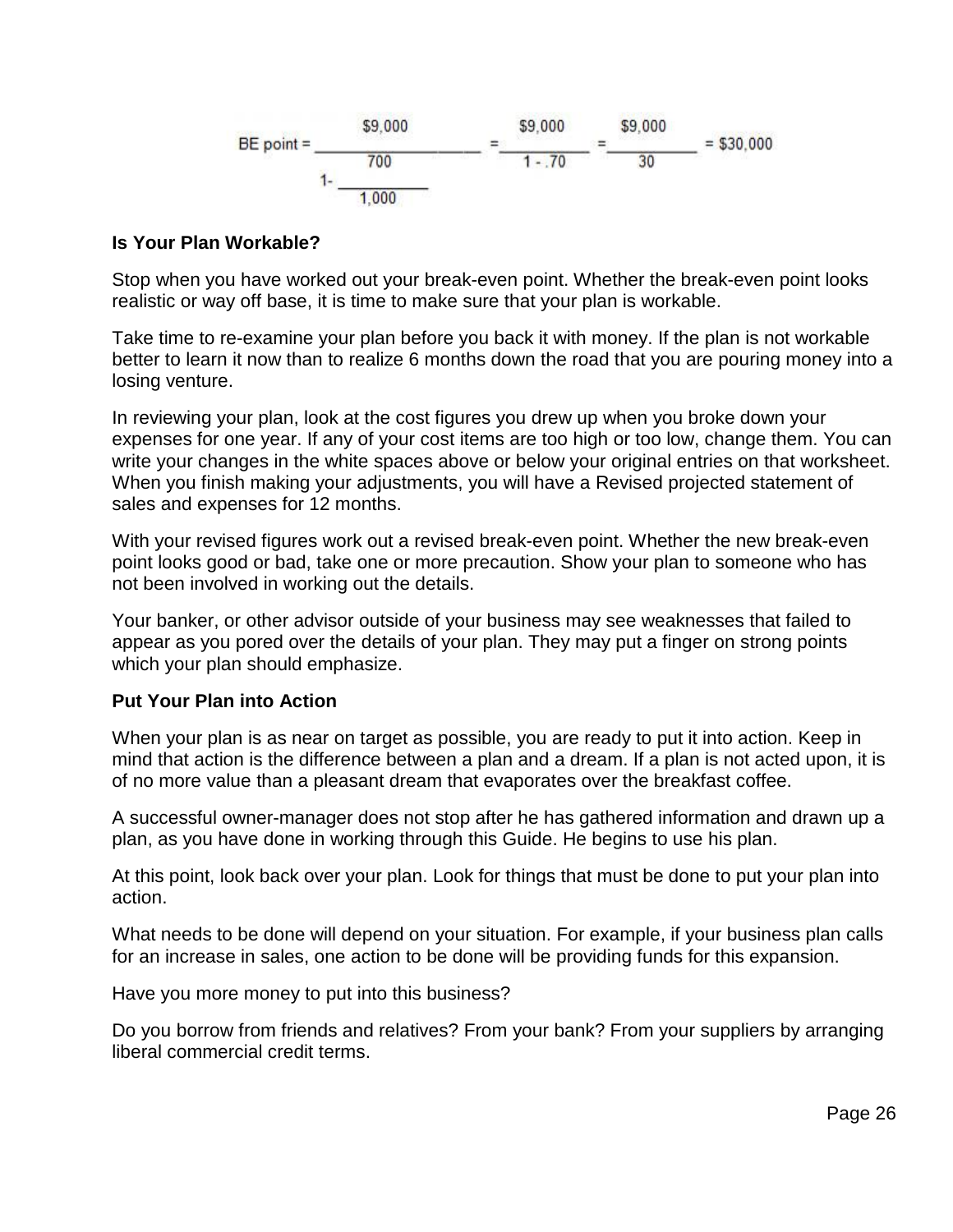If you are starting a new business, one action step may be to get a loan for fixtures, employee salaries, and other expenses. Another action step will be to find and hire capable employees.

In the spaces that follow, list things that must be done to put your plan into action. Give each item a date so that it can be done at the appropriate time. To put my plan into action, I must do the following:

#### **Action / Completion Date**

\_\_\_\_\_\_\_\_\_\_\_\_ \_\_\_\_\_\_\_\_\_\_\_\_ \_\_\_\_\_\_\_\_\_\_\_\_ \_\_\_\_\_\_\_\_\_\_\_\_ \_\_\_\_\_\_\_\_\_\_\_\_ \_\_\_\_\_\_\_\_\_\_\_\_ \_\_\_\_\_\_\_\_\_\_\_\_ \_\_\_\_\_\_\_\_\_\_\_\_ \_\_\_\_\_\_\_\_\_\_\_\_ \_\_\_\_\_\_\_\_\_\_\_\_

#### **Keeping Your Plan Up To Date**

Once you put your plan into action, look out for changes. They can cripple the best made business plan if the owner-manager lets them.

Stay on top of changing conditions and adjust your business plan accordingly.

Sometimes the change is made within your company. For example, several of your employees quit their jobs. Sometimes the change is with customers: for example, their desires and tastes shift. Sometimes the change is technological as when raw materials are put on the market introducing the need for new processes and procedures.

In order to adjust your plan to account for such changes, an owner-manager must:

(1) Be alert to the changes that come in your company, line of business, market, and customers.

(2) Check your plan against these changes.

(3) Determine what revisions, if any, are needed in your plan.

The method you use to keep your plan current so that your business can weather the forces of the market place is up to you. Read the trade papers and magazines for your line of business. Another suggestion concerns your time. Set some time - two hours, three hours, whatever is necessary-to review your plan periodically. Once each month, or every other month, go over your plan to see whether it needs adjusting. If revisions are needed, make them and put them into action.

[Go to Top](#page-0-1)

# <span id="page-26-0"></span>**3. Complete a Dog Daycare Business Plan Template**

Page 27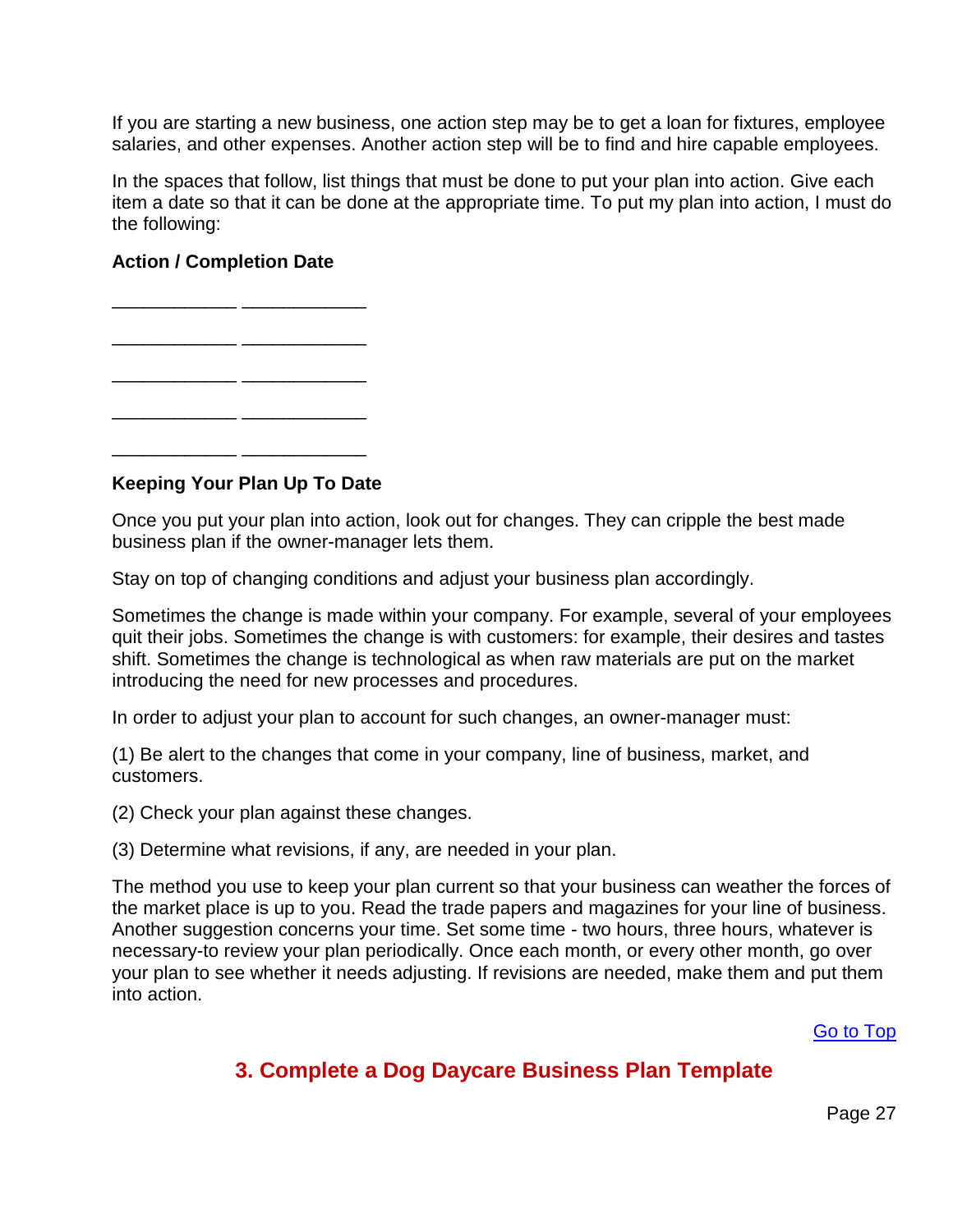# **Table of Contents**

| Page 28 |
|---------|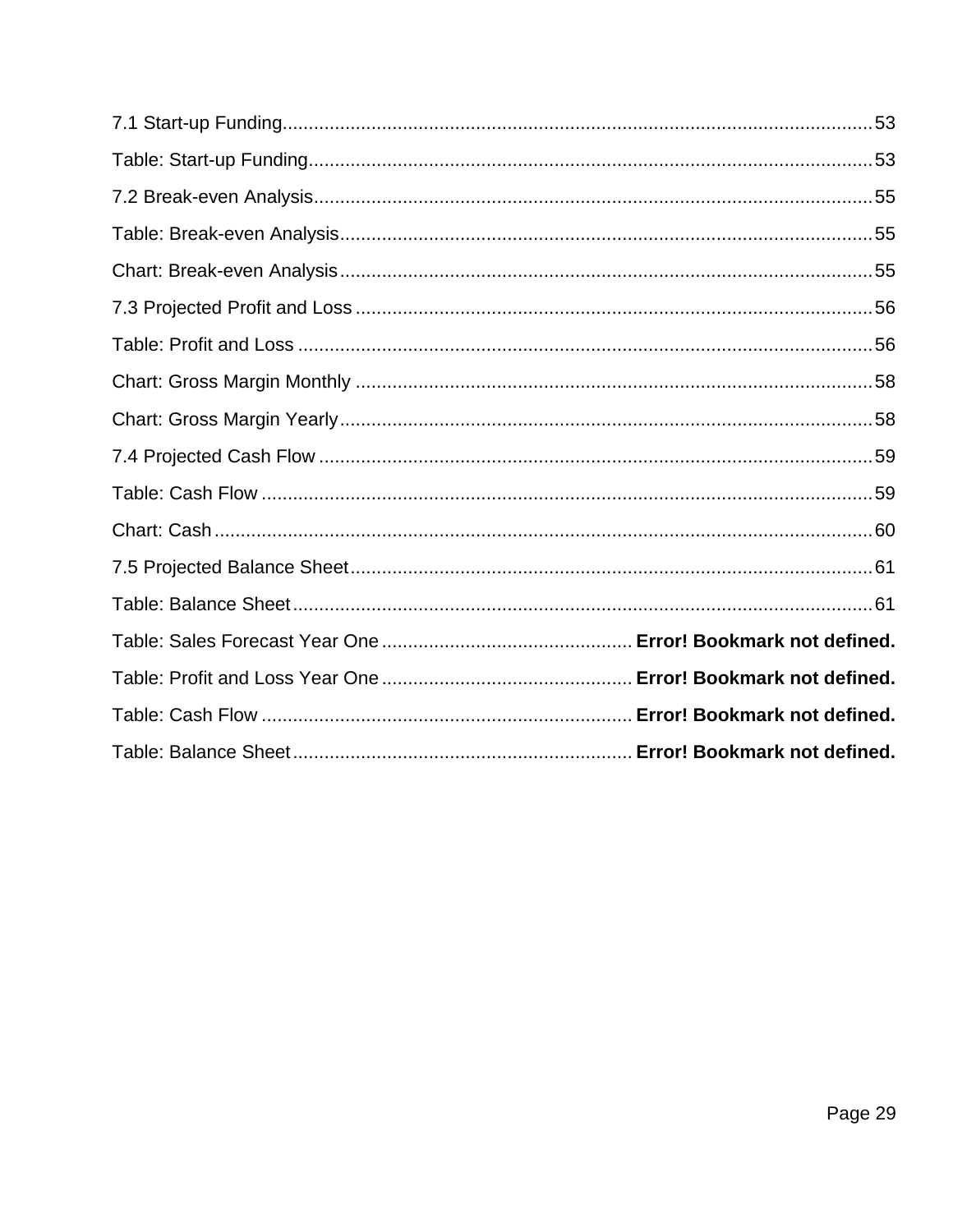#### <span id="page-29-0"></span>1.0 Executive Summary

Over the years while American families have fallen in overall size, the number of pets per household has grown. Americans own over 361,410,000 pets, including 78,200,000 dogs. Statistics show that the new generations are choosing to wait longer to have children, are making conscious choices to have fewer children and seem to be filling that void with pets. This notion is further advanced by the growing amount of dollars being spent on the care for pets and the growing services sprouting up that never existed in the past. There is now pet insurance. Pets have their own advocacy groups as associations such as PETA and other local organizations have pushed for more ethical care and treatment of animals. We are seeing growing demands for better care of household animals such as required neutering in many communities. Dog parks have sprung up in every major city and hundreds of other communities. We are even seeing pets being included in family wills.

We are also a nation of travelers. It's not always convenient to take our pets with us when we travel. One of the major trends in pet care is that the old kennels are slowly giving way to animal hotels replenished with beds, sheets and amenities as luxurious as televisions and DVD players to keep the pets occupied and happy during their owners' absence. The term "kennel" is actually taking on a negative connotation because it conjures up the image of an animal prison with small cages and unhappy, forlornlooking animals, pining for the return of their masters to save them from their misery. The new animal daycare and boarding centers are dispelling the notion that animals must be locked up to be kept safe from other animals. Another emerging canine boarding concept that **COMPANY NAME** embraces is one of having large, free-roaming areas where animals can mingle both day and night. This idea is an offshoot of the trend to have allowed dogs to mingle in dog-parks and more and more boarding businesses offer this as an option. This growing trend for the boarding of socialized animals actually has the animals looking forward to their masters leaving them there.

COMPANY NAME has chosen to open their location near the downtown area to take advantage of the urban movement of young, upwardly mobile professionals taking to the lofts, small homes and apartments that put them near work and near their favorite haunts at night.

The demand by city dwellers (lofts, apartments, urban homes) for both daycare and overnight boarding of canines is a growing trend. The urbanization of downtown St. Louis and immediate surrounding areas continues to move forward at a good pace. The people who are buying lofts and condominiums in this targeted area fit the profile of the primary customer for **COMPANY NAME**.

Our primary target customers are the young, upwardly mobile professionals who inhabit not only these new lofts and urban homes and apartments but are starting small families and one of the largest groups buying pets. These "yuppies" grew up with pets and have aspirations to own pets. Their dilemma is that they are often living in environments not conducive to raising dogs. Leaving a dog alone in an apartment while they go to work is not a great option. Dogs are social animals needing companionship from other dogs and human beings.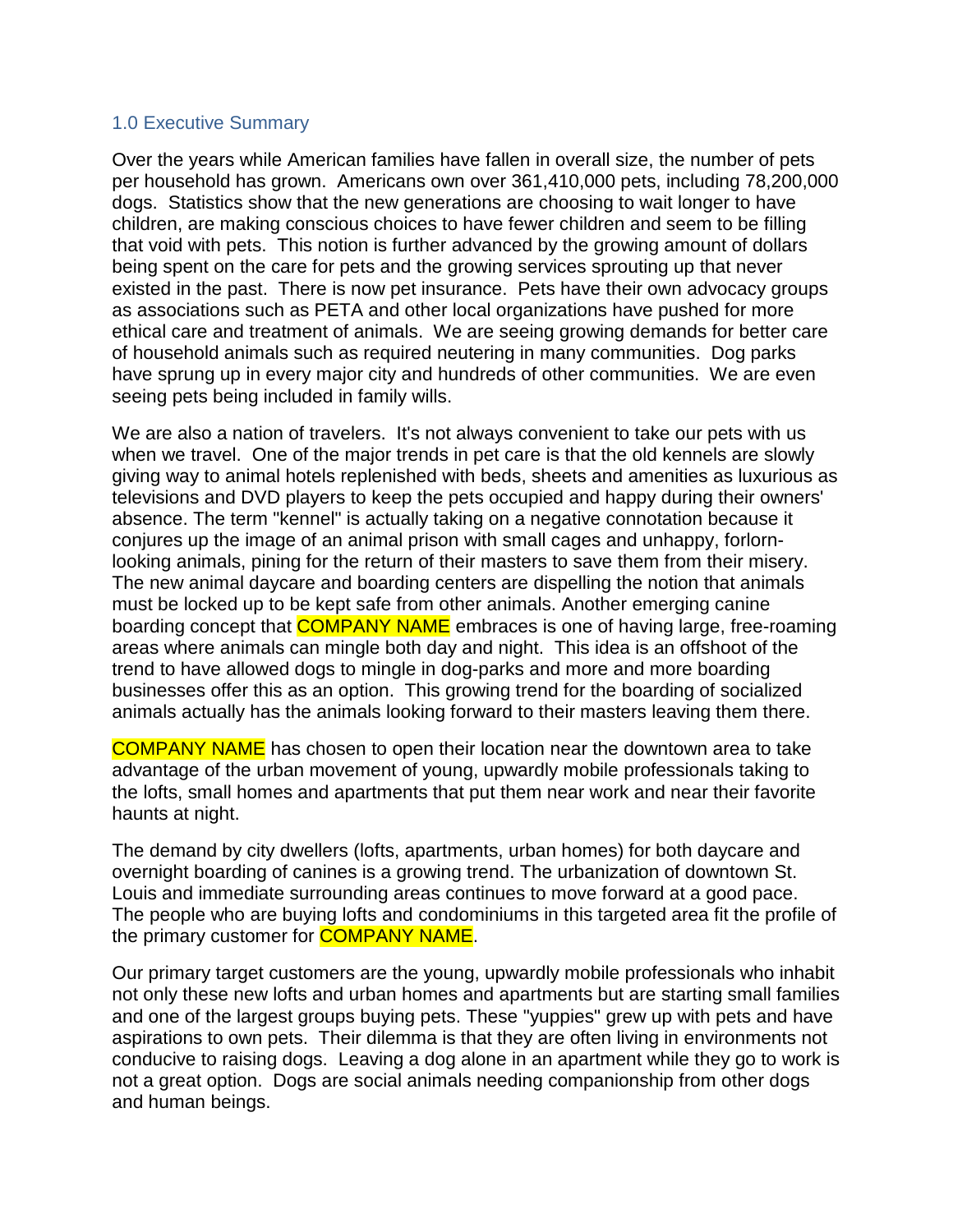COMPANY NAME will offer this demographic a place to drop off their animals during the day on a part-time or full-time basis. And when they travel on business or pleasure, they will have a close location to leave their dogs in an environment that is more of a community than a temporary prison as many kennels have become. Statistics show that these yuppies have deep compassion for their pets, often treating them as children and willing to spend proportionately higher rates for the animal to be fed, pampered and cared for. COMPANY NAME will offer affordable but slightly higher rates than other boarding homes and will justify this value by providing a unique environment for the animals with high quality equipment, "kitschy", fun theme rooms for the animals staying solo, fast-shop and high margin supplies for the dog owner in a hurry. They will also offer grooming and training for the dogs during the day. Future revenue streams could include offering a pick-up and delivery service and facility rental for dog-lover association shows and galas or birthday parties.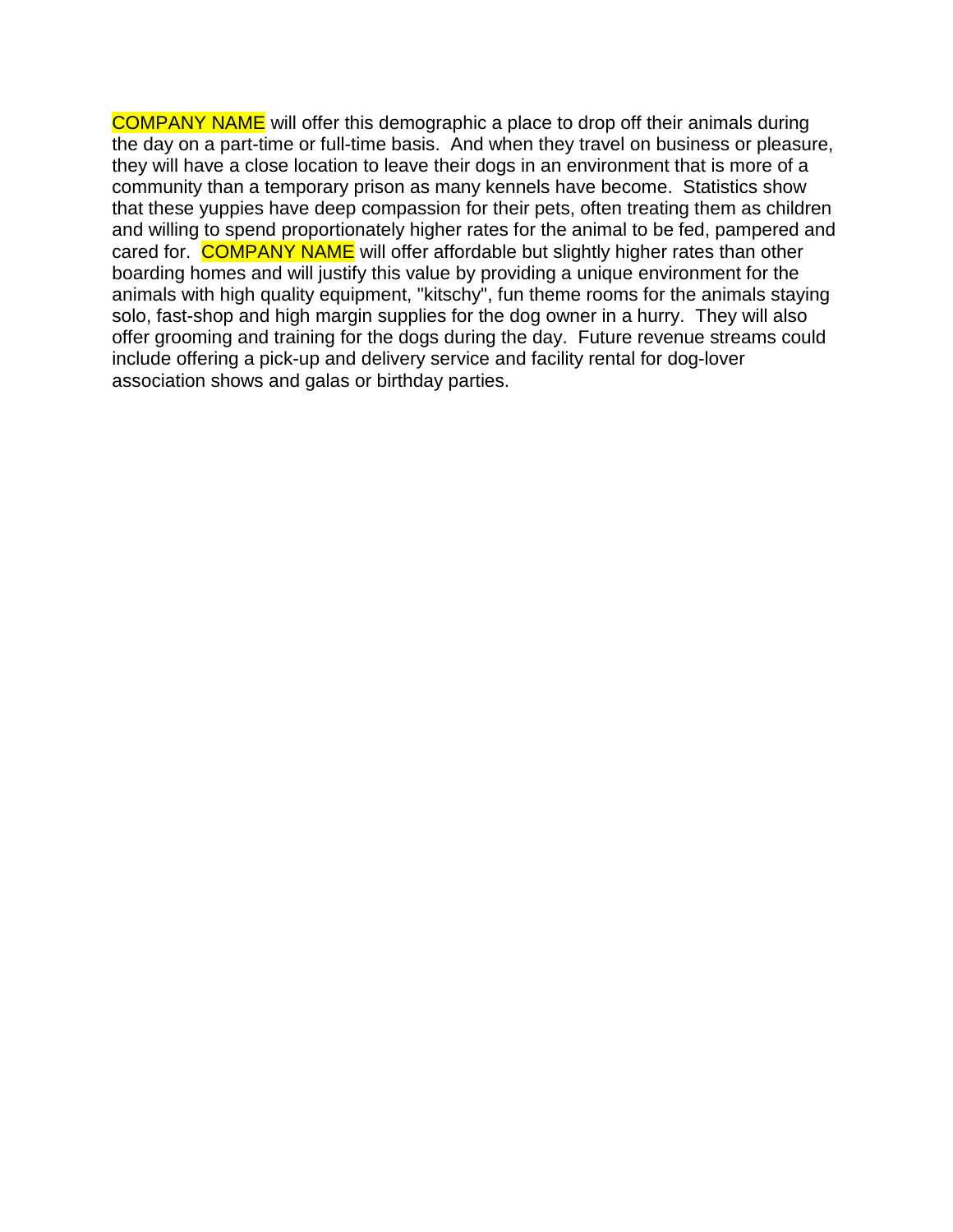# **Conclusion**

The growth in this industry sector is moving steadily forward even in this weak economy. The market in the downtown area is under-served and there are enough buyers of the service to justify the launch. The game plan is to:

- 1. Establish solid, daily, vicinity business from the local demographics and grow the business to provide a large portion of our annual revenues.
- 2. Create a unique, fun and adventurous facility with excellent customer service that will make the boarding facility a destination for discerning dog owners from all over the St. Louis are who are looking to provide a different and happy environment for their pets while they travel.

#### **Capital Request**

Start-up capital needs for tenant finish out, licenses, equipment and six months of expenses will be roughly \$130,000. The owner is requesting a \$300,000 loan to be fully prepared for these start-up costs and to be fully prepared for growth or any unexpected expenses. The remainder of the loan will be used as a line of credit and left in the bank unless needed.



# <span id="page-31-0"></span>Chart: Highlights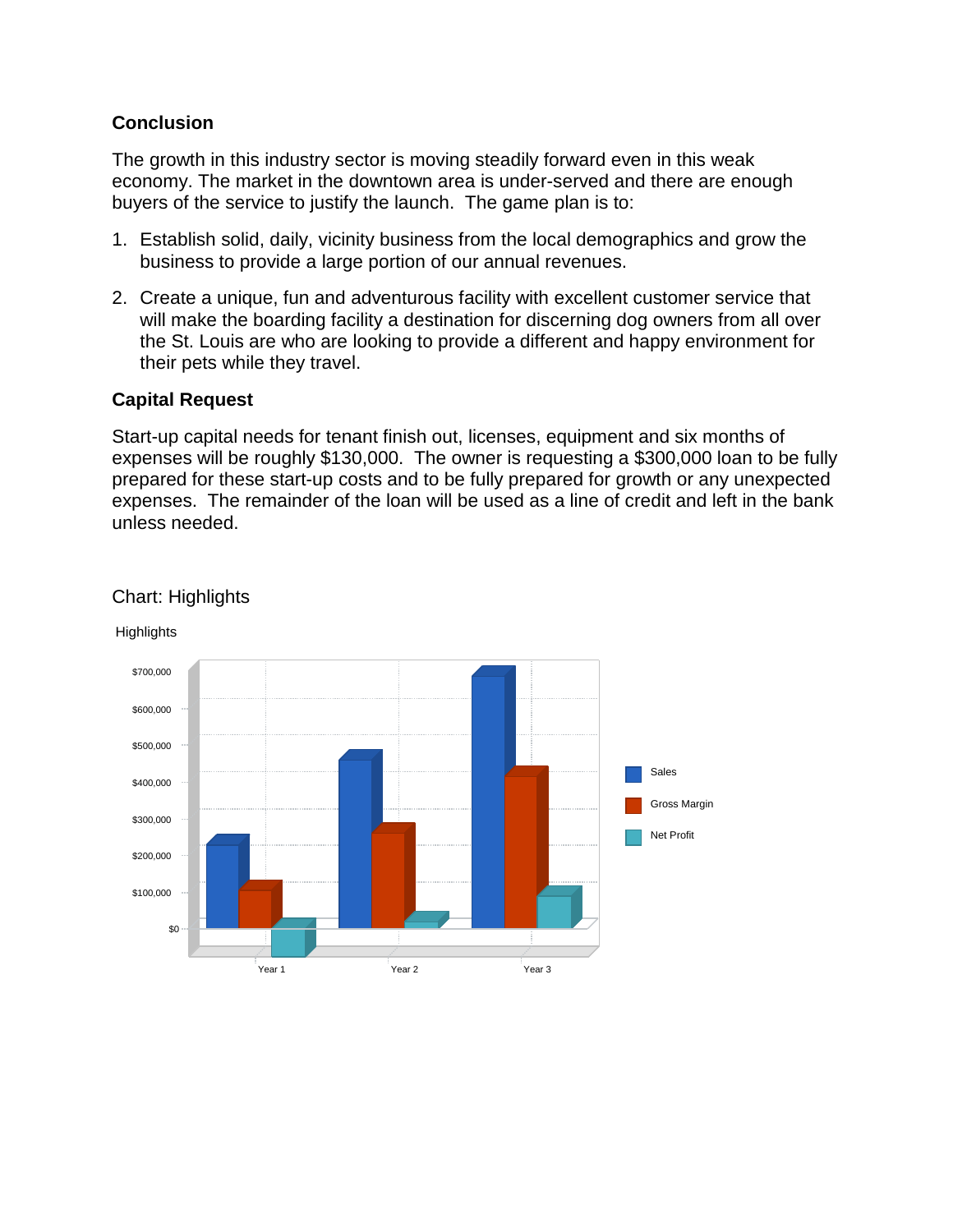#### <span id="page-32-0"></span>*1.1 Mission*

COMPANY NAME is committed to providing a clean, safe and adventurous environment that is well-staffed and offers fun and exercise for your pet.

## <span id="page-32-1"></span>2.0 Company Summary

COMPANY NAME is a dog boarding facility located near downtown dedicated primarily to the St. Louis city urban dwellers who have dogs. Unlike the old concept of kenneling dogs, this new concept provides both nicer, single dwellings for the animals and allows socialized animals to mingle in larger spaces, both during the day and at night.

For those animals less socialized or if owners prefer, there are individual boarding spaces for both daycare and sleep-in capability. These spaces however will not be the usual cages. These "rooms" will be larger than a kennel cage. They will be animal friendly and could even have special amenities including a beds, pillows, sheets, comforters, favorite toys, television and DVD player. This is a trend in the industry and we will add to this trend and charge premium prices (when requested) by having "theme" rooms such as the "Elvis" room, the "Lassie Room" room or the "Canine Castle." There will also video cams for owners to see their precious "children" throughout the day.

Other service offerings will be dog grooming, dog training for obedience, socialization, etc. and a small array of high-margin, specialized products for dogs.

#### <span id="page-32-2"></span>*2.1 Start-up Summary*

<span id="page-32-3"></span>Table: Start-up

| Start-up                                 |          |
|------------------------------------------|----------|
|                                          |          |
| <b>Requirements</b>                      |          |
|                                          |          |
| <b>Start-up Expenses</b>                 |          |
| <b>Reservation Software and Training</b> | \$2,000  |
| Animal Care Licensing/Boarding (various) | \$1,000  |
| <b>Office Space Finishing</b>            | \$10,000 |
| <b>Outdoor Dog Park A-Frame</b>          | \$4,093  |
| Dog Walk Ramp                            | \$3,236  |
| 16" Wait Table                           | \$938    |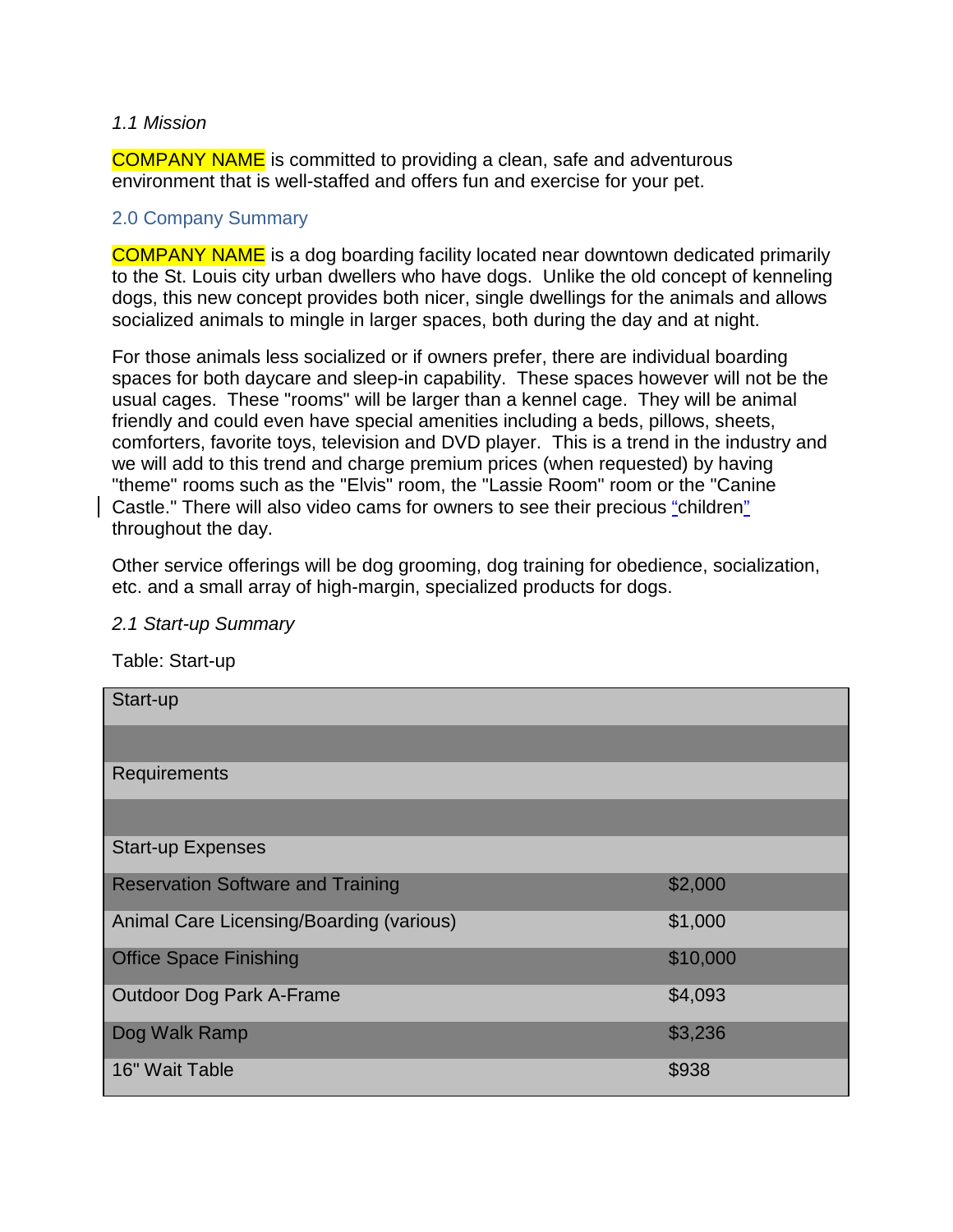| Teeter Totter                                     | \$2,063 |
|---------------------------------------------------|---------|
| Agility Walk (Set of 5)                           | \$1,213 |
| Hound Hoops (Set of 5)                            | \$915   |
| Hound Hurdles (Set of 4)                          | \$954   |
| Flexible Weave Poles (Set of 6)                   | \$1,041 |
| Adjustable Tire Jump                              | \$935   |
| Adjustable Fire Hydrant Jump                      | \$753   |
| 2-Plank Wall Jump                                 | \$288   |
| S-Tunnel                                          | \$2,690 |
| <b>Pet Parking Post</b>                           | \$413   |
| <b>Custom Park Rules Sign</b>                     | \$978   |
| Indoor Dog Park: Modular Agility System Ramp      | \$275   |
| <b>Modular Agility System Stair</b>               | \$275   |
| <b>Tunnel/Walk Over</b>                           | \$275   |
| <b>Connectors: Hump Back Bridge</b>               | \$65    |
| Plastic 2-Way                                     | \$25    |
| Plastic 3-Way                                     | \$40    |
| Plastic 4-Way                                     | \$45    |
| <b>Mobile Kits: 4x8 Panels</b>                    | \$100   |
| <b>Gate Assemblies</b>                            | \$150   |
| 2-Way Panel Connectors                            | \$5     |
| <b>3-Way Panel Connectors</b>                     | \$7     |
| Pit Ball: 5" Plastic                              | \$85    |
| Groomer: Fiberglass cage banks (6 small, 2 large) | \$1,750 |
| Best Cage Bank (3 standard)                       | \$1,000 |
| Slider                                            | \$200   |
| <b>Tub Accessories</b>                            | \$500   |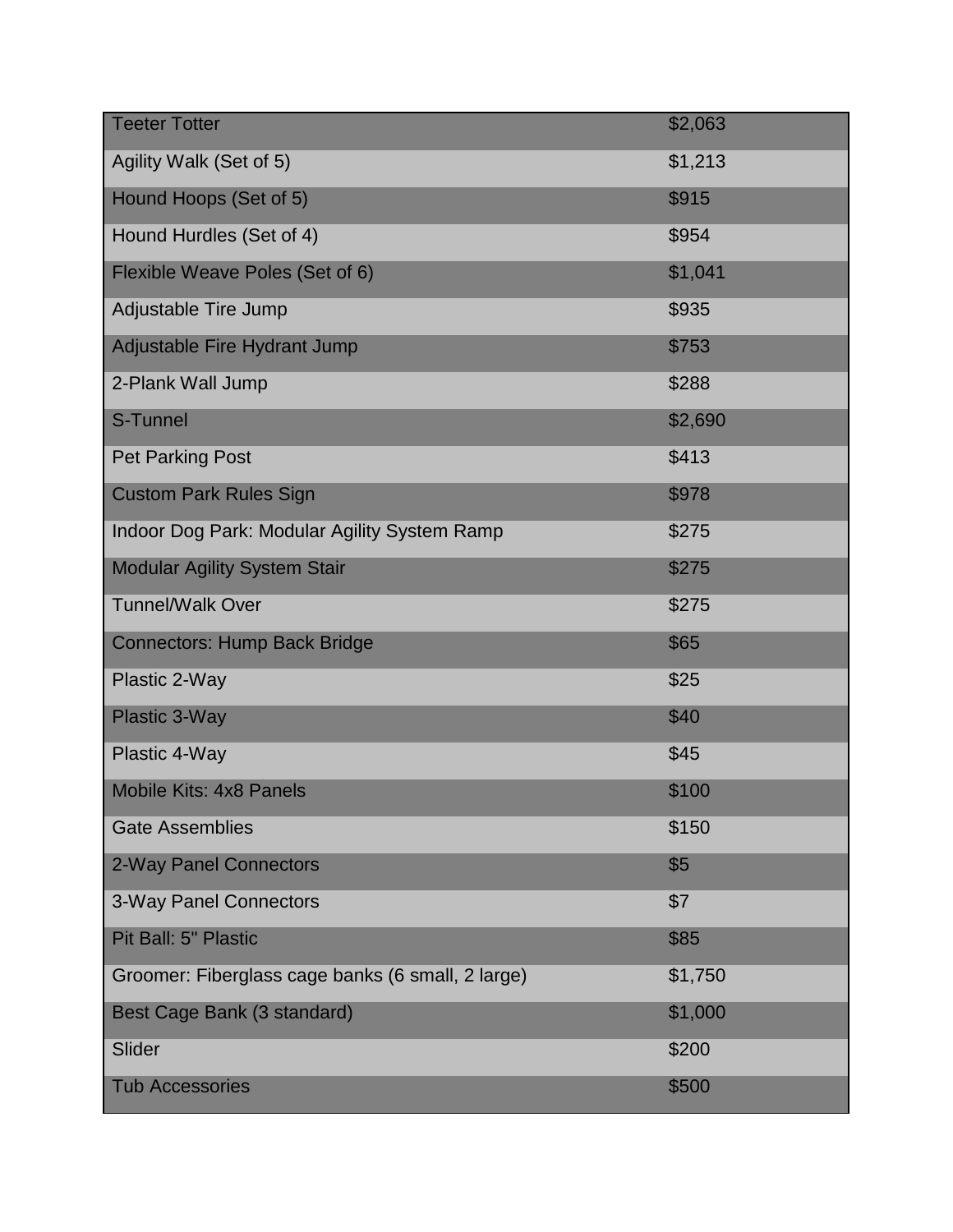| Tub 48" With Ramp                  | \$820     |
|------------------------------------|-----------|
| Tub 58" With Ramp                  | \$1,250   |
| Table                              | \$500     |
| Dog Houses: Log Cabin              | \$1,700   |
| Beds: Single (20)                  | \$1,600   |
| <b>Bowls and Feeders: Fountain</b> | \$60      |
| <b>Bowls</b>                       | \$60      |
| <b>Office Furniture: Desks</b>     | \$600     |
| <b>Book Shelves</b>                | \$400     |
| Credenza                           | \$200     |
| 2/4 Drawer Files                   | \$500     |
| <b>Drawer File Hutch</b>           | \$300     |
| Credenza Hutch                     | \$229     |
| <b>Desk Chairs</b>                 | \$400     |
| <b>Reception Chairs</b>            | \$300     |
| <b>Reception Desk</b>              | \$500     |
| <b>Dell Computers</b>              | \$1,600   |
| <b>6 Months Operating Costs</b>    | \$50,000  |
| Marketing (Start Up)               | \$10,000  |
| <b>Website Design</b>              | \$5,000   |
| Legal and LLC Organization         | \$500     |
| <b>Other Licensing Fees</b>        | \$500     |
| <b>Starting Inventory</b>          | \$15,000  |
| <b>Total Start-up Expenses</b>     | \$130,326 |
|                                    |           |
| <b>Start-up Assets</b>             |           |
| <b>Cash Required</b>               | \$0       |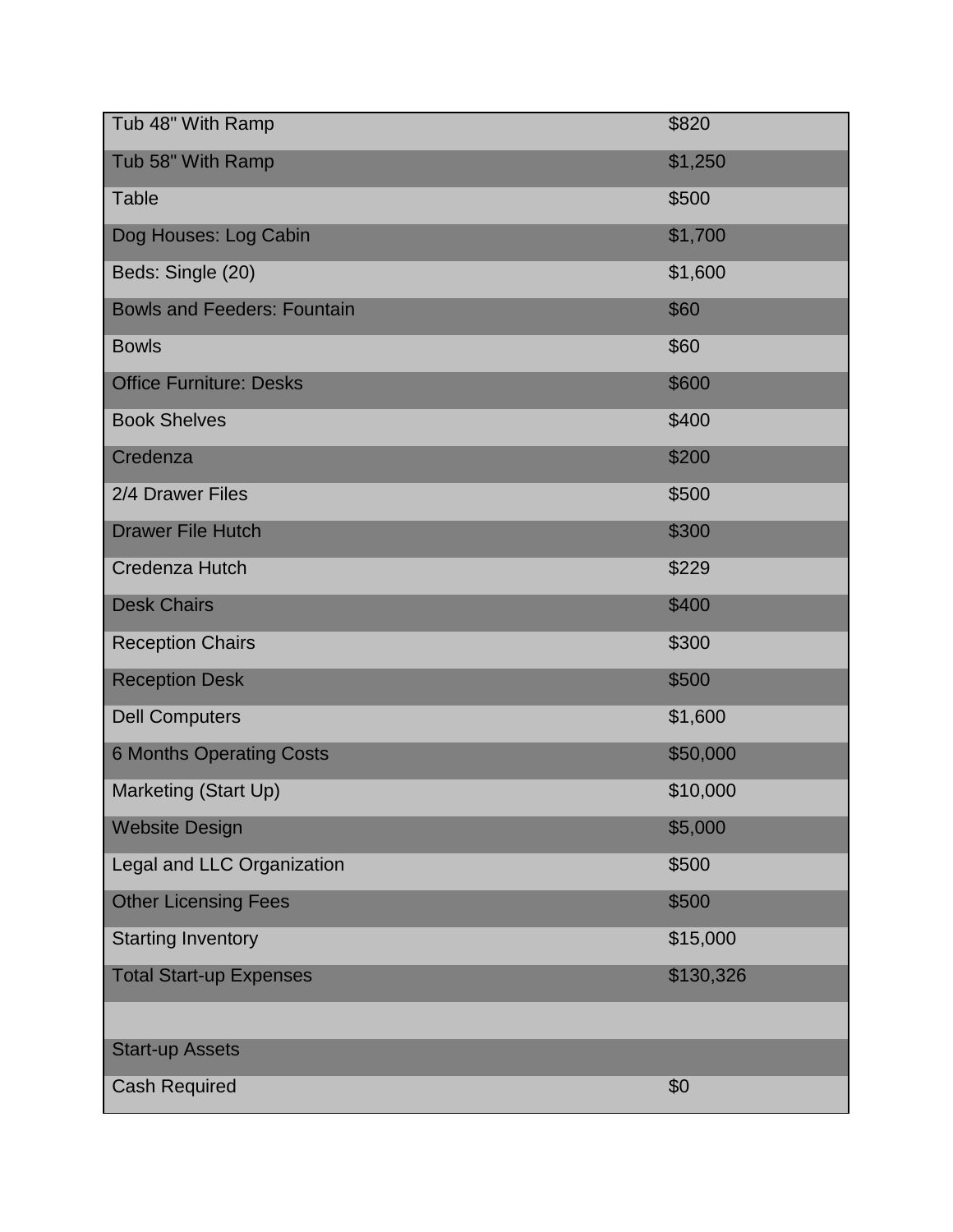| <b>Start-up Inventory</b>   | \$0       |
|-----------------------------|-----------|
| <b>Other Current Assets</b> | \$0       |
| Long-term Assets            | \$0       |
| Total Assets                | \$0       |
|                             |           |
| Total Requirements          | \$130,326 |

#### <span id="page-35-0"></span>Chart: Start-up



## <span id="page-35-1"></span>3.0 Products and Services

We will lease approximately 5000 sq. ft. near or in the downtown area. We will be buying top-of-the-line "dog park/playground" equipment and have it installed in both indoor and outdoor (fenced) areas. We will buy and install dog "rooms" pre-fabricated and adding special touches to the basic structure of the rooms to create an array of themed rooms to help create our differentiation and increase value by creating a "destination" for all St. Louis dog owners as well as a convenient location of basic services for our targeted urban dwellers.

We will provide various levels (price points) for dog day care and boarding from 2 hour drop-ins to monthly rates for all sizes of canines. Our emphasis is in allowing socialized animals to mingle both during the day as well as at night. We will provide 24 hour supervision of the animals with a trained, dog-loving staff. There will be methods to test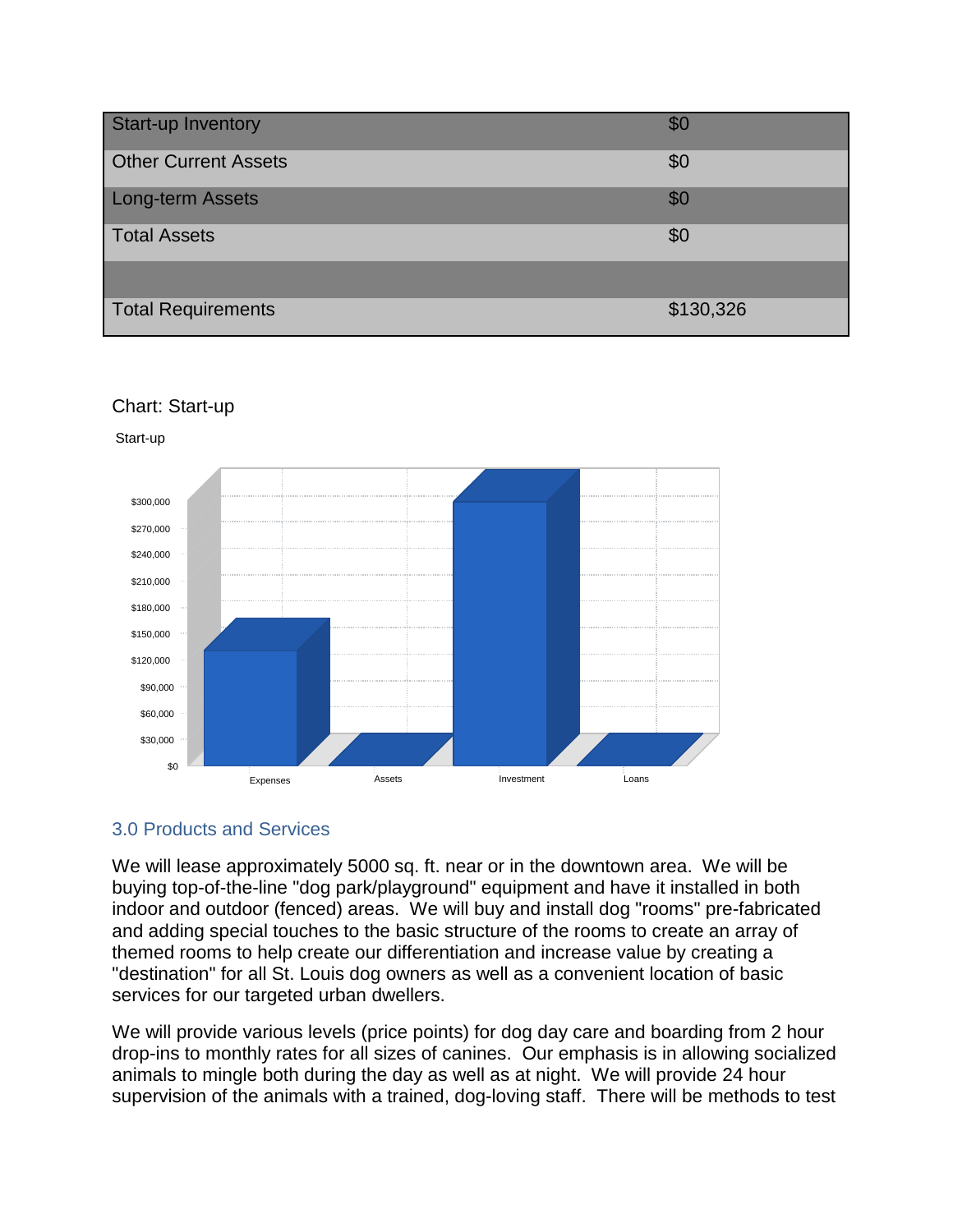the dogs' socialization skills to ensure the danger of aggressiveness is negligible. For less socialized animals (or if owners prefer) we will offer private rooms upon request on a reservation or drop in basis. There will be dog park settings inside and out for play and exercise under constant supervision.

# **Basic Requirements:**

- All dogs must undergo a 30 minute temperament evaluation, which are done by appointment only
- All dogs must be able to get along well with humans and other dogs (or they must stay in private rooms)
- All dogs must be current on the following vaccinations:
	- Bordetella required each year
	- DHLPP
	- Rabies
- All dogs must be at least 12 weeks old
- All dogs over 7 months must be spayed or neutered
- An agreement about responsibility for injuries or bites to humans or dogs is needed.
- An agreement about care of their animal in case of an emergency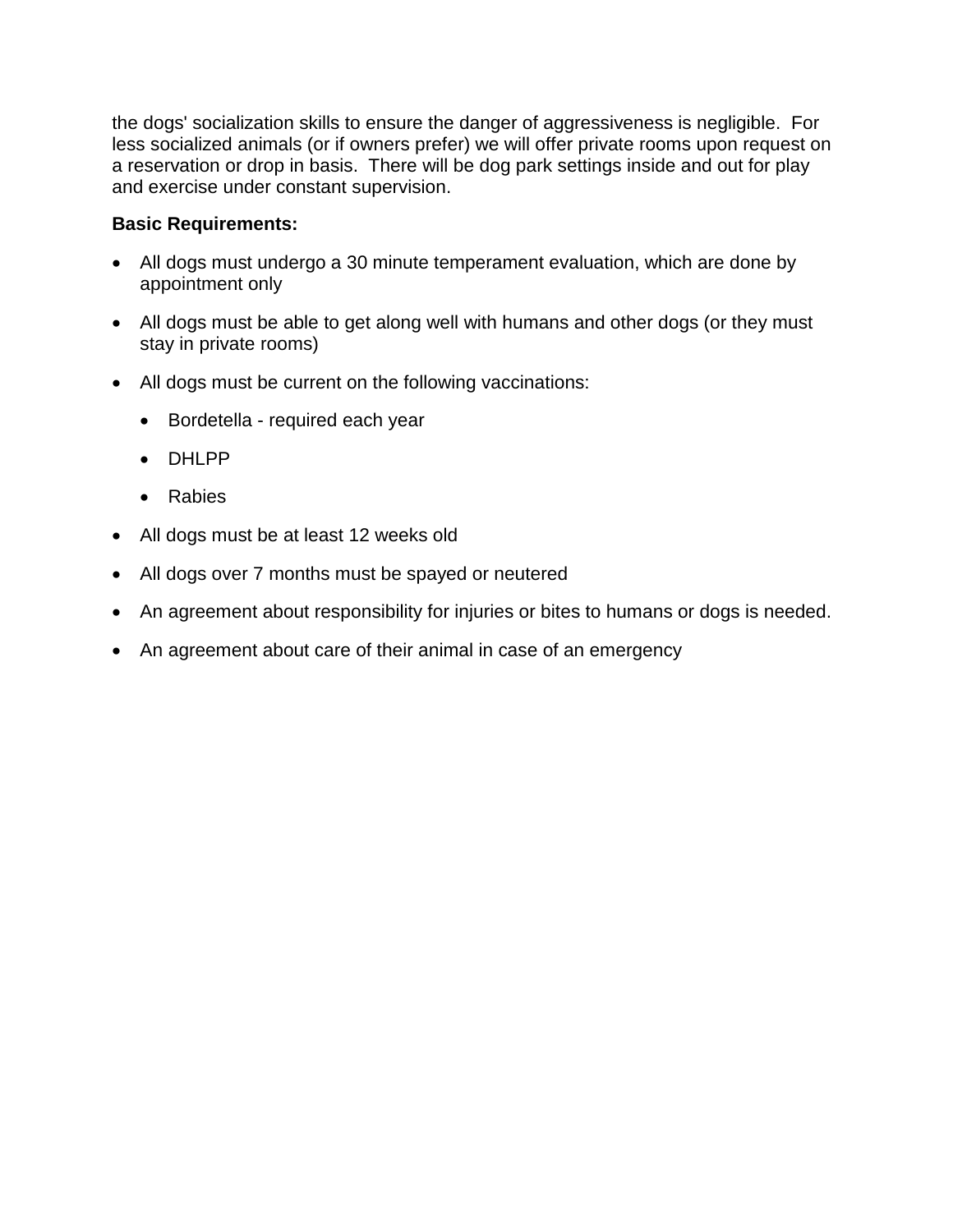# **Products and Services**

- Dog day care for all sizes in a cage and kennel free environment.
- Dog boarding, one night or more with constant supervision.
- Private rooms are available upon request.
- Dog park setting inside and out for play and exercise under constant supervision.
- Dog grooming by appointment. Bathing tub available for self-bathing at a low fee.
- Dog obedience and socialization training by appointment.

A basic listing of our services and prices (subject to change) are listed below:

# **Day Care**:

| Half Day:       | \$14.00 (4 hours or less)                                     |
|-----------------|---------------------------------------------------------------|
| Full Day:       | $$20.00 - $17.00$ for each additional dog (12 hours max)      |
| 5 day package:  | $$90.00 - $70.00$ for each additional dog                     |
| 10 day package: | \$175.00 -- \$130.00 for each additional dog                  |
|                 | Unlimited month: \$300.00 -- \$200.00 for each additional dog |

\* All dogs must be from the same household and be present together for multiple dog discounts

## **Overnight Boarding**:

\$30.00 (over 12 hours to 24 hours)

## **Grooming:**

Dog grooming by appointment.

## **Bath**

\$35 to \$80

Depending on size, condition

## **Shave Down**

\$35 to \$80

Depending on size, condition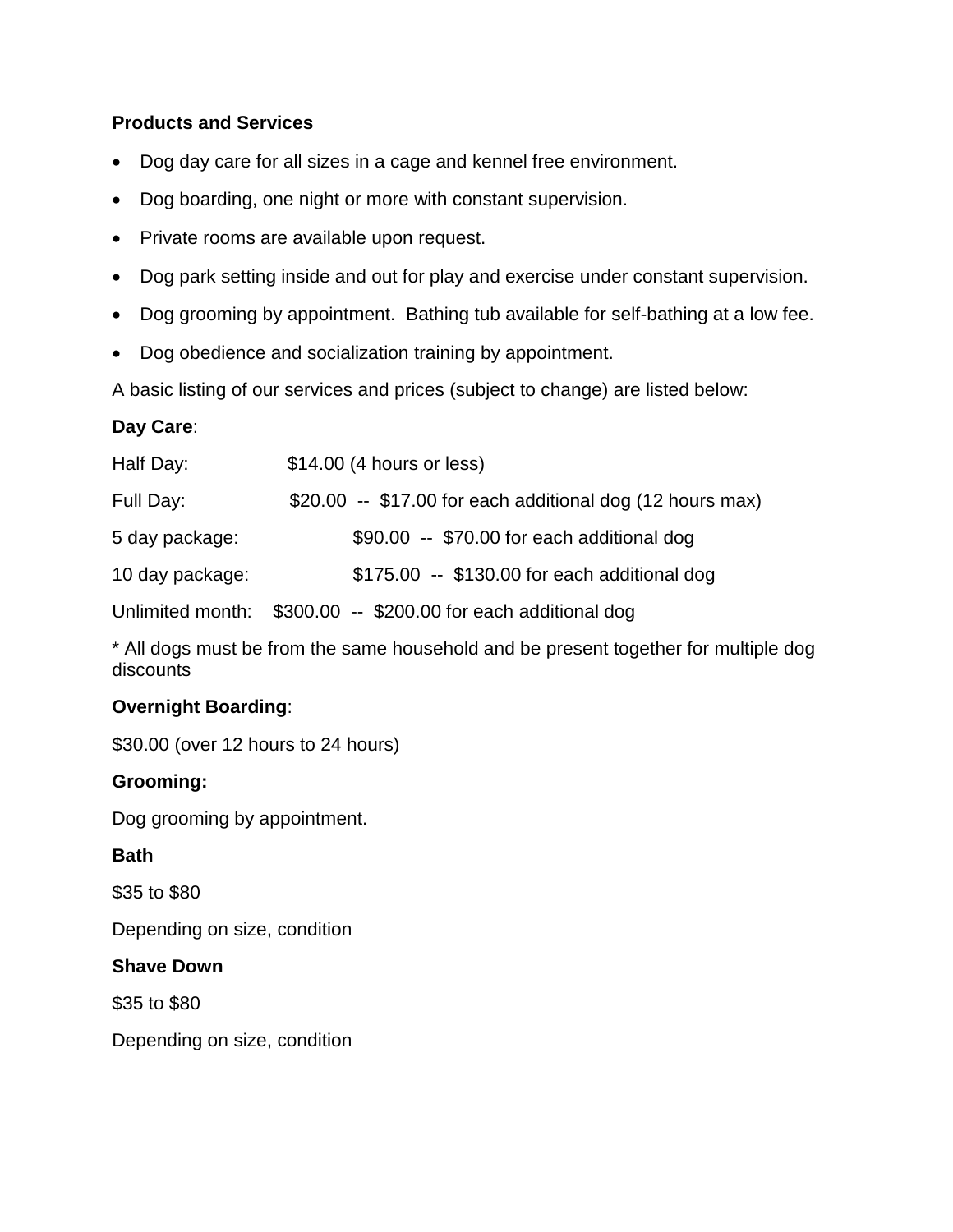# **Hand Scissor Pattern**

\$35 to \$80

Depending on size, breed

Bathing tub available for self-bathing at a low fee.

# **Dog Obedience Training by Appointment**.

Various Fees for various levels of training; individual, group, private, etc. This will be an outsourced service offering with an initial average income of roughly \$15 per hour gross profit.

# **Product Offerings**

Select high margin Products supplied in a convenience store purchase style.

- Dog food
- Treats
- Bones
- Leashes
- Beds
- Bowls
- Toys
- Custom Doggie Apparel

<span id="page-38-0"></span>4.0 Market Analysis Summary

## **DEMOGRAPHICS**

St. Louis is an [independent city](http://en.wikipedia.org/wiki/Independent_city) and the second-largest city in the U.S. state of [Missouri.](http://en.wikipedia.org/wiki/Missouri) The city had a 2010 population of 319,294 and is the principal municipality of [Greater St.](http://en.wikipedia.org/wiki/Greater_St._Louis)  [Louis,](http://en.wikipedia.org/wiki/Greater_St._Louis) population 2,845,298, the largest urban area in Missouri, the 4th-largest urban area in the [Midwest,](http://en.wikipedia.org/wiki/Midwest) and 15th-largest in the United States.

St. Louis is sited near the confluence of the [Missouri](http://en.wikipedia.org/wiki/Missouri_River) and the [Mississippi Rivers,](http://en.wikipedia.org/wiki/Mississippi_River) is the heart of Greater St. Louis, a [metropolitan area](http://en.wikipedia.org/wiki/Metropolitan_area) of nearly three million people in Missouri and [Illinois,](http://en.wikipedia.org/wiki/Illinois) the [Illinois](http://en.wikipedia.org/wiki/Illinois) portion of which is commonly referred to as the [Metro-East.](http://en.wikipedia.org/wiki/Metro-East) It is home to some of the country's largest public and privately held corporations, including [Enterprise Rent-A-Car,](http://en.wikipedia.org/wiki/Enterprise_Rent-A-Car) [Graybar,](http://en.wikipedia.org/wiki/Graybar) [Scottrade,](http://en.wikipedia.org/wiki/Scottrade) [Edward](http://en.wikipedia.org/wiki/Edward_Jones_Investments)  [Jones,](http://en.wikipedia.org/wiki/Edward_Jones_Investments) [Emerson,](http://en.wikipedia.org/wiki/Emerson_Electric_Company) [Energizer,](http://en.wikipedia.org/wiki/Energizer) [Anheuser-Busch, Inc.,](http://en.wikipedia.org/wiki/Anheuser-Busch,_Inc.) [Boeing Defense, Space &](http://en.wikipedia.org/wiki/Boeing_Defense,_Space_%26_Security)  [Security,](http://en.wikipedia.org/wiki/Boeing_Defense,_Space_%26_Security) [Purina,](http://en.wikipedia.org/wiki/Purina) [Monsanto Company,](http://en.wikipedia.org/wiki/Monsanto_Company) and [MasterCard.](http://en.wikipedia.org/wiki/MasterCard)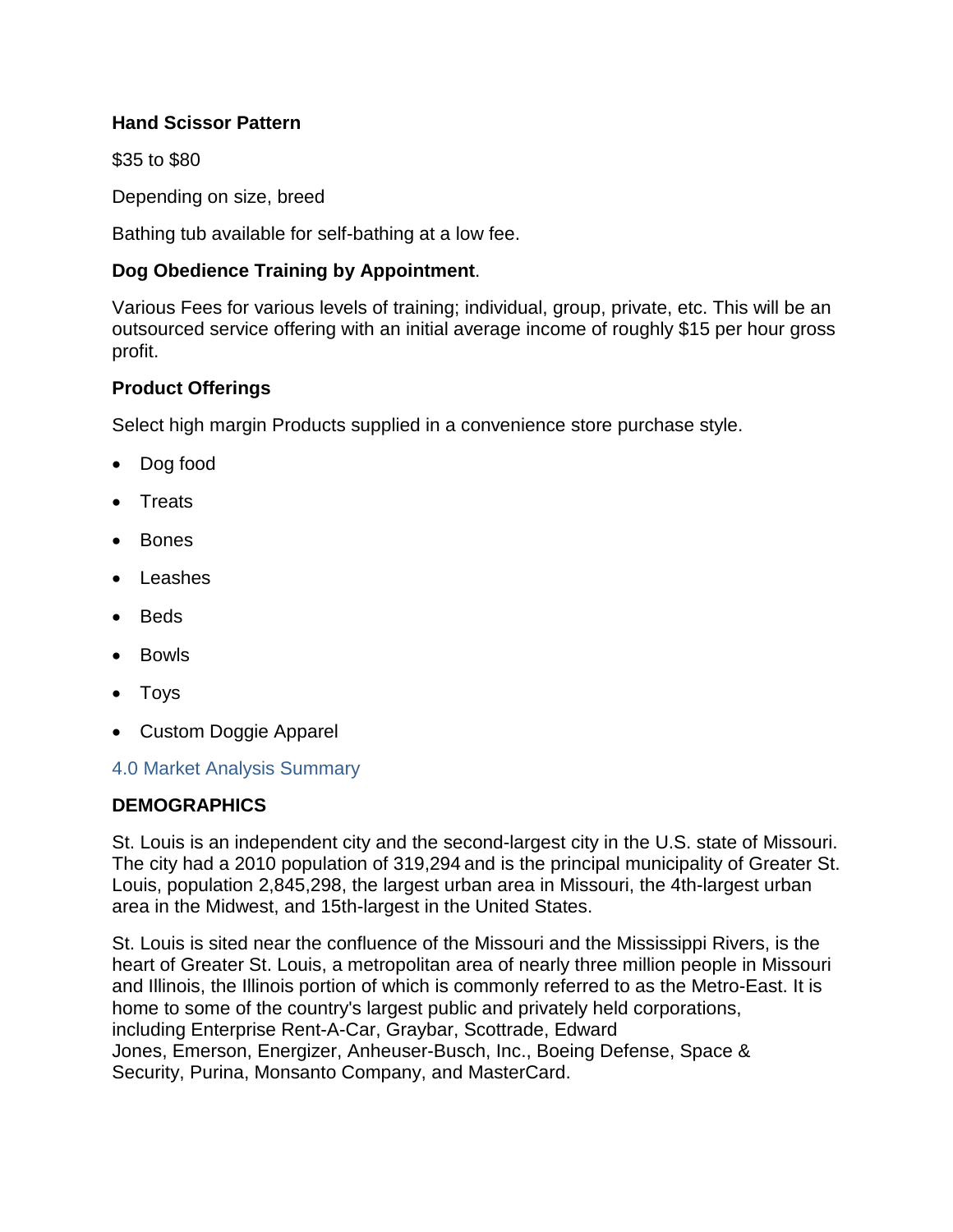St. Louis experienced a large population shift to the suburbs in the 20th century; first because of increased demand for new housing following the Second World War, and later [white flight](http://en.wikipedia.org/wiki/White_flight) from older neighborhoods to newer ones. The city has had a long history of white population decline battered by successive economic, socio-economic, and immigration changes. Consequently, given its historical status as an old all American settlement, the continued migration of white Americans since 1950, caused the city to lose people at a rate faster than any other major American city, losing more than half its population: in 1950, it had a population of 856,796; in 2010, the population was 319,294.

As of 2010, the racial makeup of the city of St. Louis (as separate and distinct from St. Louis County and the rest of the MSA) was 49.20% African-American, 43.90% Caucasian, 2.9% Asian, 2.4% of two or more ethnicities, and 0.3% American Indian and Alaska Native. Hispanics or Latinos of any ethnic group were 3.5% of the population.

According to the [2000 United States Census,](http://en.wikipedia.org/wiki/2000_United_States_Census) there were 348,189 people, 147,076 households, and 76,920 families residing in the city. There were 147,076 households, out of which 25.4% have children younger than 18 living with them, 26.2% were married couples living together, 21.3% had a female householder with no husband present, and 47.7% were non-families. 40.3% of all households were made up of individuals and 12.9% had someone living alone who was 65 years of age or older. The average household size was 2.30 and the average family size was 3.19. The population density was 5,622.9 people per square mile (2,171.2/km²). There were 176,354 housing units at an average density of 2,847.9 per square mile (1,099.7/km²).

In the city the age distribution of the population shows 25.7% younger than 18, 10.6% from 18 to 24, 30.9% from 25 to 44, 19.1% from 45 to 64, and 13.7% who were 65 years of age or older. The median age was 34 years. For every 100 females there were 88.6 males. For every 100 females age 18 and older, there were 84.2 males. The median income for a household in the city was \$29,156, and the median income for a family was \$32,585. Males had a median income of \$31,106 versus \$26,987 for females. The per capita income for the city was \$18,108.

# **THE PET DAYCARE INDUSTRY**

Current doggie daycare owners believe that if parents are not going to leave their kids home alone all day, then why do that to their dog? Therefore, it works a lot like daycare that has been often associated with children. Drop the kids off so they can run around and play; have a few snacks and a nap; then in the evening you pick them up for a nice relaxing night by the fire. Instead of a working professional's companion sitting at home all day waiting for them to get home to play with him, now he's running around with his buddies having a fun and energetic time. When the owner gets home, the dog is not needing so much attention.

Doggie daycare is being offered more and more at traditional boarding kennels but there is a new trend with business owners opening up facilities that are specifically designed and tailored for daycare needs.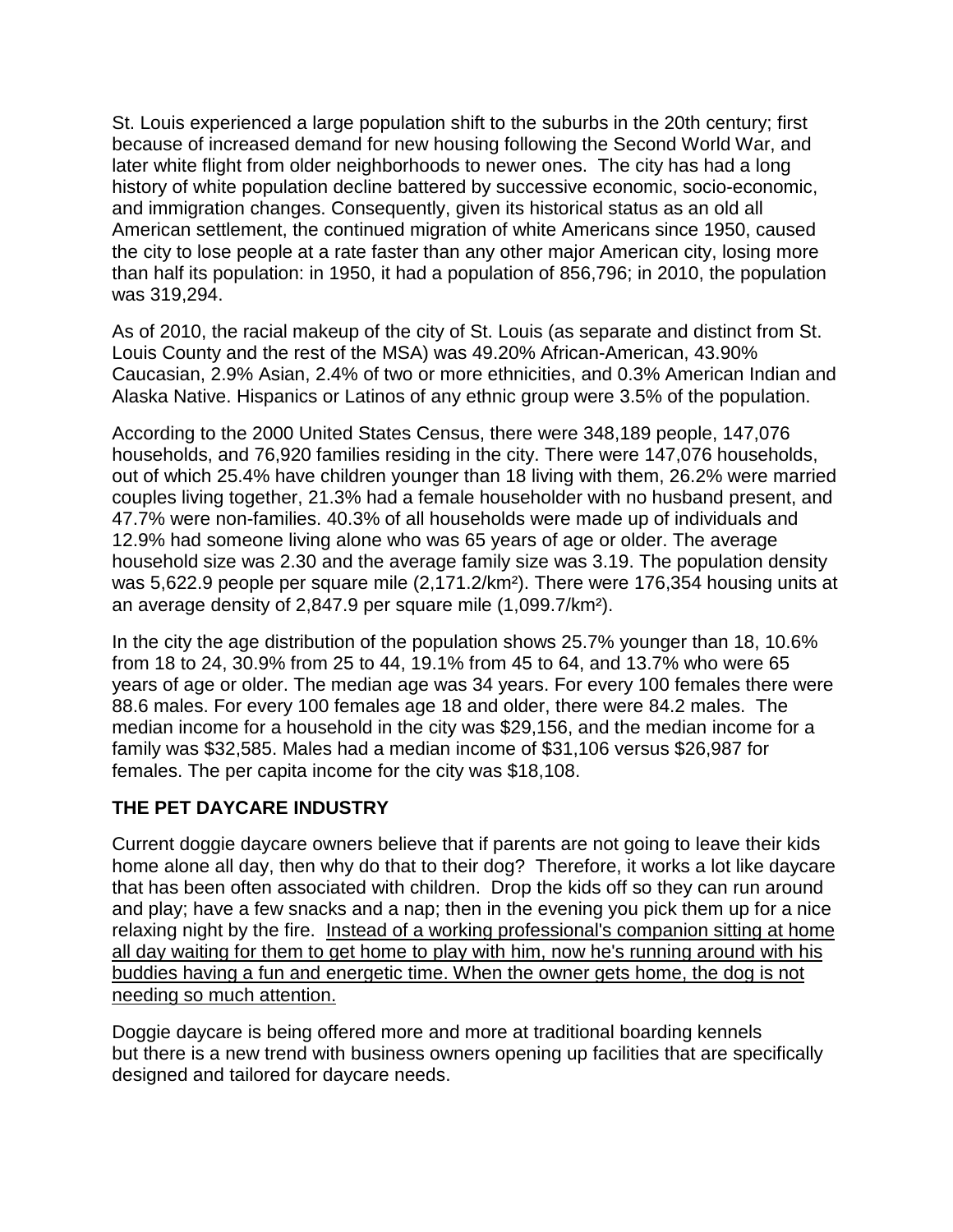Business Week magazine has described the pet services sector as "one of the fastest growing in the pet industry." In fact, according to Packaged Facts' Pet Market Outlook 2010-2011, more than \$6 billion was spent on non-medical pet services (grooming, dog walking, boarding, training, etc.) in 2010. And industry experts say that this trend shows no signs of slowing.

This is not to say that all pet services were immune to the effects of the recent recession. Susan Briggs, president of the Pet Care Services Association, notes that many of her associations' members that offer boarding saw a decrease in "pet nights" over the past two years-a trend that finally reversed course in fall 2009.

The industry has also seen an increasing trend in provision of add-on services while pets are boarding or in daycare that mirror activities human children would do in camp. The Pet Care Services Association is highly optimistic that these trends will continue to grow in 2011.

According to the [American Pet Products Association \(APPA\),](http://americanpetproducts.org/press_industrytrends.asp) \$3.51 billion dollars was spent on pet services in 2010, projected to grow over 6% to \$3.65 billion in 2011. Pet parents are including their pets in their own lifestyles so visits to the spa, exercise regimes, daycare, dog parks and restaurants have become more common in urban areas. With the recession and decline of investment capital, the number of day care accommodations are growing in number more modestly than prior to the recession; however, the business of doggie day cares continues to be a profitable one.

## **Estimated 2011 Sales within the U.S. Market**

## **For 2011, it estimated that \$50.84 billion will be spent on our pets in the U.S.**

| <b>Estimated Breakdown:</b>       |                 |
|-----------------------------------|-----------------|
| Food                              | \$19.53 billion |
| Supplies/OTC Medicine             | \$11.4 billion  |
| Vet Care                          | \$14.11 billion |
| Live animal purchases             | \$2.15 billion  |
| Pet Services: grooming & boarding | \$3.65 billion  |

#### **Actual Sales within the U.S. Market in 2010**

In 2010, \$48.35 billion was spent on our pets in the U.S.

Breakdown:

| Food                              | \$18.76 billion |
|-----------------------------------|-----------------|
| Supplies/OTC Medicine             | \$10.94 billion |
| Vet Care                          | \$13.01 billion |
| Live animal purchases             | \$2.13 billion  |
| Pet Services: grooming & boarding | \$3.51 billion  |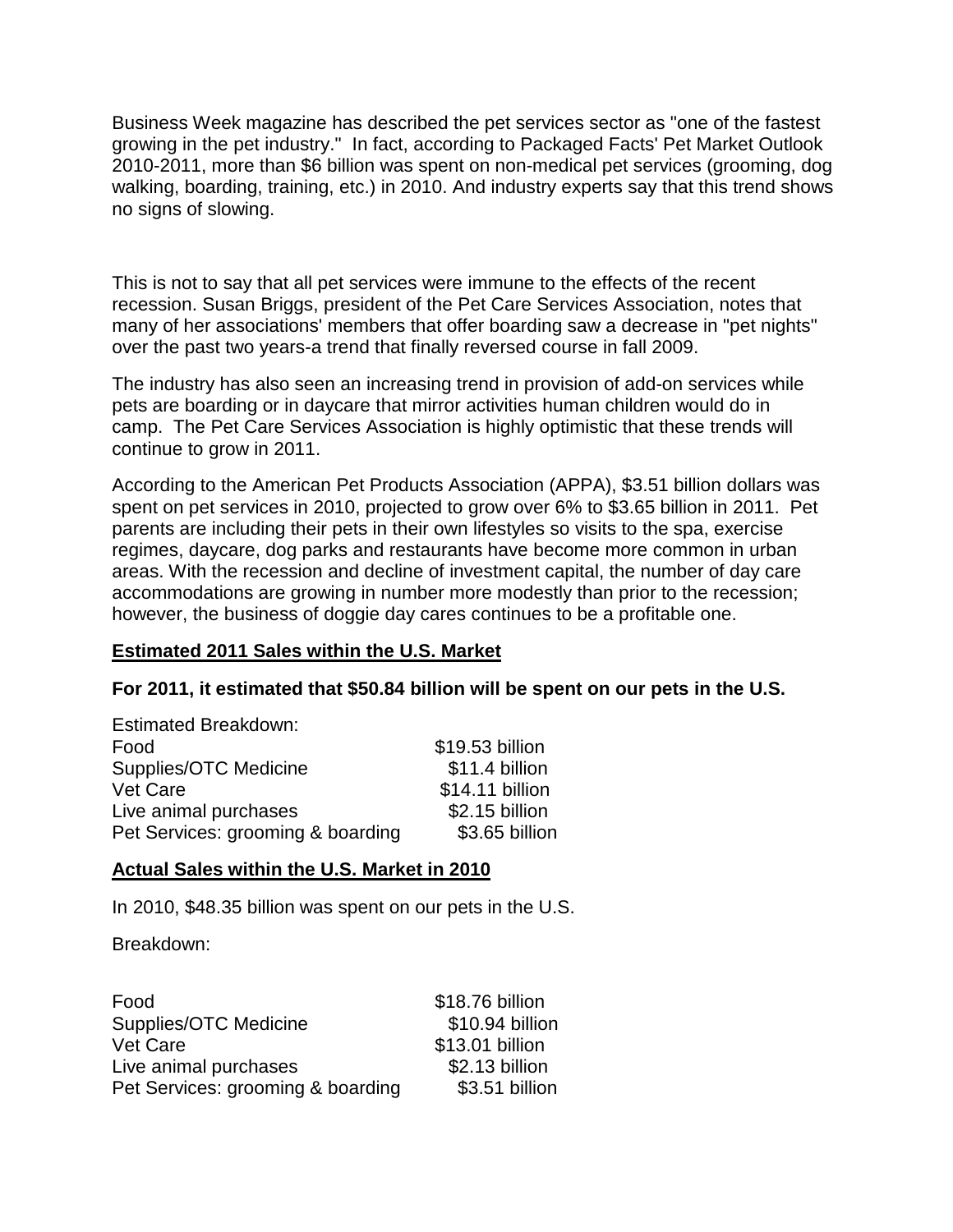# **PET OWNERSHIP STATISTICS**

According to the 2011-2012 APPA National Pet Owners Survey, 62% of U.S. households own a pet, which equates to 72.9 million homes. In 1988, the first year the survey was conducted, 56% of U.S. households owned a pet as compared to 62% in 2008.

# **Breakdown of pet ownership in the U.S. according to the 2011-2012 APPA National Pet Owners Survey**

|  | Number of U.S. Households that Own a Pet (millions) |  |  |
|--|-----------------------------------------------------|--|--|
|--|-----------------------------------------------------|--|--|

| <b>Bird</b>            | 5.7  |
|------------------------|------|
| Cat                    | 38.9 |
| Dog                    | 46.3 |
| Equine                 | 2.4  |
| <b>Freshwater Fish</b> | 11.9 |
| <b>Saltwater Fish</b>  | 0.7  |
| Reptile                | 4.6  |
| <b>Small Animal</b>    | 5.0  |
|                        |      |

Total Number of Pets Owned in the U.S. (millions)

| <b>Bird</b>            | 16.2  |
|------------------------|-------|
| Cat                    | 86.4  |
| Dog                    | 78.2  |
| Equine                 | 7.9   |
| <b>Freshwater Fish</b> | 151.1 |
| <b>Saltwater Fish</b>  | 8.61  |
| Reptile                | 13.0  |
| <b>Small Animal</b>    | 16.0  |

\* Ownership statistics are gathered from APPA's 2011-2012 National Pet Owners Survey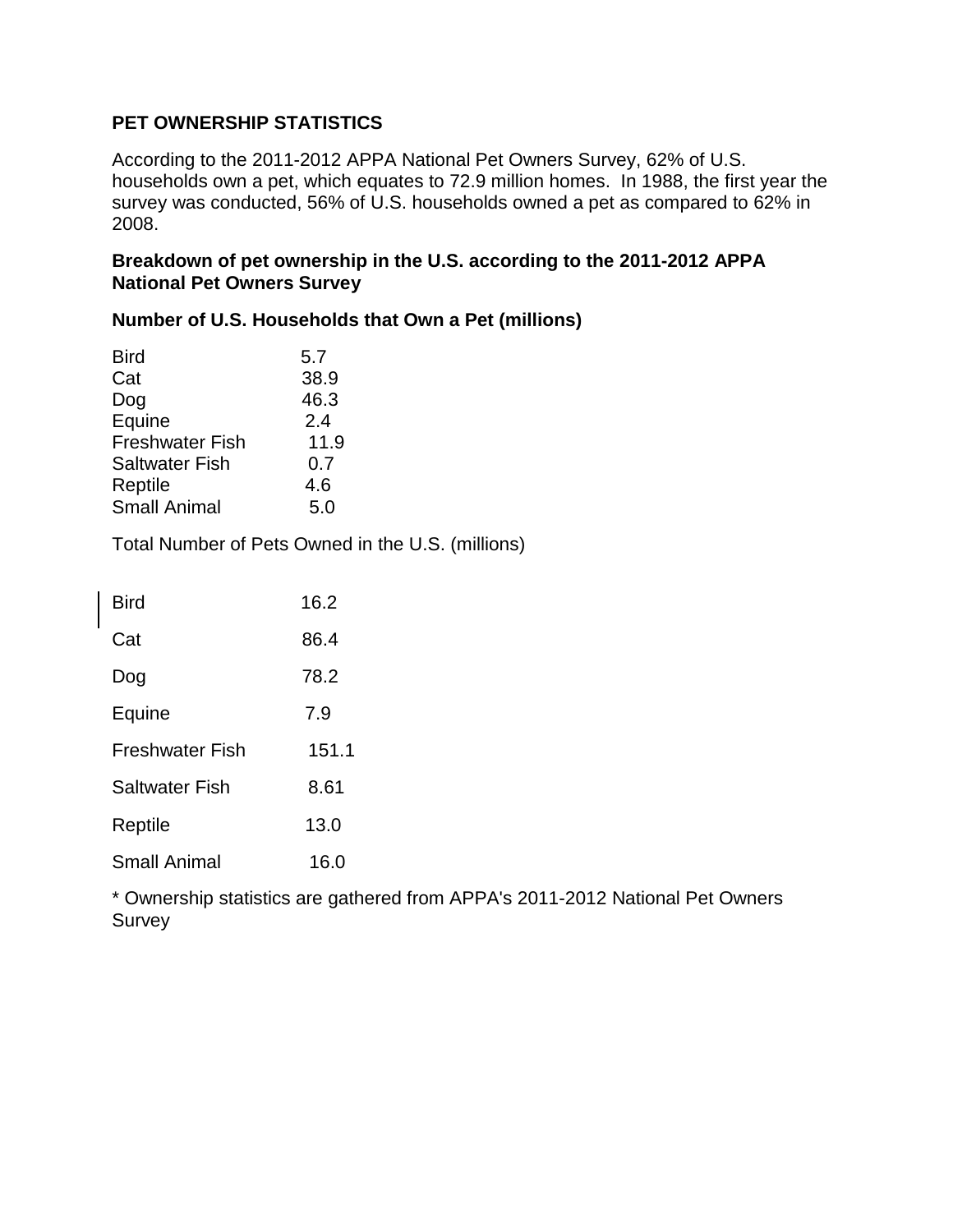#### <span id="page-42-0"></span>*4.1 Market Segmentation*

COMPANY NAME has a focus on meeting the local need for pet day care services within the 10-mile radius of Metropolitan St. Louis, Missouri. Pets can be taken in flexibly on either a full-time or part-time basis. In addition, more revenue can be generated from residents of the Greater St. Louis area.

#### **Full-Time Working Professionals**

The company wants to establish a significantly large, full-time, regular client base from the downtown and immediate areas in order to establish a healthy, consistent revenue base to ensure stability of the business. Customer relations are extremely important, as it is imperative to keep the parents pleased in order to keep their pets returning the daycare center on a regular basis. This emphasis on providing a great experience for every customer will make **COMPANY NAME** a destination for dog lovers outside of the immediate area.

#### **Part-Time Workers / Drop-Ins**

Part-time workers and drop-ins comprise approximately 20% of revenues. While this market is not the primary focus, sufficient flexibility to handle this secondary market is important to producing supplemental revenues.

As previous mentioned in the Market Analysis Summary, 60% of United States residents are pet owners. Due to the reported Census Bureau data on the number of residents located in Metropolitan St. Louis and Great St. Louis, the numbers of prospective customers is reflected in the table below.

| <b>Market</b><br>Analysis         |            |               |                   |                   |                   |                   |                 |
|-----------------------------------|------------|---------------|-------------------|-------------------|-------------------|-------------------|-----------------|
|                                   |            | Year 1        | Year <sub>2</sub> | Year <sub>3</sub> | Year <sub>4</sub> | Year <sub>5</sub> |                 |
| Potential<br><b>Customer</b><br>S | Growt<br>h |               |                   |                   |                   |                   | <b>CAG</b><br>R |
| Metro St.<br>Louis                | 5%         | 191,576       | 201,155           | 211,213           | 221,774           | 232,863           | 5.00%           |
| Greater<br>St. Louis              | 2%         | 1,707,17<br>9 | 1,741,32<br>3     | 1,776,14<br>9     | 1,811,67<br>2     | 1,847,90<br>5     | 2.00%           |
| <b>Total</b>                      | 2.31%      | 1,898,75<br>5 | 1,942,47<br>8     | 1,987,36<br>2     | 2,033,44<br>6     | 2,080,76<br>8     | 2.31%           |

<span id="page-42-1"></span>Table: Market Analysis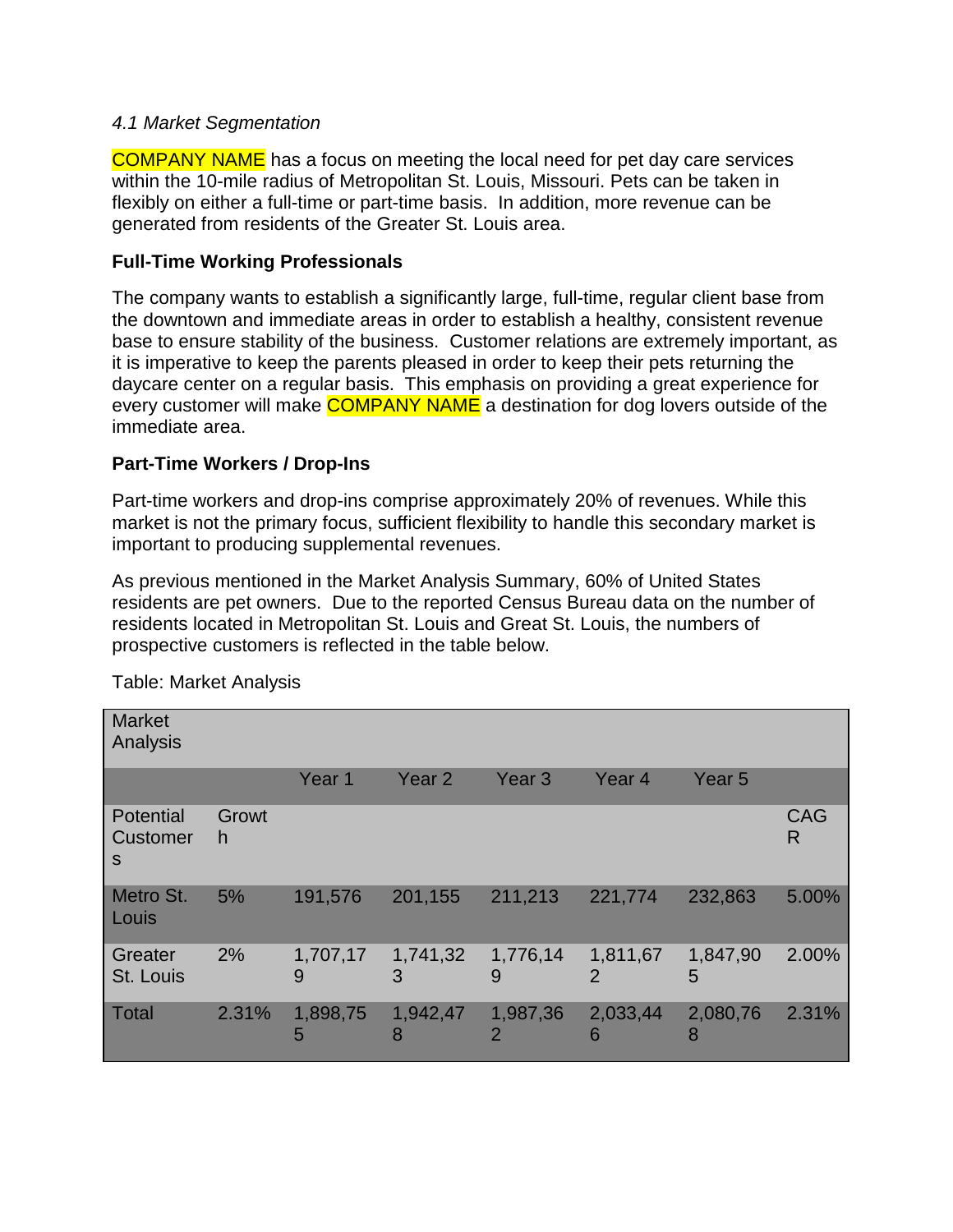# <span id="page-43-0"></span>Chart: Market Analysis (Pie)

Market Analysis (Pie)



# <span id="page-43-1"></span>*4.2 Target Market Segment Strategy*

The target market for **COMPANY NAME** is full-time working singles and couples. Referral marketing is the key type of marketing strategy utilized. Maintaining and further enhancing its reputation in the community is crucial to gaining additional market share of this target market.

In addition, **COMPANY NAME** will print ads in local newspapers and "weeklies" (e.g. Riverfront Times) to have a presence in the target market communities.

Further marketing plans and strategies are detailed further below.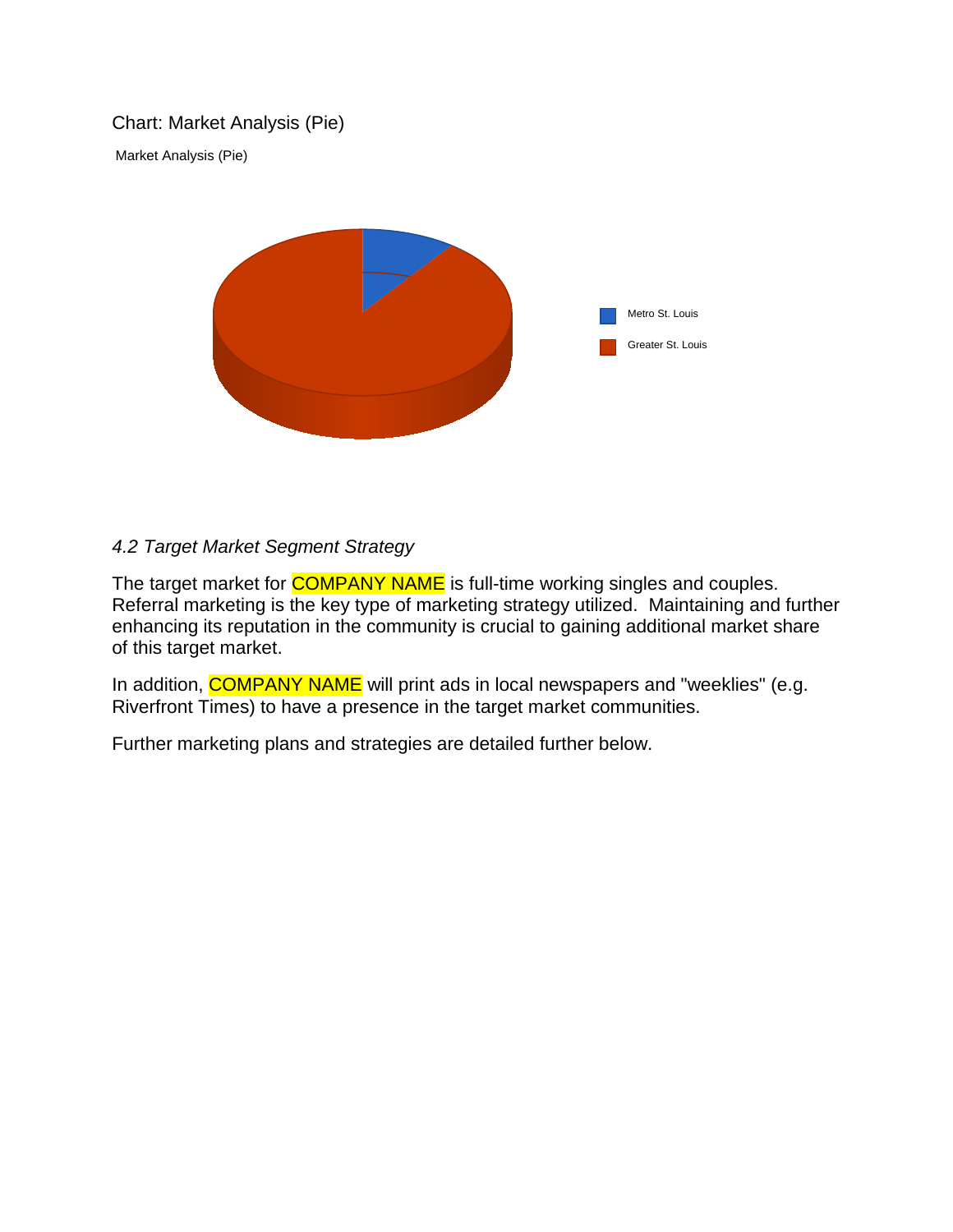<span id="page-44-0"></span>*4.3 Service Business Analysis*

# **Operational Plan**

Days of Operation: 7 days per week

Hours of operation:

Day care and Retail Operations: 7:00am to 7:00pm

Grooming: By Appointment Training: By Appointment Boarding: 24 Hours (drop off and pick up between 7:00am and 7:00pm)

Main operations will consist of the following areas:

- \* Taking dogs in and releasing them on a daycare basis
- \* Data input to track animals and owners (clients) in a database
- \* Overseeing the animals in the open yards
- \* Caring for and feeding the animals throughout the day
- \* Keeping the facility tidy and in compliance with state regulations
- \* Grooming the animals
- \* Overseeing the animals during the evening

\* Obedience training will be outsourced to reputable trainers who will use the facility or take the animals off-site

\* Retail operations: Selling, stocking, taking inventory and answering questions about the animal products

<span id="page-44-1"></span>4.3.1 Competition and Buying Patterns

There are three main competitors in the vicinity:

## [LIST COMPETITORS]

COMPANY NAME will establish a competitive edge in its new target market segment by:

• Providing the most advanced and "funnest" environment for the animals. The dog parks settings will have the best play equipment for the dogs that get them exercise and provide an enjoyable experience for the dogs while their owners are away.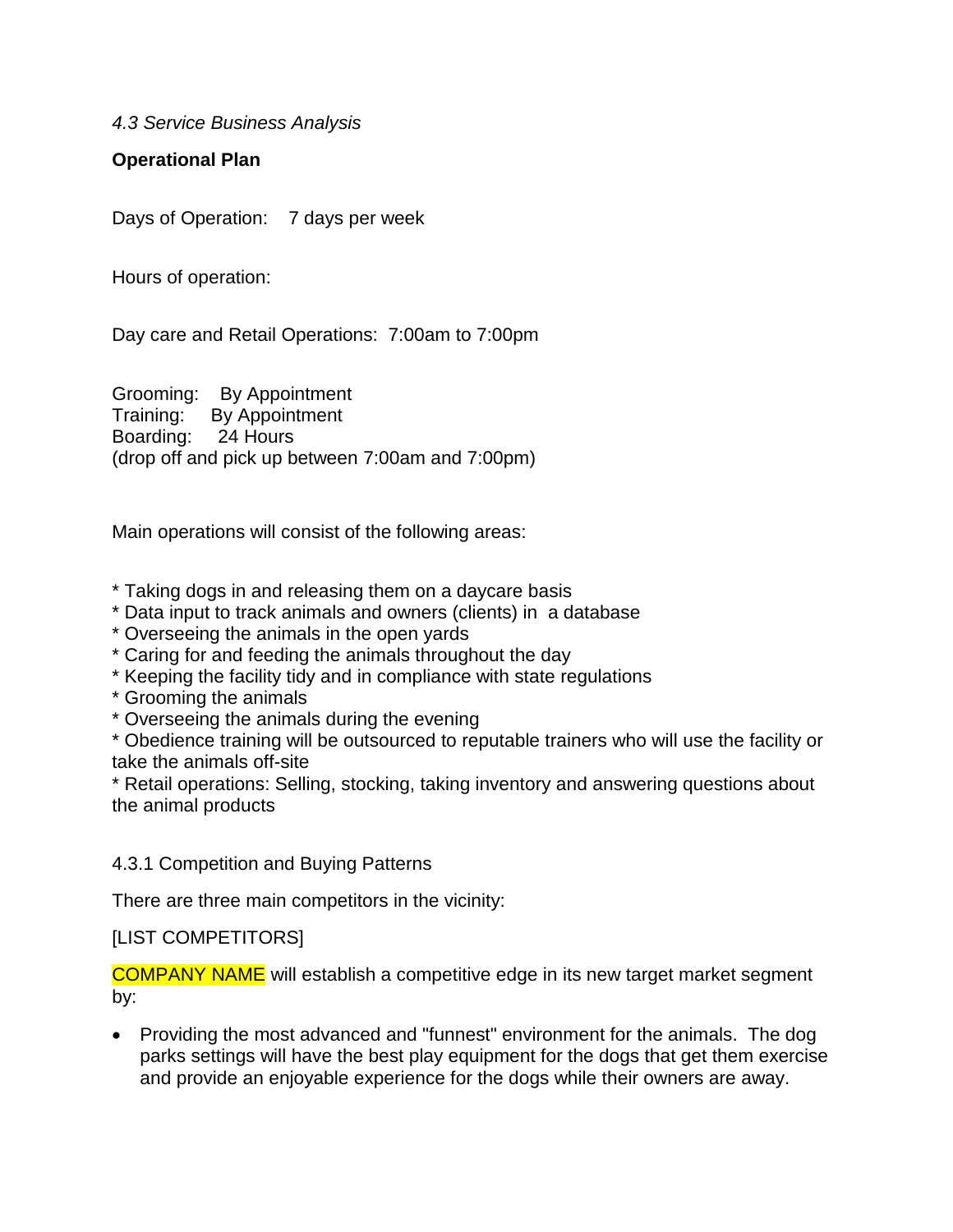- We will find and exploit increasing levels of customer contact and service that other competitors oftentimes lack.
- We will emphasize training and skill level of our staff in handling the animals to produce the highest quality services that are needed in this field.
- A greater emphasis on having a "different, fun and adventurous" type of environment with top of the line equipment will strengthen the contacts that promote word of mouth marketing and networking making our location a true St. Louis destination for dog lovers.

The Company will stay abreast with the current trends of the city dweller and their needs to pet grooming, day care and training. Today's "Yuppie" wants to only have the best for their pet and **COMPANY NAME** intends to convey that the Company's services and location will be the perfect means to an end for their target market. The facility will be built with the pet's safety, health, and comfort in mind.

# <span id="page-45-0"></span>*5.0 SWOT Analysis*

The following SWOT analysis captures the key strengths and weaknesses within the Company and describes the opportunities and threats facing **COMPANY NAME**.

# <span id="page-45-1"></span>5.1 **Strengths**

- 1. Knowledgeable and friendly staff. COMPANY NAME will go to great lengths at to find people with a passion for caring for animals. The staff will be both knowledgeable and eager to please the Company's clients and their treasured companions.
- 2. State-of-the art equipment. Part of the **COMPANY NAME** experience includes access to state-of-the-art grooming and training facilities. Pets will enjoy beautiful, clean and safe indoor and outdoor playing, feeding and resting areas.
- 3. "Green" pet foods and toys. COMPANY NAME will provide healthy and "green" food and snack options for pet owners and only safe stimulating pet toys will be used at the facility.
- 4. Clear vision of the market need. The Company knows what it takes to build a pleasurable and profitable day care center for pets. COMPANY NAME knows the customers and the definite needs of today's working professional pet owner. The Company knows how to build the service that will bring the two together.

## <span id="page-45-2"></span>5.1.1 **Weaknesses**

- 1. Access to additional operating capital.
- 2. Cash flow continues to be unpredictable, and since April 2008, a periodic problem.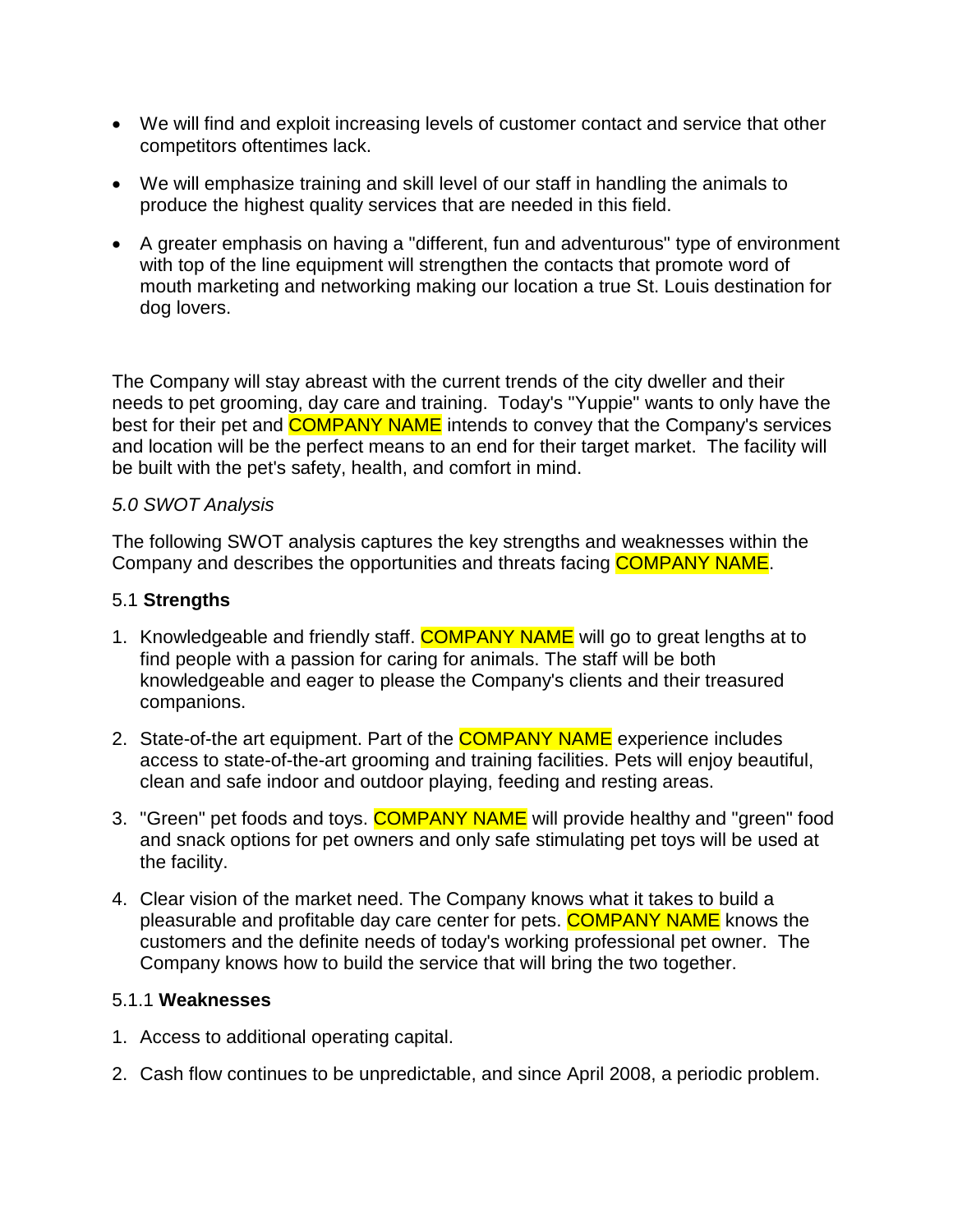- 3. Owners are still climbing the "pet industry curve" within the community.
- 4. Challenges of the seasonality of the business.

# <span id="page-46-0"></span>5.1.2 **Opportunities**

- 1. Growing market with a significant percentage of the target market still not knowing **COMPANY NAME** will exist.
- 2. Strategic alliances offering sources for referrals and joint marketing activities to extend the Company's reach.
- 3. Promising activity from high levels of urban dwellers moving to the Metropolitan area.
- 4. Increasing sales opportunities beyond a "10-mile" target area including several smaller communities that can produce a faithful following of customers.
- 5. Internet potential for selling products to other markets.

# <span id="page-46-1"></span>5.1.3 **Threats**

- 1. Emerging local competitors**.** Additional competitors are on the horizon, and **COMPANY NAME** needs to be prepared for their entry into the market. Many of the Company's programs will be designed to build customer loyalty, and it is a hope that Yappy Camper's quality service and up-scale ambiance won't be easily duplicated.
- 2. Inattentive or uncaring staff. Train staff well and emphasize and re-emphasize the importance of happy clients at the end of every visit.

# <span id="page-46-2"></span>*5.2 Marketing Strategy*

# **TRADITIONAL AND NON-TRADITIONAL ADVERTISING, SOCIAL NETWORKING AND PUBLIC RELATIONS**

COMPANY NAME will position itself as a kitschy, new-era pet day care, grooming and training center in Metropolitan St. Louis. It will provide high quality, safe and effective services at a competitive price. Due to the number of day care and kennels in St. Louis, it is important that **COMPANY NAME** sets fair prices for its services.

The Company will promote its services through various forms of advertising, referral plans, internet and social network marketing as well a targeted mail outs:

- Ads will be placed in RFT (The Riverfront Times), St. Louis Front Page and the St. Louis American will help build customer awareness. Accompanying the ad will be a coupon for an introductory discount on grooming and training services.
- COMPANY NAME will have give-away opportunities such as three one hour training sessions of classes to customers by holding a drawing quarterly with existing customers.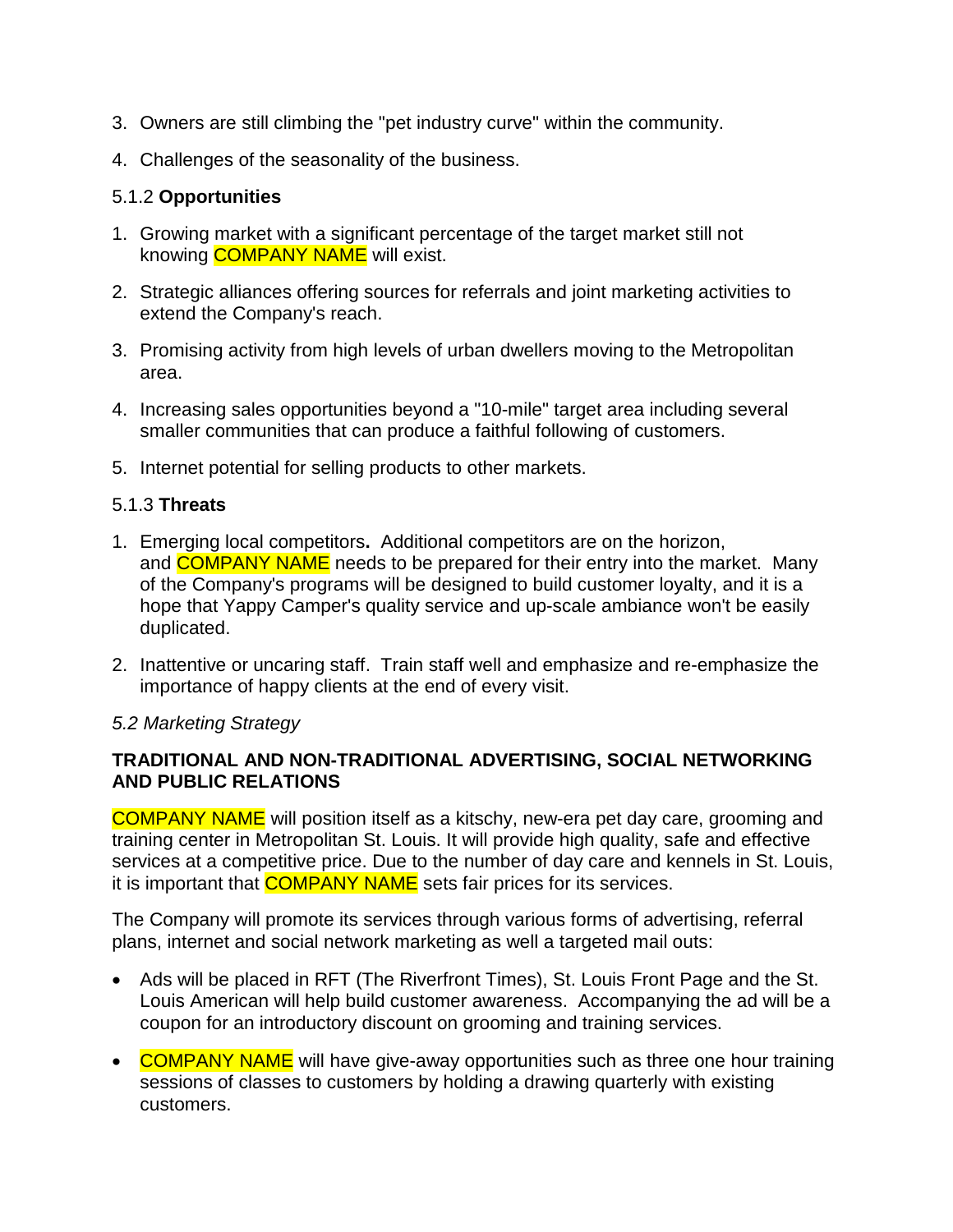- Social networking was not new in 2009 but the successes of the early adopters such as @PetsitUSA and @petrelocation are driving more and more pet businesses online. We will also use this emerging advertising medium
- Pet-related small business owners have always known the power of numbers and are turning online to get noticed, one shopper or one business partner at a time, on Twitter, Facebook, and LinkedIn. Many rescue organizations are using social networking as part of their funding drives such as the ASPCA and The Humane Society.
- The main target audience will receive mail advertising our opening and new location. Targeted mail outs will continue as we establish brand.

# **PARTNERSHIP PLAN**

In order to reach the Company's target market, **COMPANY NAME** plans to partner and cross market its services with but not limited to the following local organizations:

- Dogfriendly.com
- Pets in the City
- Animal Protective *Association* of *Missouri*
- Adoptapet.com
- Instlouiscounty.com/pets
- Metroanimal.org
- Dogbreedz.com
- Dogchannel.com

Many of the above sites and resources provide advice to local pet owners including vet care, grooming, dog parks and pet day care centers. COMPANY NAME will contact all of these organizations and offer to exchange links between websites.

## **PUBLIC RELATIONS CAMPAIGN**

We feel that the business will be so unique and different that it will naturally create a lot of buzz with local dog owners. We plan to take advantage of our launch by having various press releases in local magazines and newspapers. We will be contacting the public interest reporters from the various local periodicals and television station in hopes of having our story getting air play and free advertisement by becoming a featured story.

## **OTHER IDEAS**

**Hotel Referrals**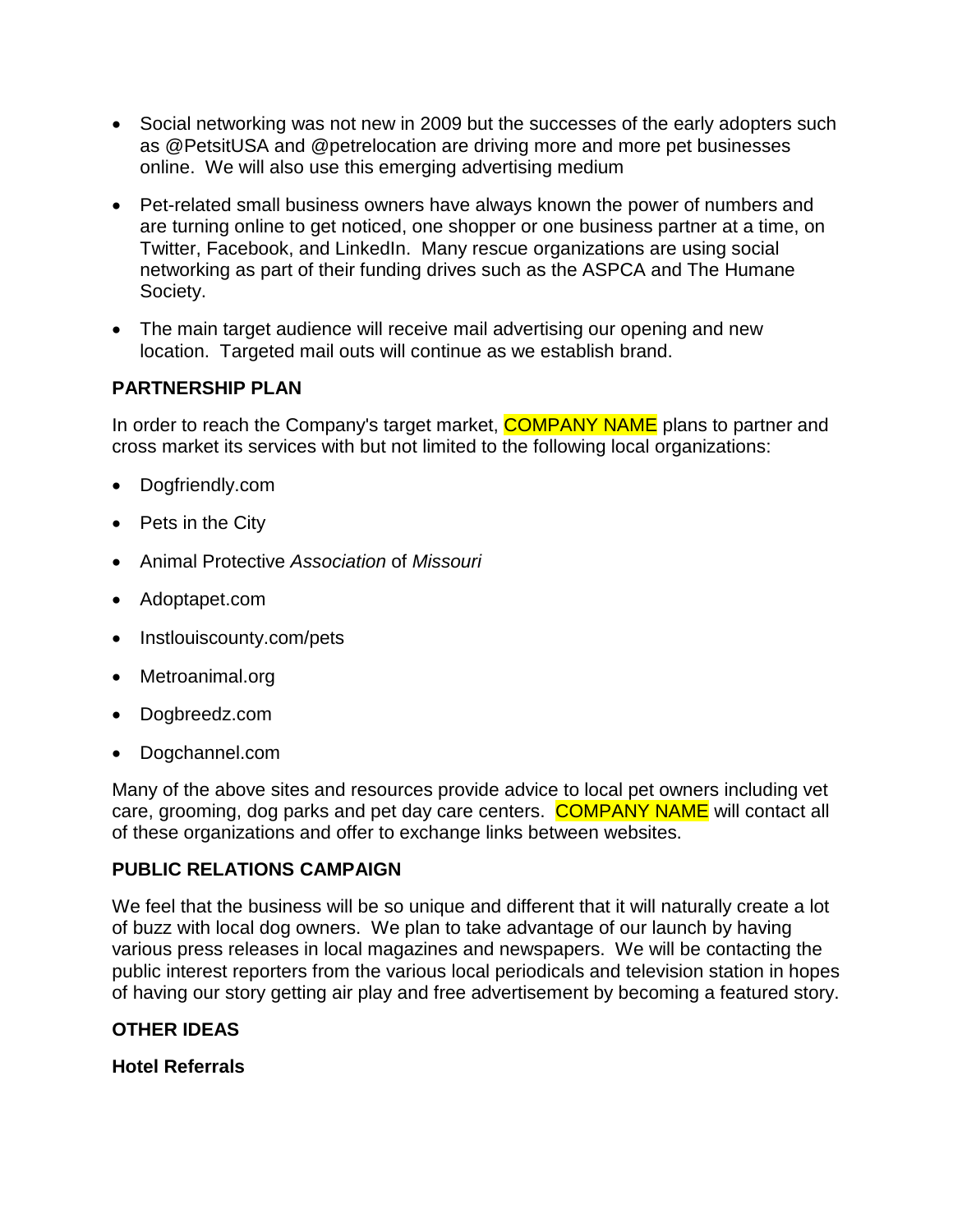COMPANY NAME plans to meet representatives of all hotels in the area and surrounding to offer the Company services to travelers with pets. This will increase sales by not only targeting the local target market, but presenting **COMPANY NAME** as a safe and friendly haven for their pets while they tour the area or while they are away on business. COMPANY NAME will impress upon each establishment that by referring business to the Company, they are also cross-promoting themselves online as "pet friendly" destinations to travelers who search online.

# **Mobile Dog Daycare**

The Company will over time further promote the **COMPANY NAME** brand by participating as a vendor at county fairs, festivals and farmer's markets. By setting up a large outdoor fenced off area, pet owners can leave their best friends with caring staff while they enjoy the event. We've seen and discovered this happening in other cities but have never seen it done here in St. Louis. The dogs can play together and with staff members while being tended to with treats, toys and water.

Some events for **COMPANY NAME** to present at are but are not limited to:

<span id="page-48-0"></span>[INSERT EVENTS]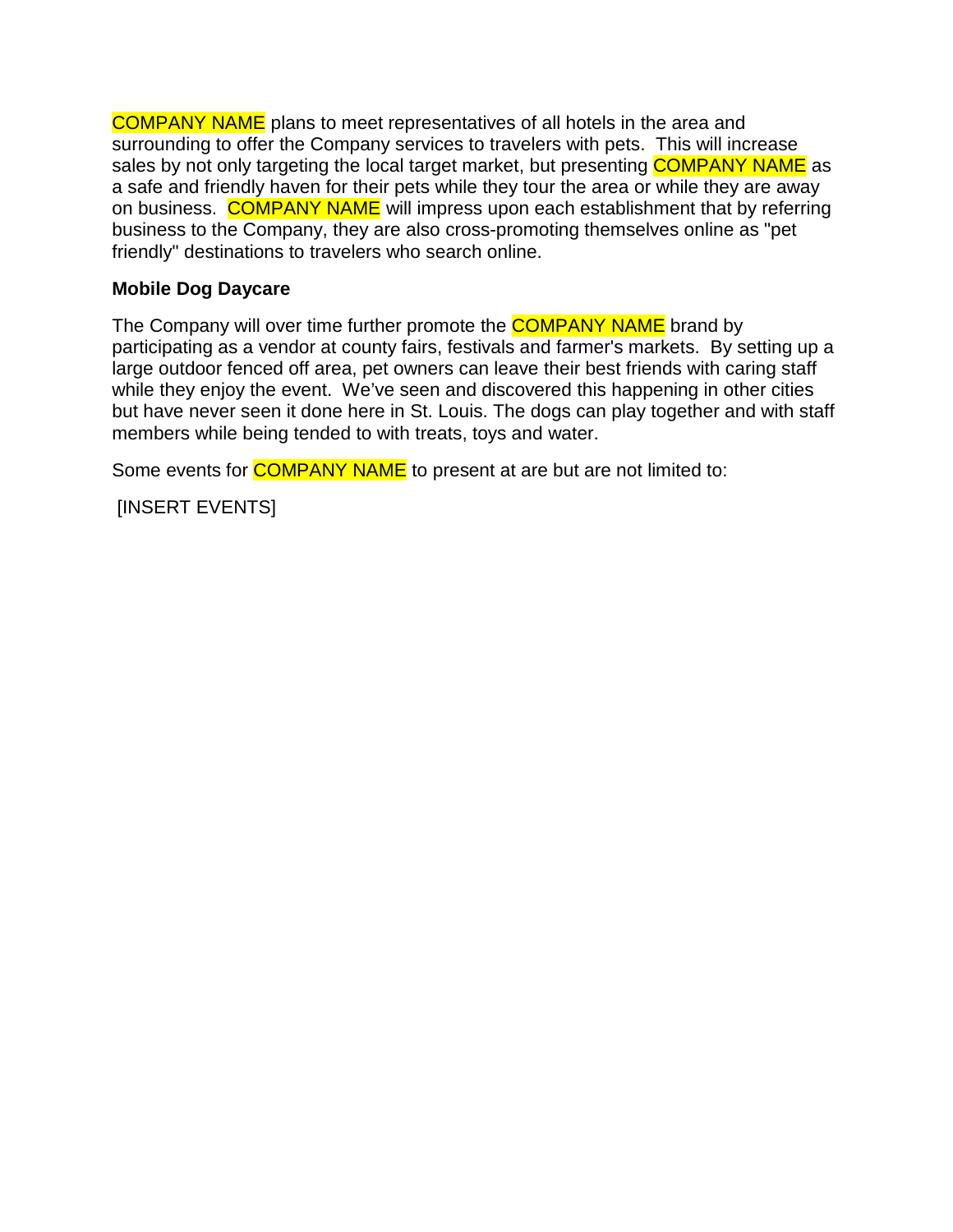# 5.2 Sales Forecast

The table below outlines the sales forecast and cost of goods sold. The forecast is based on reasonable sales projections within this very large market.

<span id="page-49-0"></span>Table: Sales Forecast

| <b>Sales Forecast</b>                |                   |                   |                   |
|--------------------------------------|-------------------|-------------------|-------------------|
|                                      | Year <sub>1</sub> | Year 2            | Year <sub>3</sub> |
| <b>Sales</b>                         |                   |                   |                   |
| <b>Daycare</b>                       | \$68,628          | \$126,934         | \$288,830         |
| <b>Overnight Stays</b>               | \$71,400          | \$156,280         | \$141,300         |
| Grooming                             | \$45,151          | \$83,642          | \$109,630         |
| Training                             | \$14,515          | \$32,386          | \$45,760          |
| <b>Products and Supplies</b>         | \$28,480          | \$60,300          | \$100,450         |
| <b>Total Sales</b>                   | \$228,174         | \$459,542         | \$685,970         |
|                                      |                   |                   |                   |
| <b>Direct Cost of Sales</b>          | Year <sub>1</sub> | Year <sub>2</sub> | Year <sub>3</sub> |
| Labor                                | \$99,683          | \$154,075         | \$197,687         |
| <b>Purchases</b>                     | \$14,241          | \$30,150          | \$50,225          |
| <b>Credit Card Merchant Services</b> | \$5,477           | \$11,029          | \$15,091          |
| <b>Cleaning Sanitation</b>           | \$3,300           | \$4,900           | \$6,006           |
| <b>Subtotal Direct Cost of Sales</b> | \$122,701         | \$200,154         | \$269,009         |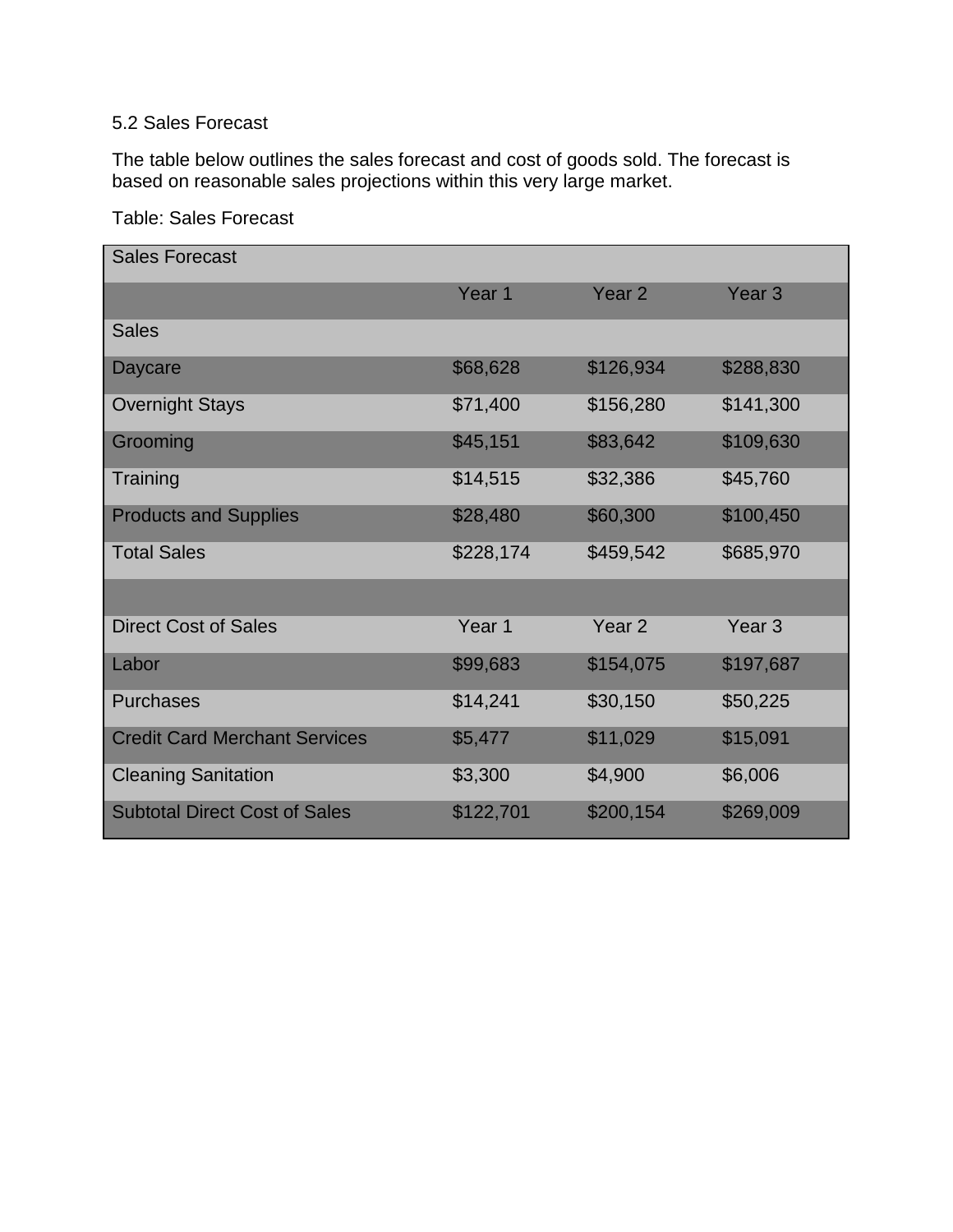# <span id="page-50-0"></span>Chart: Sales Monthly





# <span id="page-50-1"></span>Chart: Sales by Year



Sales by Year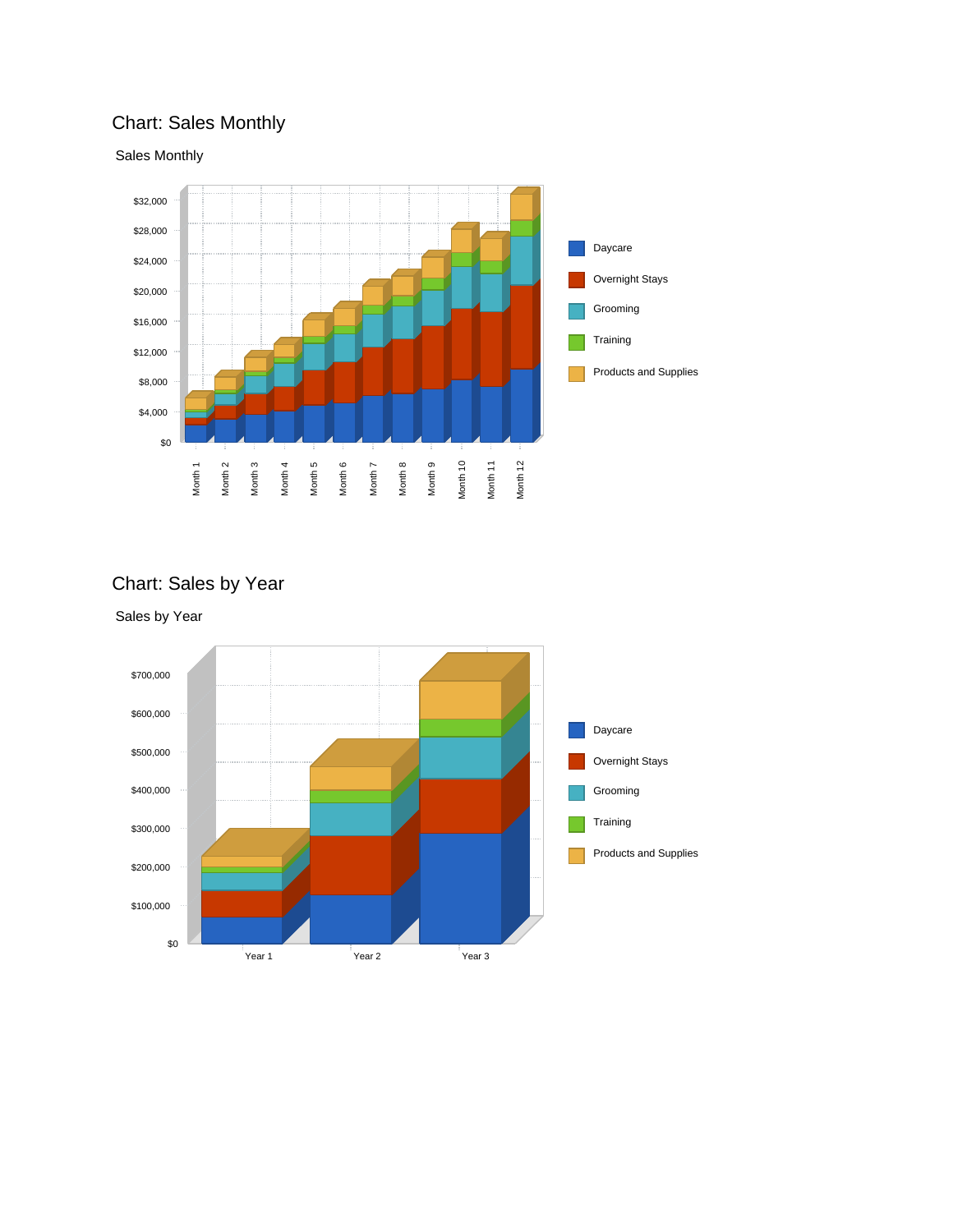### <span id="page-51-0"></span>*6.0 Management Summary*

Human Resources:

The business will launch with a staff of the 4 key people who will make up the core of the business. The four key people will be:

- General Manager (INSERT NAME, Owner)
- Assistant Manager
- Lead Staff
- Staff

Initially, these four people will cover the hours that the business will be open and split time staying overnight at the facility when dogs are being boarded.

Management and Organization

The structure of the business management will consist of:

- General Manager
- Assistant General Manager
- Staff Leads

Year one we plan to finish out the year with a total of 7 employees. Year two we plan to finish with 9 people and by the end of year three we see having a staff of 12 or more.

|                           | Year 1 | Year <sub>2</sub> | Year <sub>3</sub> |
|---------------------------|--------|-------------------|-------------------|
| <b>Manager</b>            |        |                   |                   |
| <b>Assistant Manager</b>  |        |                   |                   |
| <b>Lead Staff/Groomer</b> |        | 1                 |                   |
| Staff                     |        |                   |                   |
| <b>Staff</b>              |        |                   |                   |
| <b>Staff</b>              | 0.5    |                   |                   |
| <b>Staff</b>              | 0.5    | 1                 |                   |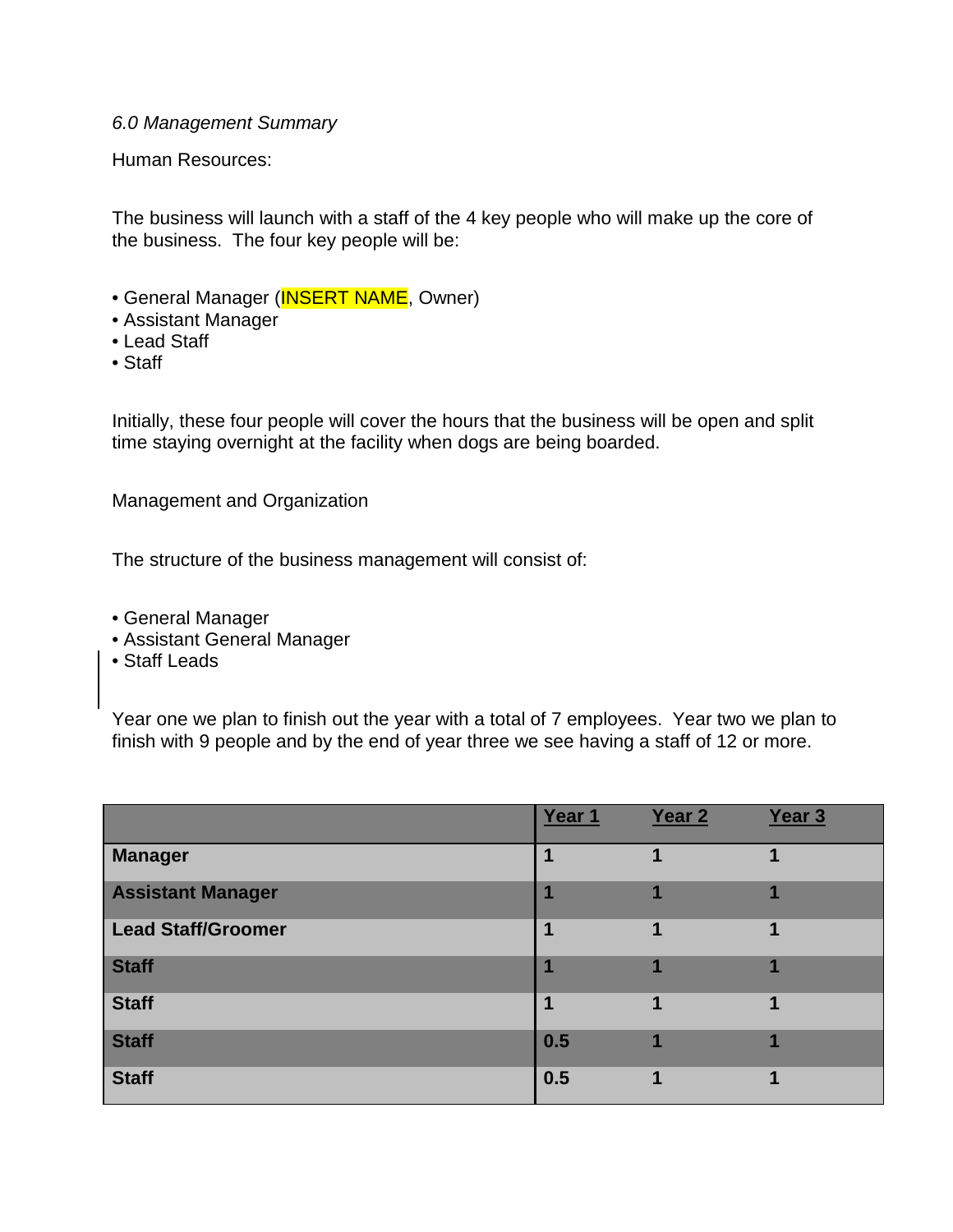| <b>Staff</b>        |   | 0.5 |     |
|---------------------|---|-----|-----|
| Staff               |   | 0.5 |     |
| <b>Staff</b>        |   |     | 0.5 |
| Staff               |   |     | 0.5 |
| <b>Admin Assist</b> |   |     | 0.5 |
| <b>Total Staff</b>  | 7 | 9   | 12  |

**INSERT NAME**, the owner, plans to take an active role in the business managing day to operations, handling administrative and bookkeeping responsibilities. She has successfully performed these roles in previous jobs. At times she will fill in staff roles as the needs dictate.

A key position in the business will be the Assistant Manager. The Assistant Manager will not only fill in for Katie but take an active role in interviewing, hiring and training employees. The person for this job must have management experience and deeply dedicated to the growing success of the company. The idea is to provide a salary to this employee with incentives to share in profits to make them mutually accountable for the overall profits of the business.

Staff positions will generally start out around \$9.00 an hour or at going wages for the market. Lead staff positions will be paid higher amounts and their roles will require additional responsibilities.

## <span id="page-52-0"></span>*7.1 Start-up Funding*

<span id="page-52-1"></span>Table: Start-up Funding

| <b>Start-up Funding</b>                |           |
|----------------------------------------|-----------|
| <b>Start-up Expenses to Fund</b>       | \$130,326 |
| <b>Start-up Assets to Fund</b>         | \$0       |
| <b>Total Funding Required</b>          | \$130,326 |
|                                        |           |
| <b>Assets</b>                          |           |
| Non-cash Assets from Start-up          | \$0       |
| <b>Cash Requirements from Start-up</b> | \$0       |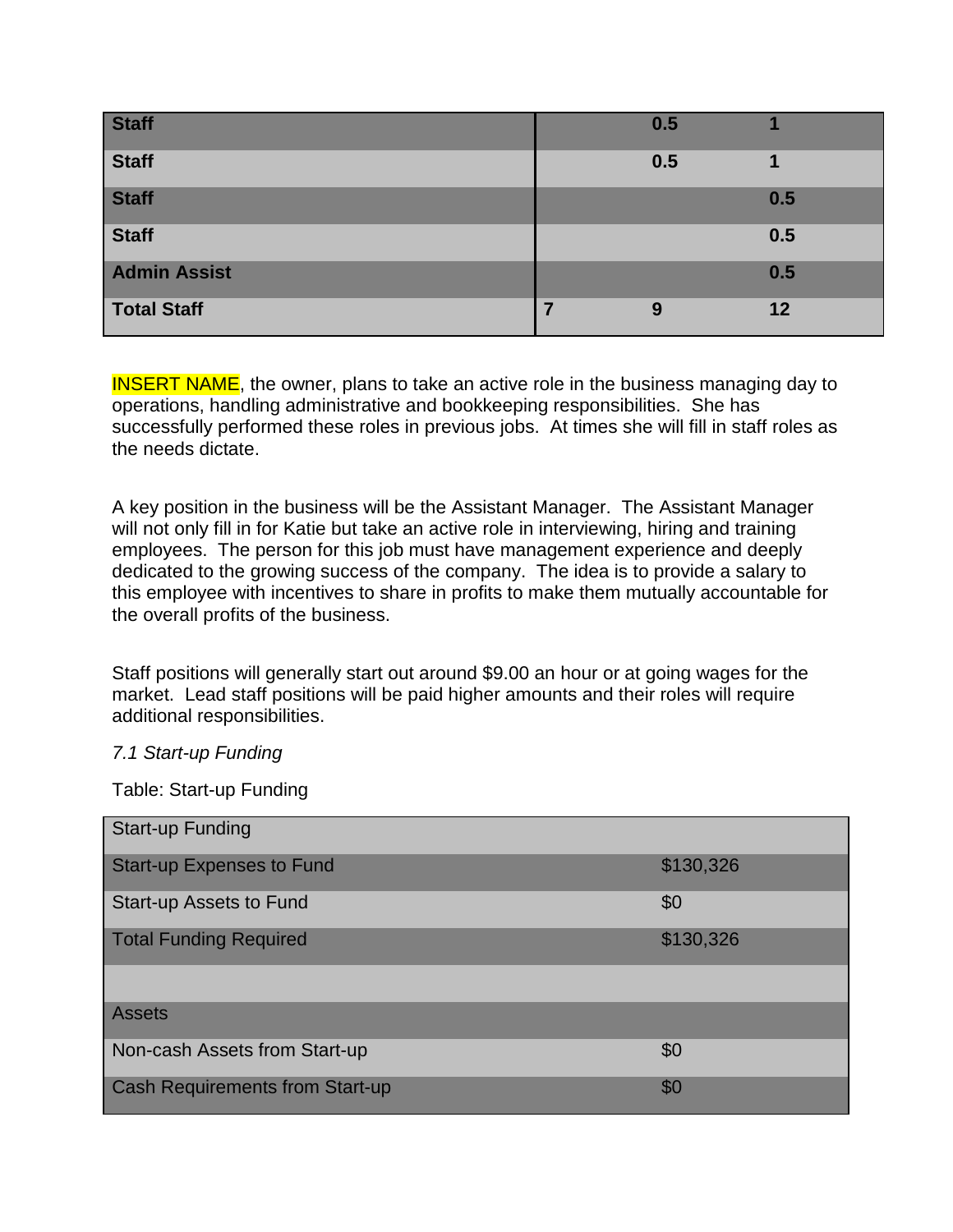| <b>Additional Cash Raised</b>                    | \$169,674   |
|--------------------------------------------------|-------------|
| <b>Cash Balance on Starting Date</b>             | \$169,674   |
| <b>Total Assets</b>                              | \$169,674   |
|                                                  |             |
| <b>Liabilities and Capital</b>                   |             |
|                                                  |             |
| <b>Liabilities</b>                               |             |
| <b>Current Borrowing</b>                         | \$0         |
| Long-term Liabilities                            | \$0         |
| <b>Accounts Payable (Outstanding Bills)</b>      | \$0         |
| <b>Other Current Liabilities (interest-free)</b> | \$0         |
| <b>Total Liabilities</b>                         | \$0         |
|                                                  |             |
| Capital                                          |             |
|                                                  |             |
| <b>Planned Investment</b>                        |             |
| Loan 1                                           | \$200,000   |
| <b>LOC</b>                                       | \$100,000   |
| <b>Additional Investment Requirement</b>         | \$0         |
| <b>Total Planned Investment</b>                  | \$300,000   |
|                                                  |             |
| Loss at Start-up (Start-up Expenses)             | (\$130,326) |
| <b>Total Capital</b>                             | \$169,674   |
|                                                  |             |
| <b>Total Capital and Liabilities</b>             | \$169,674   |
| <b>Total Funding</b>                             | \$300,000   |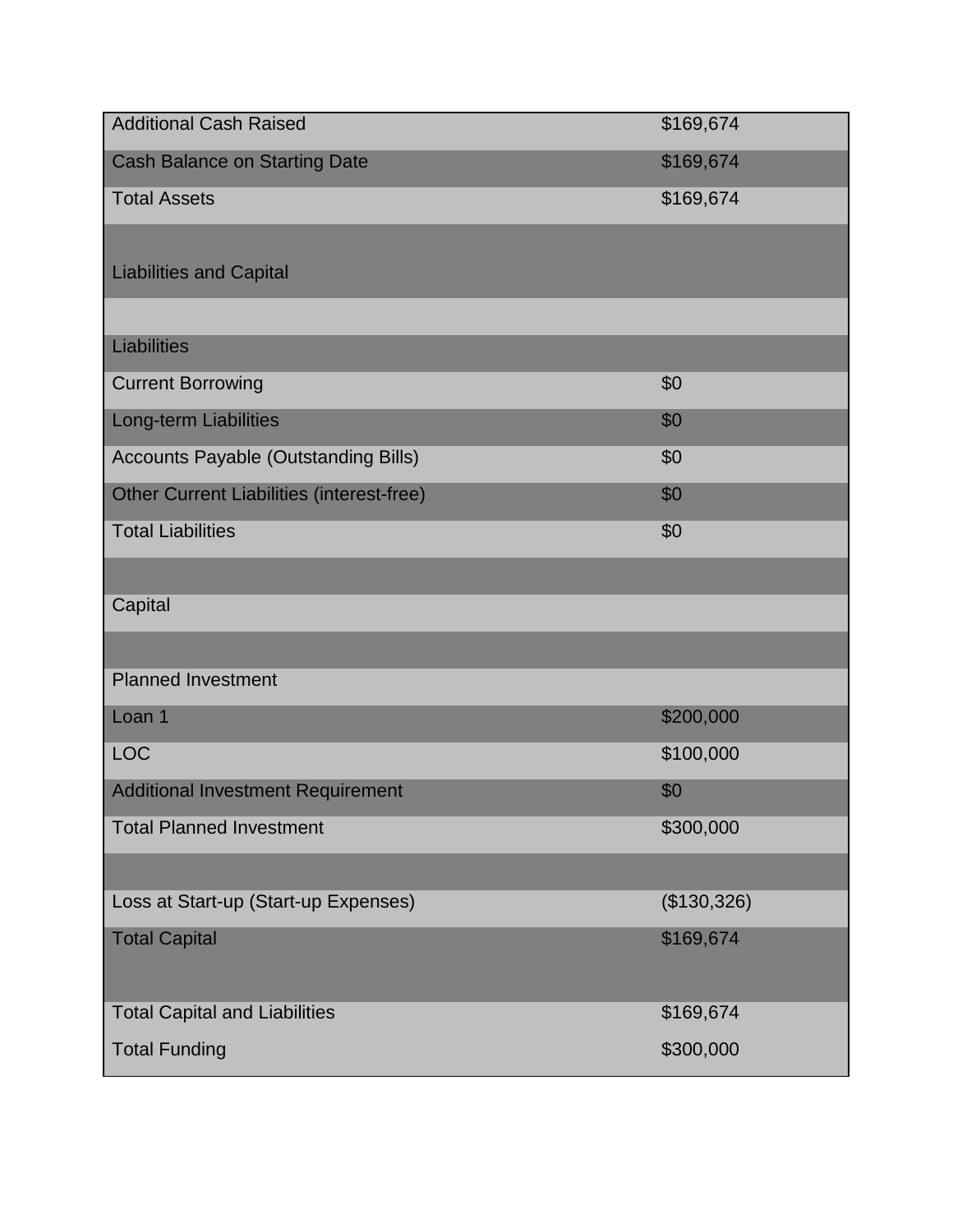# <span id="page-54-0"></span>*7.2 Break-even Analysis*

<span id="page-54-1"></span>Table: Break-even Analysis

| <b>Break-even Analysis</b>          |          |
|-------------------------------------|----------|
|                                     |          |
| Monthly Revenue Break-even          | \$27,264 |
|                                     |          |
| Assumptions:                        |          |
| Average Percent Variable Cost       | 54%      |
| <b>Estimated Monthly Fixed Cost</b> | \$12,603 |

# <span id="page-54-2"></span>Chart: Break-even Analysis

Break-even Analysis

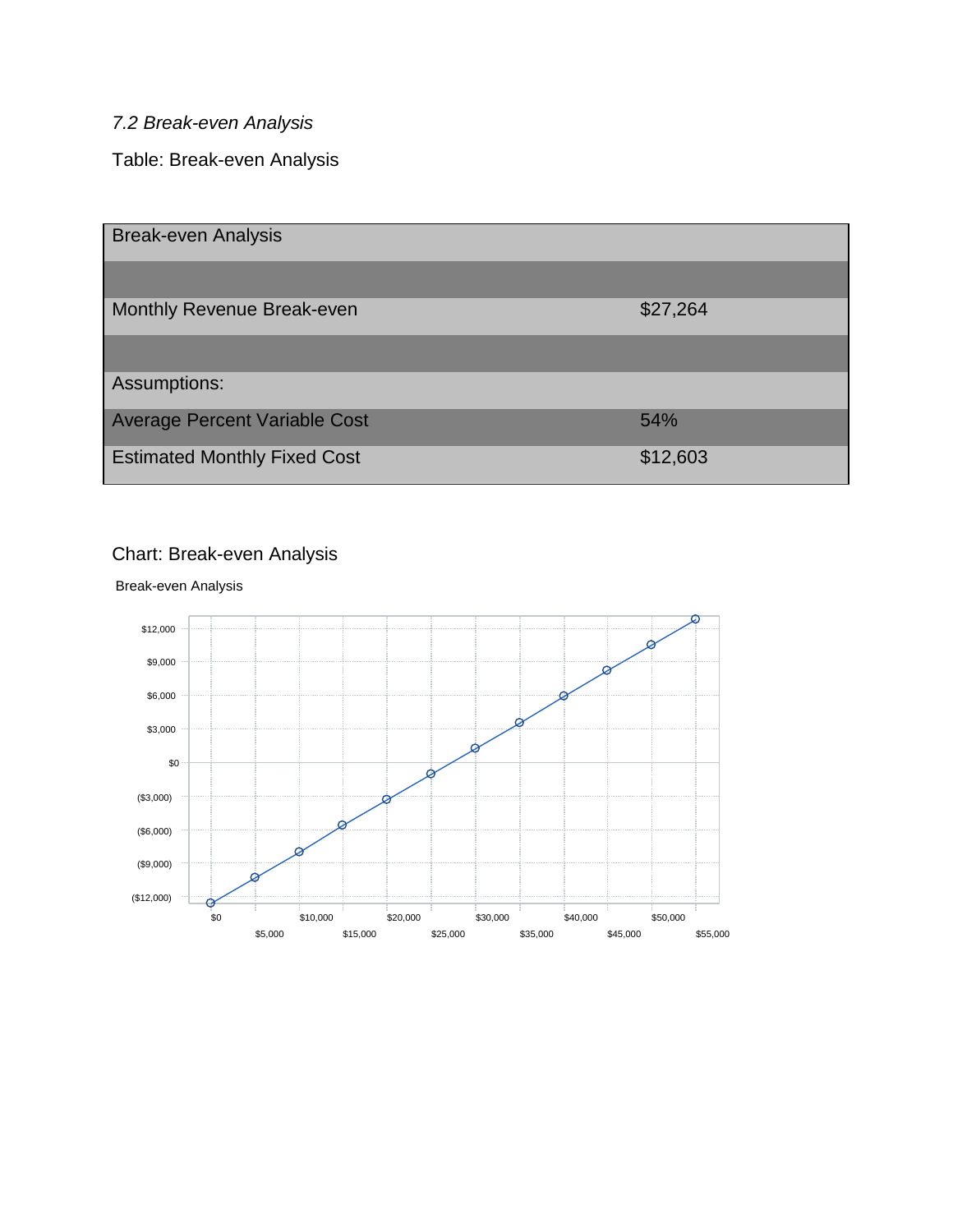# <span id="page-55-0"></span>*7.3 Projected Profit and Loss*

<span id="page-55-1"></span>Table: Profit and Loss

| <b>Pro Forma Profit and Loss</b> |                   |                   |                   |
|----------------------------------|-------------------|-------------------|-------------------|
|                                  | Year <sub>1</sub> | Year <sub>2</sub> | Year <sub>3</sub> |
| <b>Sales</b>                     | \$228,174         | \$459,542         | \$685,970         |
| <b>Direct Cost of Sales</b>      | \$122,701         | \$200,154         | \$269,009         |
| <b>Other Costs of Sales</b>      | \$0               | \$0               | \$0               |
| <b>Total Cost of Sales</b>       | \$122,701         | \$200,154         | \$269,009         |
|                                  |                   |                   |                   |
| <b>Gross Margin</b>              | \$105,473         | \$259,388         | \$416,961         |
| Gross Margin %                   | 46.22%            | 56.44%            | 60.78%            |
|                                  |                   |                   |                   |
|                                  |                   |                   |                   |
| <b>Expenses</b>                  |                   |                   |                   |
| Payroll                          | \$0               | \$0               | \$0               |
| <b>Marketing/Promotion</b>       | \$18,000          | \$24,000          | \$24,000          |
| Depreciation                     | \$10,296          | \$10,296          | \$10,296          |
| <b>Auto Expense</b>              | \$6,000           | \$9,000           | \$7,200           |
| <b>Bank Service</b>              | \$480             | \$1,149           | \$1,028           |
| <b>Continuing Education</b>      | \$1,200           | \$2,298           | \$1,714           |
| Equipment/Maintenance            | \$1,200           | \$2,400           | \$1,000           |
| <b>Licenses and Fees</b>         | \$600             | \$900             | \$1,200           |
| <b>Administrative Payroll</b>    | \$39,996          | \$50,000          | \$84,480          |
| <b>Combined Payroll Expense</b>  | \$16,762          | \$24,489          | \$33,860          |
| Phone/Internet                   | \$3,600           | \$4,800           | \$6,000           |
| Insurance (Liability)            | \$2,400           | \$4,595           | \$6,860           |
| Insurance (Medical)              | \$0               | \$9,191           | \$17,148          |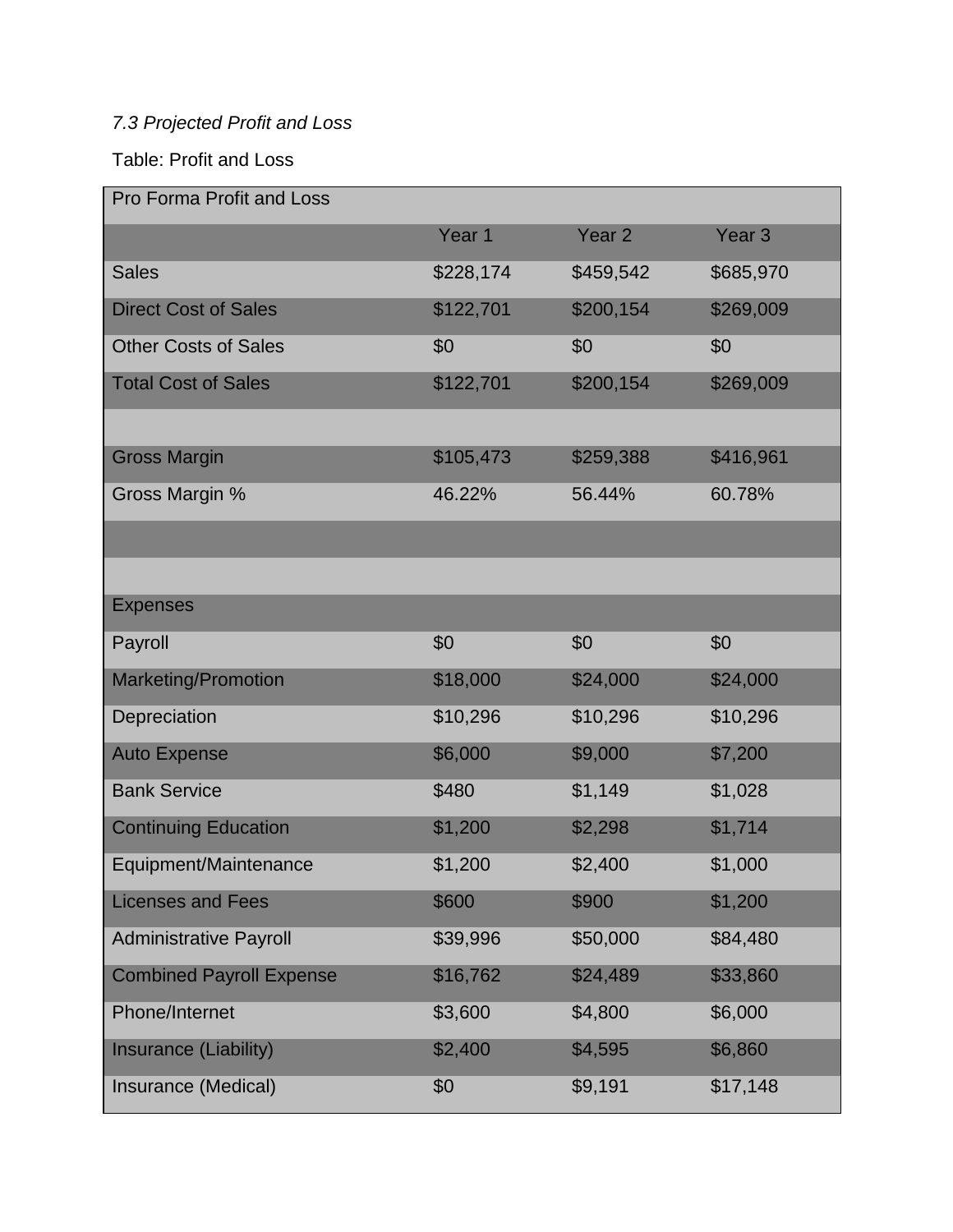| <b>Office Supplies</b>                  | \$1,200    | \$2,298   | \$3,430   |
|-----------------------------------------|------------|-----------|-----------|
| Postage/Delivery                        | \$600      | \$1,208   | \$2,058   |
| <b>Printing and Reproduction</b>        | \$300      | \$604     | \$1,028   |
| <b>Professional Fees</b>                | \$1,400    | \$7,000   | \$8,000   |
| Rent                                    | \$38,400   | \$38,400  | \$38,400  |
| <b>Travel Expenses</b>                  | \$600      | \$1,208   | \$2,058   |
| <b>Utilities</b>                        | \$8,200    | \$8,200   | \$13,720  |
|                                         |            |           |           |
| <b>Total Operating Expenses</b>         | \$151,234  | \$202,036 | \$263,480 |
|                                         |            |           |           |
| <b>Profit Before Interest and Taxes</b> | (\$45,761) | \$57,352  | \$153,481 |
| <b>EBITDA</b>                           | (\$35,465) | \$67,648  | \$163,777 |
| <b>Interest Expense</b>                 | \$28,724   | \$26,467  | \$24,111  |
| <b>Taxes Incurred</b>                   | \$0        | \$9,266   | \$38,811  |
|                                         |            |           |           |
| <b>Net Profit</b>                       | (\$74,485) | \$21,620  | \$90,559  |
| <b>Net Profit/Sales</b>                 | $-32.64%$  | 4.70%     | 13.20%    |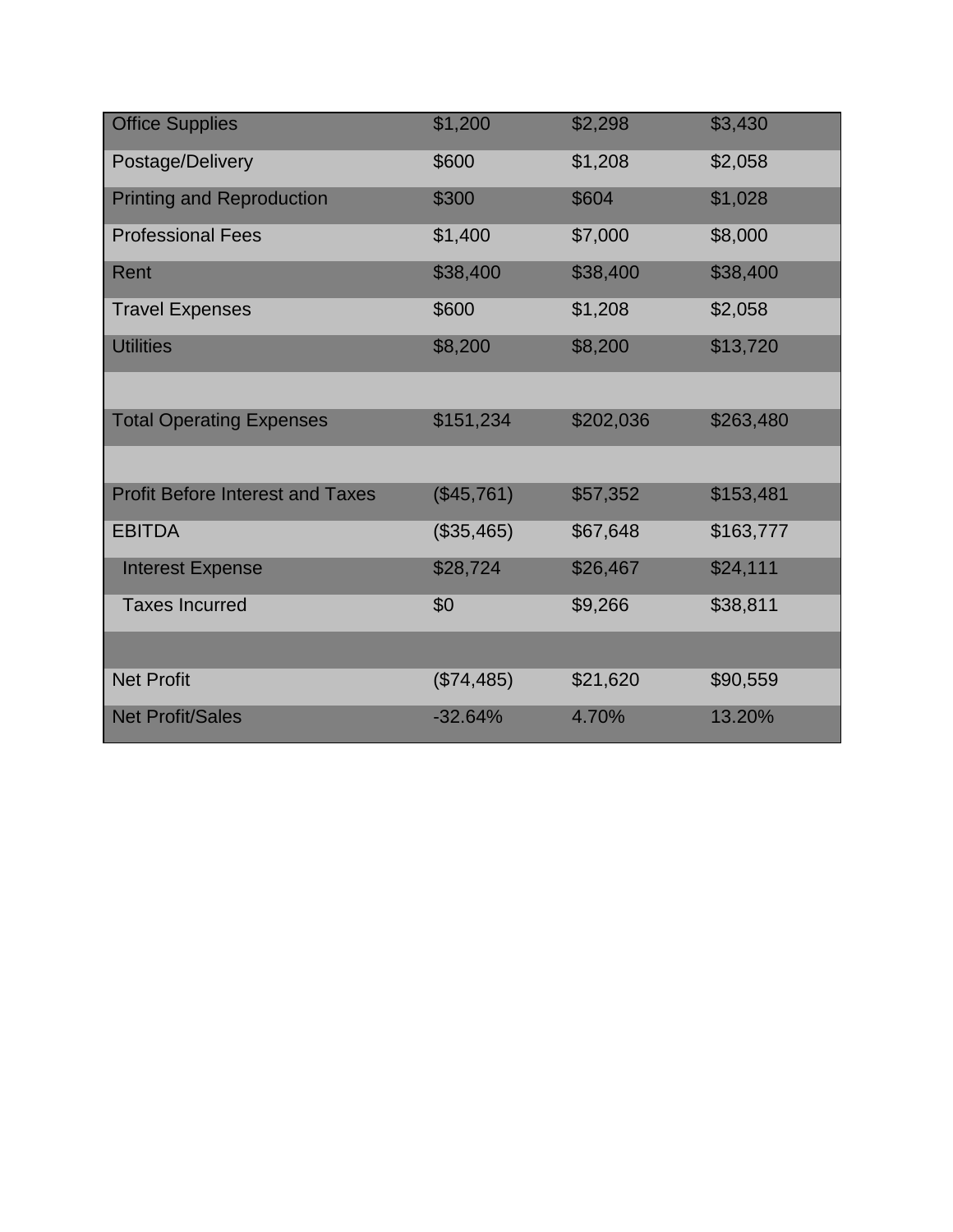# <span id="page-57-0"></span>Chart: Gross Margin Monthly



Gross Margin Monthly

# <span id="page-57-1"></span>Chart: Gross Margin Yearly



Gross Margin Yearly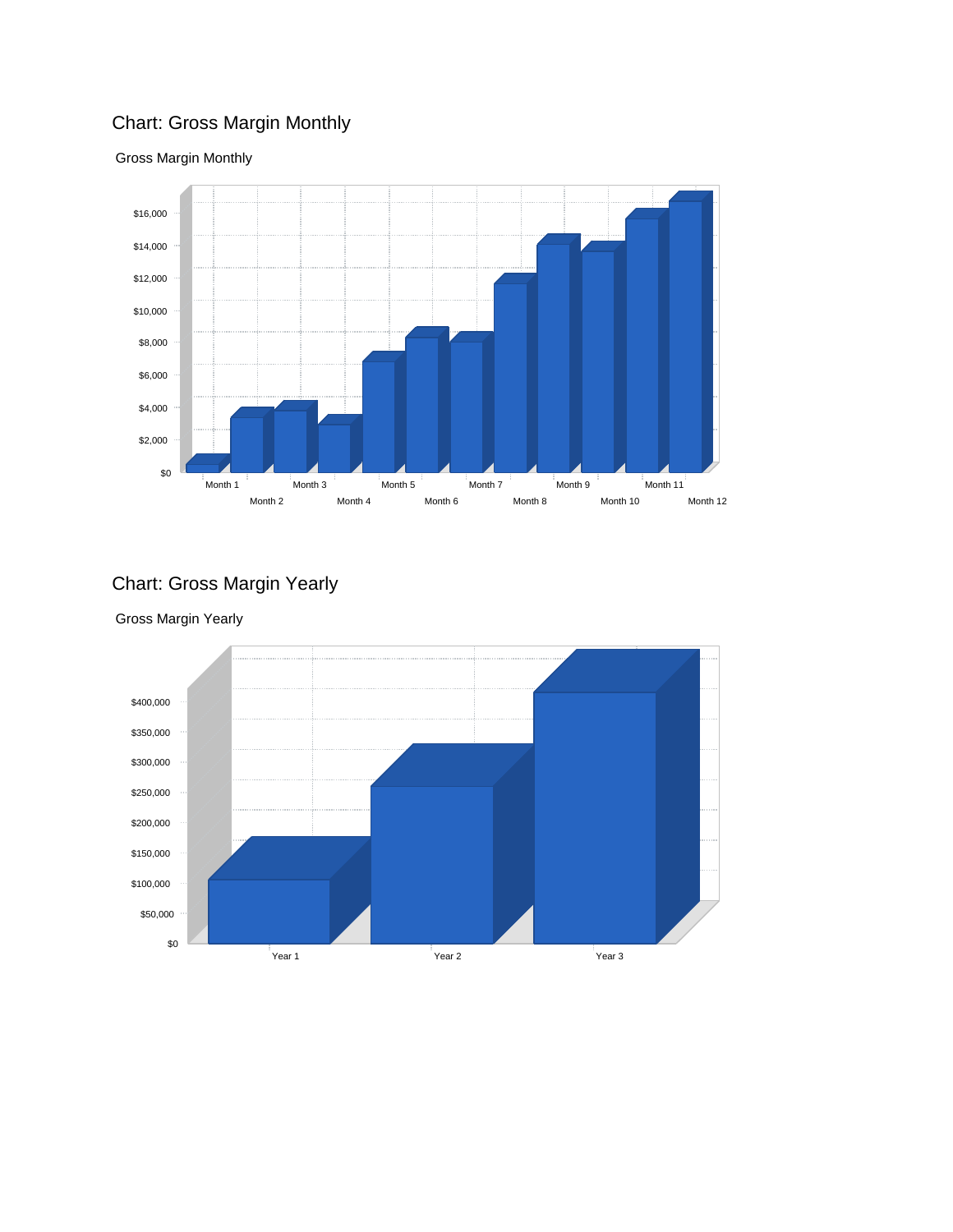# <span id="page-58-0"></span>*7.4 Projected Cash Flow*

<span id="page-58-1"></span>Table: Cash Flow

| Pro Forma Cash Flow                          |                   |                   |                   |
|----------------------------------------------|-------------------|-------------------|-------------------|
|                                              | Year <sub>1</sub> | Year <sub>2</sub> | Year <sub>3</sub> |
| <b>Cash Received</b>                         |                   |                   |                   |
|                                              |                   |                   |                   |
| <b>Cash from Operations</b>                  |                   |                   |                   |
| <b>Cash Sales</b>                            | \$228,174         | \$459,542         | \$685,970         |
| <b>Subtotal Cash from Operations</b>         | \$228,174         | \$459,542         | \$685,970         |
|                                              |                   |                   |                   |
| <b>Additional Cash Received</b>              |                   |                   |                   |
| Sales Tax, VAT, HST/GST Received             | \$0               | \$0               | \$0               |
| <b>New Current Borrowing</b>                 | \$100,000         | \$0               | \$0               |
| <b>New Other Liabilities (interest-free)</b> | \$0               | \$0               | \$0               |
| New Long-term Liabilities                    | \$200,000         | \$0               | \$0               |
| <b>Sales of Other Current Assets</b>         | \$0               | \$0               | \$0               |
| Sales of Long-term Assets                    | \$0               | \$0               | \$0               |
| <b>New Investment Received</b>               | \$0               | \$0               | \$0               |
| <b>Subtotal Cash Received</b>                | \$528,174         | \$459,542         | \$685,970         |
|                                              |                   |                   |                   |
| <b>Expenditures</b>                          | Year <sub>1</sub> | Year <sub>2</sub> | Year <sub>3</sub> |
|                                              |                   |                   |                   |
| <b>Expenditures from Operations</b>          |                   |                   |                   |
| <b>Cash Spending</b>                         | \$0               | \$0               | \$0               |
| <b>Bill Payments</b>                         | \$274,279         | \$436,867         | \$575,756         |
| <b>Subtotal Spent on Operations</b>          | \$274,279         | \$436,867         | \$575,756         |
|                                              |                   |                   |                   |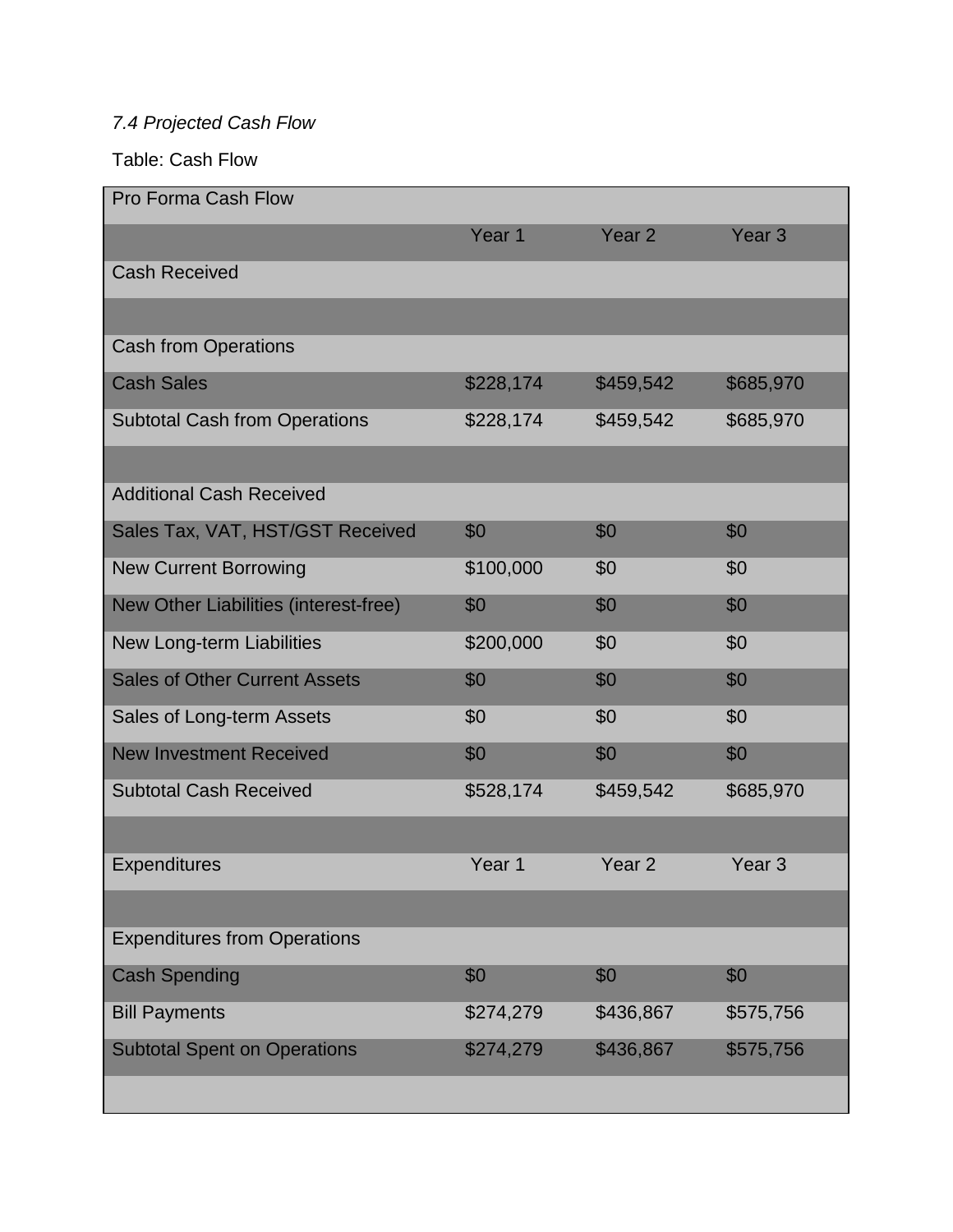| <b>Additional Cash Spent</b>                              |           |           |           |
|-----------------------------------------------------------|-----------|-----------|-----------|
| Sales Tax, VAT, HST/GST Paid Out                          | \$0       | \$0       | \$0       |
| <b>Principal Repayment of Current</b><br><b>Borrowing</b> | \$0       | \$0       | \$0       |
| <b>Other Liabilities Principal Repayment</b>              | \$0       | \$0       | \$0       |
| Long-term Liabilities Principal<br>Repayment              | \$23,556  | \$23,556  | \$23,556  |
| <b>Purchase Other Current Assets</b>                      | \$130,000 | \$0       | \$0       |
| <b>Purchase Long-term Assets</b>                          | \$45,634  | \$0       | \$0       |
| <b>Dividends</b>                                          | \$0       | \$0       | \$0       |
| <b>Subtotal Cash Spent</b>                                | \$473,469 | \$460,423 | \$599,312 |
|                                                           |           |           |           |
| <b>Net Cash Flow</b>                                      | \$54,705  | (\$881)   | \$86,658  |
| <b>Cash Balance</b>                                       | \$224,379 | \$223,498 | \$310,156 |



# <span id="page-59-0"></span>Chart: Cash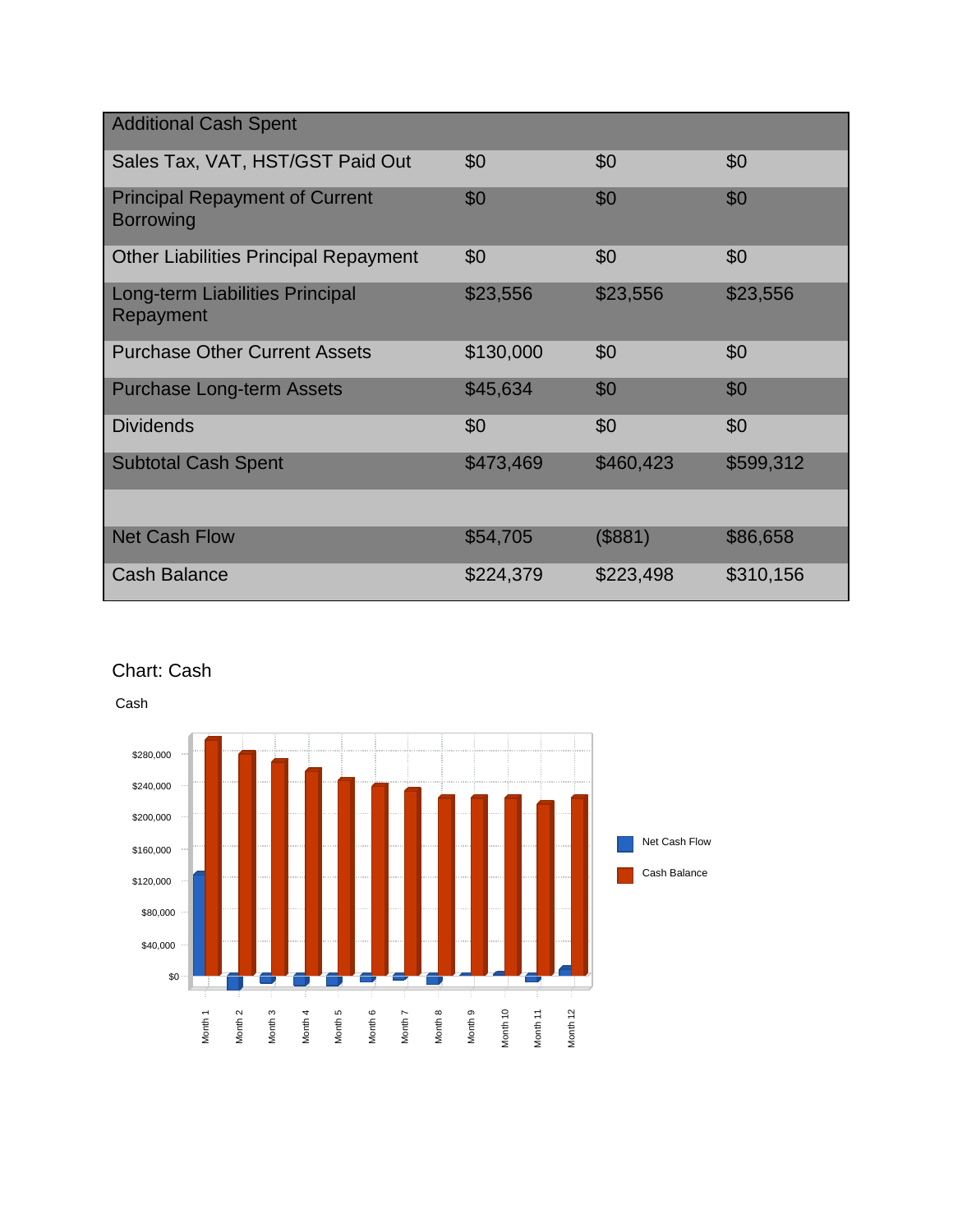# <span id="page-60-0"></span>*7.5 Projected Balance Sheet*

<span id="page-60-1"></span>Table: Balance Sheet

| <b>Pro Forma Balance Sheet</b>      |                   |                   |                   |
|-------------------------------------|-------------------|-------------------|-------------------|
|                                     | Year <sub>1</sub> | Year <sub>2</sub> | Year <sub>3</sub> |
| <b>Assets</b>                       |                   |                   |                   |
|                                     |                   |                   |                   |
| <b>Current Assets</b>               |                   |                   |                   |
| Cash                                | \$224,379         | \$223,498         | \$310,156         |
| Inventory                           | \$16,205          | \$27,208          | \$30,129          |
| <b>Other Current Assets</b>         | \$130,000         | \$130,000         | \$130,000         |
| <b>Total Current Assets</b>         | \$370,584         | \$380,706         | \$470,285         |
|                                     |                   |                   |                   |
| Long-term Assets                    |                   |                   |                   |
| Long-term Assets                    | \$45,634          | \$45,634          | \$45,634          |
| <b>Accumulated Depreciation</b>     | \$10,296          | \$20,592          | \$30,888          |
| <b>Total Long-term Assets</b>       | \$35,338          | \$25,042          | \$14,746          |
| <b>Total Assets</b>                 | \$405,922         | \$405,748         | \$485,031         |
|                                     |                   |                   |                   |
| <b>Liabilities and Capital</b>      | Year <sub>1</sub> | Year <sub>2</sub> | Year <sub>3</sub> |
|                                     |                   |                   |                   |
| <b>Current Liabilities</b>          |                   |                   |                   |
| <b>Accounts Payable</b>             | \$34,289          | \$36,052          | \$48,332          |
| <b>Current Borrowing</b>            | \$100,000         | \$100,000         | \$100,000         |
| <b>Other Current Liabilities</b>    | \$0               | \$0               | \$0               |
| <b>Subtotal Current Liabilities</b> | \$134,289         | \$136,052         | \$148,332         |
|                                     |                   |                   |                   |
| Long-term Liabilities               | \$176,444         | \$152,888         | \$129,332         |